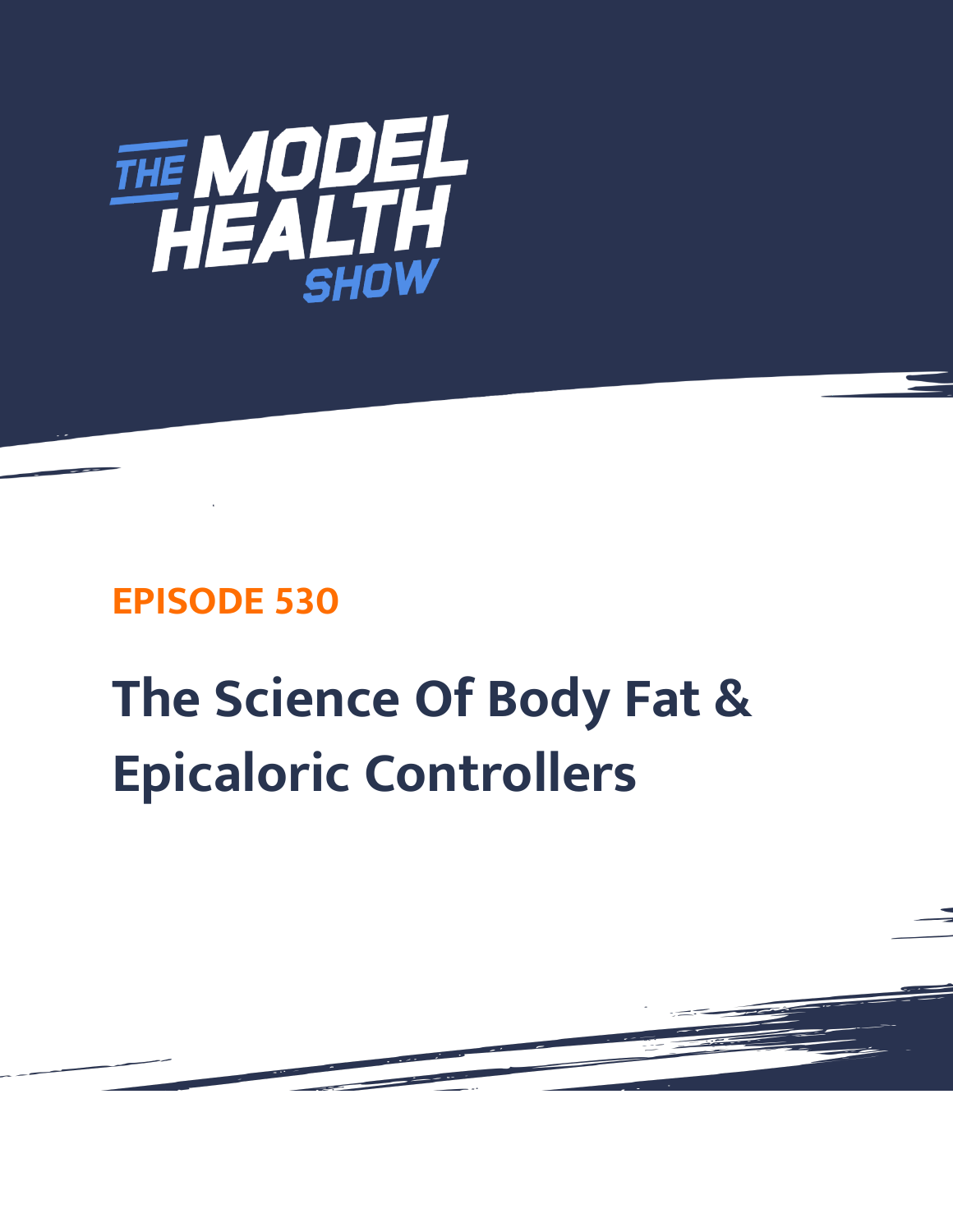# **You are now listening to The Model Health Show with Shawn Stevenson. For more, visit themodelhealthshow.com.**

**SHAWN STEVENSON:** Welcome to The Model Health Show. This is fitness and nutrition expert, Shawn Stevenson, and I'm so grateful for you tuning in with me today. We need more inspiration and education than ever before. The good news is that we have so much accessibility right at our fingertips. Now, the more complex news is that we're swimming in a lot of contradictory data, a lot of "misinformation." And we got to use that word very lightly. But just stuff that can kind of pull us out of our rationality, and our ability to problem-solve, and our ability to really tune in to what's best for us as a sovereign human being right now. And so today, I thought I'd do something a little bit different, and really, this was a catalyst of some really special news that I got just this week, as of this recording. The Associated Press released its top 10 audiobooks sold in the United States, and I'm going to read that list for you. It's pretty remarkable. It's non-fiction.

On the list, number one, "The Storyteller," Dave Grohl. Massive audience. Huge influencer. Number two "Greenlights" by Matthew McConaughey. Alright, alright, alright. Number three, "The High 5 Habit" by Mel Robbins. The one and only Mel Robbins who we've had here on The Model Health Show. Superstar. She's the person who actually text me this list, 'cause I had no idea. Number four, "Atomic Habits" by James Clear. Perennial best-selling book. Just stays there forever. Number five, "Bad Republican" by Meghan McCain. Don't really know much about her, but I know she's popping out there in the interwebs. Number six on their list, "Eat Smarter" by Shawn Stevenson. Mmm. Mmm. Come on. Come on. Number seven, "The Art of War" by Sun Tzu. People studying up on war right now, don't know what's going on. Number eight, "The Subtle Art of Not Giving a Fudge." Okay, he said something different, but this is by my guy Mark Manson. Another perennial best seller, always in the top 10. We've also had Mark on the show a while back as well. Number nine, "Who I Really Am: Diary of a Vampire" written by Alice Cooper, mega rock star. Number 10, "Can't Hurt Me" by David Goggins, another perennial bestseller.

And right there, sandwiched in there, is this remarkable book about food. And for me... Again, I had no idea about this. Mel Robbins sent this list over to me. And we're about halfway through the year since Eat Smarter has come out, and for it to make this surge is just another affirmation to me that people care about this. In the midst of all this other stuff, whether it's politics, whether it's celebrity, whether it's social issues, whatever the case might be, people... The Art of War, for example, people studying up on that, mindset, philosophy.

There's one book on nutrition and health and food wellness that is cutting through and making a difference, and I just don't feel that that's an accident. I feel that there's something real and [something true about it that](https://themodelhealthshow.com/epicaloric-controllers/)'[s really connecting. And I feel that there](https://themodelhealthshow.com/epicaloric-controllers/)'[s a statement... I](https://themodelhealthshow.com/epicaloric-controllers/)'[ve said](https://themodelhealthshow.com/epicaloric-controllers/) 

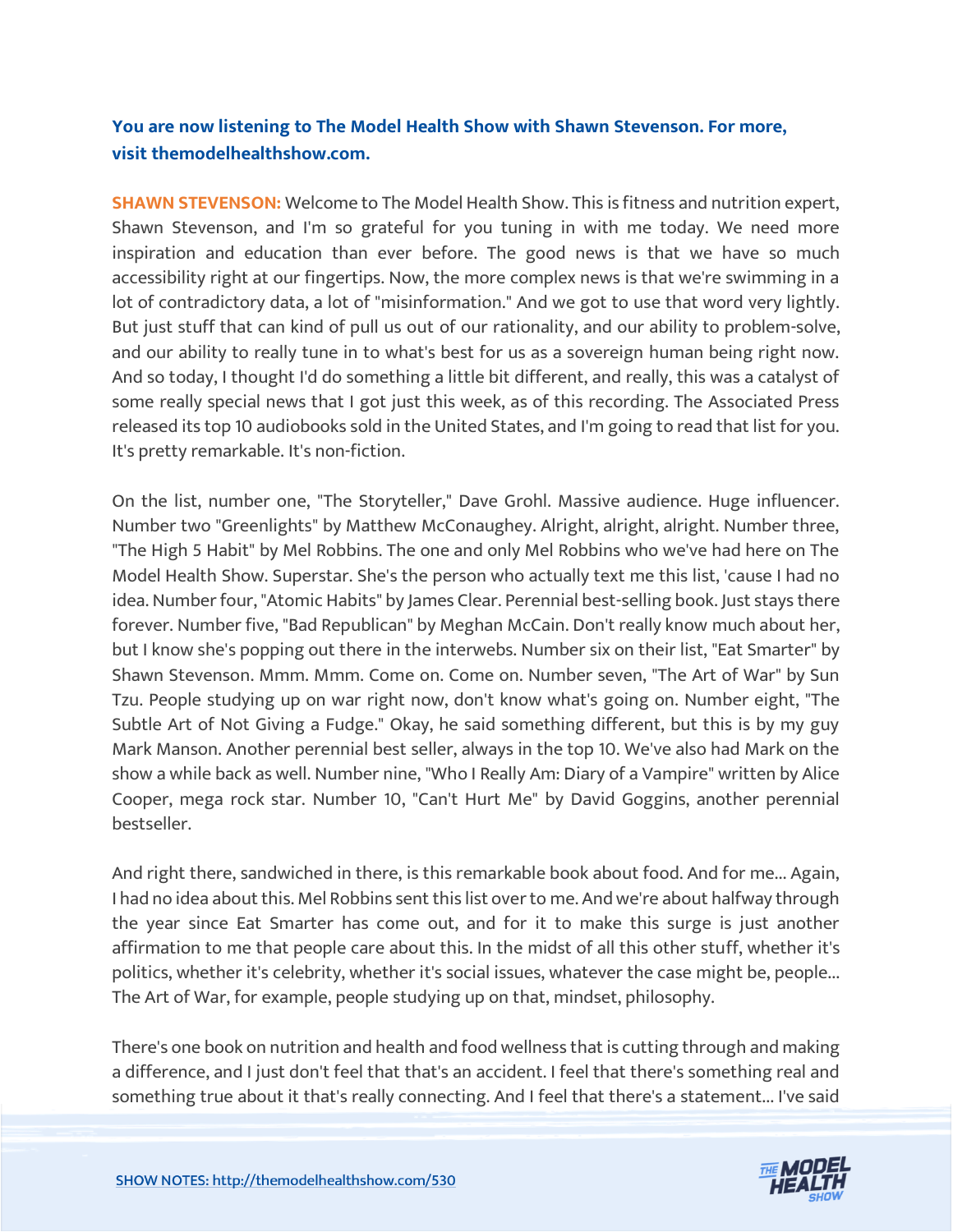this before, that there's nothing more powerful than an idea whose time has come, and that time for us eating smarter, truly taking care of our own health and well-being, the health and well-being of our families and our communities, this is the time for it to happen. And so, to celebrate this, I thought it would be a great idea for somebody who's pointing the microphone my way, whereas I'm usually doing this when I'm having guests on the show and interviewing them and really digging in and looking around in their experience and their psychology, gaining their insights. A really good friend of mine, who also has one of the most popular, most downloaded, biggest shows in the world, our good friend Lewis Howes at The School of Greatness.

He interviewed me on his show, and he was really operating from a spectator perspective, from a really curious mind, and asking questions that most folks want to know, and so we're digging in. And in this interview that I'm sharing here on my platform, I thought it was so powerful. We're going to be talking about how fat is actually stored on your body and the various types of storage fats that we have. We're going to be talking about what the key epicaloric controllers are that actually determine what calories do in your body. We're going to cover how food began to be tied to character, to our personal psychology, how food began to be tied to social structures of morality, and how we feel about ourselves as a human beings and about other people. We're also going to talk about how our microbiome influences our metabolism and how to radically improve your microbiome health. Very practical things. Also, we're going to cover some of the most important nutritional and functional aspects of stress and what we can do to improve our resilience, our mental health, and our metabolism.

This is absolutely packed with insights and good vibes, and I really hope that you enjoy this. And thank you so much for celebrating this moment with me. Again, Eat Smarter, top 10 in the United States of all non-fiction books on Audible. Alright, so check out that audio version of Eat Smarter. Keep that momentum rolling. And also, I want to hook you up today with something that you can get access to for free, and it has a lot to do with the health of our mitochondria, it has a lot to do with the health of our nervous system, with our endocrine system. Literally, how our body does, pretty much every process is driven by the sodiumpotassium pump. And these electrolytes are critical to so many aspects of our health.

Let's take our cognitive function, for example. Sodium is one of the most important nutrients regarding helping our brain. First of all, just helping our tissues to retain fluid and have fluid balance, specifically our brain, which is about 80% water. If we're lacking in the right type of sodium, literally our brain starts to lose volume. This is not a joke and that is not good. So, it's not just getting hydrated, it's also making sure we're getting appropriate, adequate amounts of sodium, which most people in our society, contrary to popular belief, are not. A study conducted by researchers at McGill University found that sodium literally functions as an onoff switch in the brain for specific neurotransmitters that support optimal cognition, that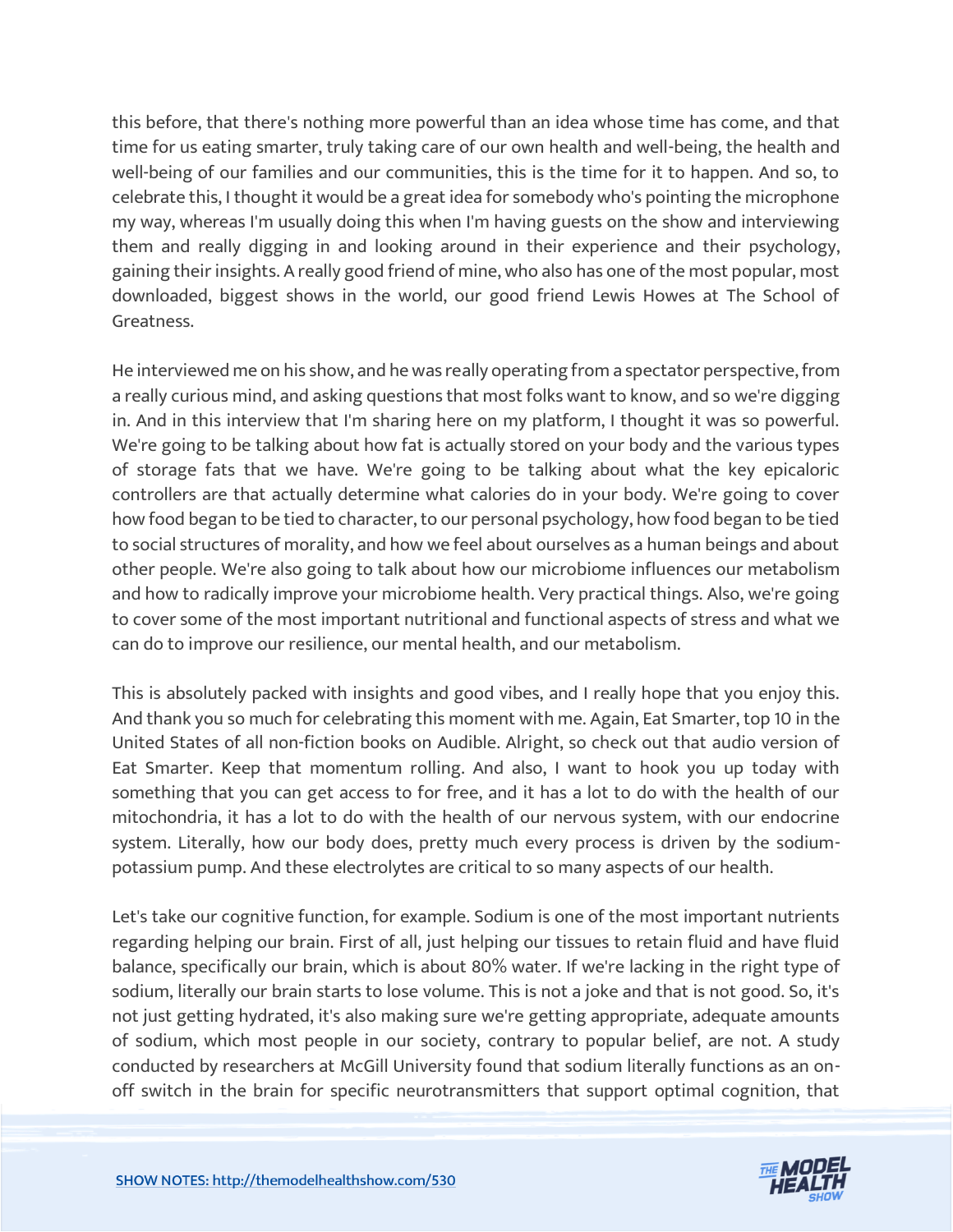support optimal brain function, and they found that sodium protects the brain against numerous neurological diseases, like epilepsy. This is really important. This is so simple. Foundational, but are we doing it? Are these key pieces of health and wellness getting to our citizens? Sodium, number one.

Also, sodium is critical for optimal blood glucose levels, which is, blood glucose is critical for our cognitive function and brain health. It's all about those glucose pathways and everything working efficiently when it comes to the brain. A study conducted by researchers at Harvard Medical School and published in the journal "Metabolism" found that a low sodium intake can directly increase insulin resistance even in healthy test subjects. So, this is something. We could push ourselves into insulin resistance, even if it's acute insulin resistance if we're lacking on the right sodium.

So, sodium is one. Another one of these critical electrolytes is magnesium. A fascinating study published in the journal, Neuron found that magnesium is able to actually restore brain plasticity and improve cognitive function. So, helping the brain to adapt and evolve. Plasticity means if a process, for example, it's damaged or a certain neural pathway breaks down or is damaged, or whatever the case might be, the plasticity of the brain, its ability to adapt and change, your brain can find another way to do things, another way to create and to develop learning, and to lay down more myelin so that things become automatic.

Magnesium is a key player in this whole process of brain plasticity and cognitive function. Right now, you can get access to something that I had today before the show, it's one of my favorite things, the only electrolyte that I use, is from LMNT, that's L-M-N-T. Go to drinkL-M-N-T.com/model and you get to try this incredible electrolyte blend for free. No sugar, no artificial dyes, no unnecessary preservatives, only high-quality electrolytes in the right ratios. They actually use clinical data to come up with these ratios with magnesium, with sodium, with potassium, so that it's really hitting the right notes when it comes to our metabolism. Again, go to drinkL-M-N-T.com/model. All you got to do is pay a little in shipping, and they're going to send you a free sample pack of LMNT to try. Again, go to drinkL-M-N-T.com/model. And now, let's get to the Apple Podcasts review of the week.

**ITUNES REVIEW:** Another five-star review titled, "Inspiring, Encouraging and Refreshing" by 31 for 2. "Shawn, thank you for sharing the gift of you. I am very grateful that I stumbled upon your 'Sleep Smarter' book a number of years ago, and then this year found your podcast. So appreciative of all the transforming information you share. You make me want to be the best me I can be. Don't stop sharing."

**SHAWN STEVENSON:** I'm not stopping any time soon and this means so much. Thank you so much for sharing that over on Apple Podcasts. If you're yet to do so, please pop over to Apple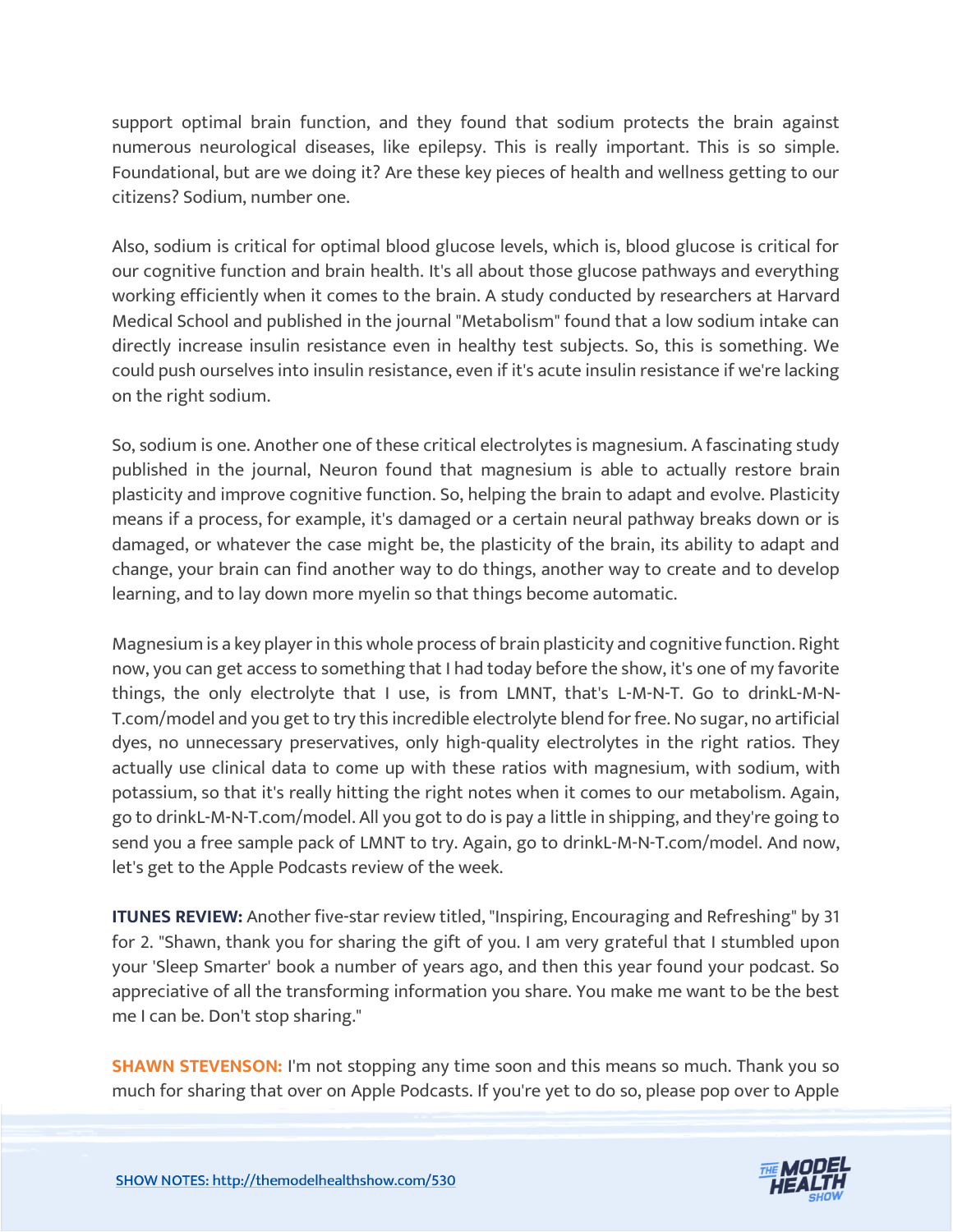Podcasts and leave a review for The Model Health Show. And on that note, let's get to this special edition of The Model Health Show. On this episode, New York Times best-selling author, Lewis Howes, and the host of one of the biggest, most incredible shows in the world, The School of Greatness, is interviewing me and we're diving into all things nutrition and human health. So, I really hope that you enjoy this. Let's jump into this incredible interview.

**LEWIS HOWES:** Welcome back everyone to The School of Greatness. I got my dear friend Shawn Stevenson in the house. My man.

**SHAWN STEVENSON:** What's up, brother?

**LEWIS HOWES:** Good to see you, brother. Very excited about this. You've got a new book called Eat Smarter: Use the Power of Food to Reboot Your Metabolism, Upgrade Your Brain, and Transform Your Life. And I want to jump in and ask you a question about something I've been insecure about my entire life. Belly fat. Never had a six-pack. Never. And no matter how hard I trained as an athlete in the past, no matter how hard I try to bio-hack, optimize sleep, which I did in your last book, to eating the right foods, to eating just chicken and broccoli all day, it seems like I've always got a little belly fat that I can never get rid of. I'm curious, is there a way you think I'll ever be able to burn belly fat for good through the things that I'm eating in a better way?

**SHAWN STEVENSON:** First of all, folks need to know that you are ridiculously masculine. Do you know what I mean? You've got a great frame.

**LEWIS HOWES:** Yeah.

**SHAWN STEVENSON:** Just an incredible athlete. We've done a lot of stuff together too.

**LEWIS HOWES:** We've worked out here in St. Louis.

**SHAWN STEVENSON: Yeah. Yeah... And...** 

**LEWIS HOWES:** Played basketball together.

**SHAWN STEVENSON:** Right, man. Dude, I've got a story about that I can tell everybody. But afterward driving home, because we were just going to shoot around a little bit, then we end up playing three games, and then lifting afterward.

**LEWIS HOWES:** Yes.

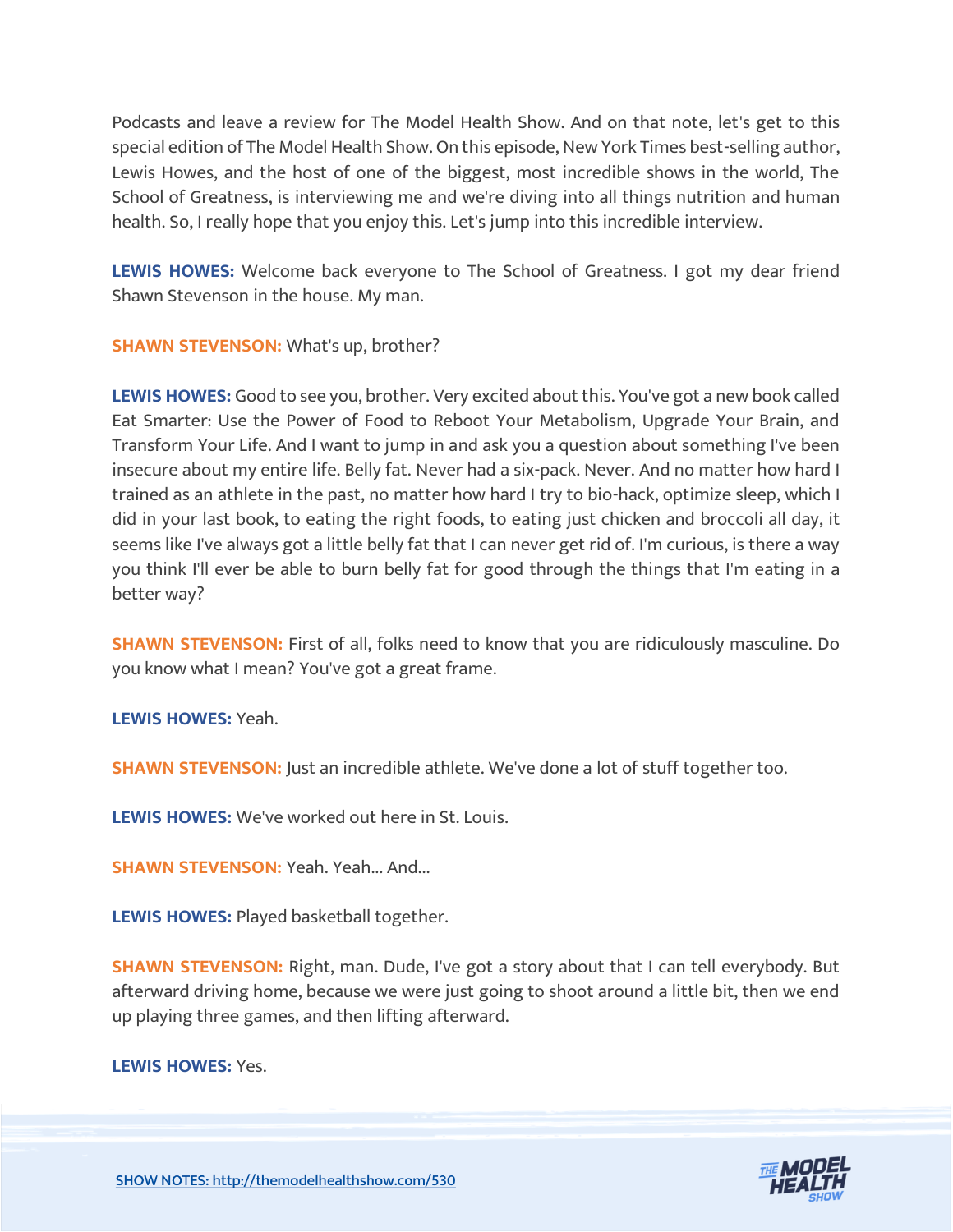**SHAWN STEVENSON:** And on the way home, I've never felt like that. I had to pull over and take a nap.

**LEWIS HOWES:** Really?

**SHAWN STEVENSON:** I've never felt like that before.

**LEWIS HOWES:** You played hard.

**SHAWN STEVENSON:** Because you and me were both like, "No, I'm not going to let him win." But yeah, there's a component, of course, with genetics. Now, with that said, we know that the leading science right now, and what's really beginning to finally explode and become a popular part of the lexicon, is epigenetics, and things that are above genetic control. Now, with that said, I think the first thing is having an understanding and an association with what fat actually is, and most folks have no idea, unfortunately. We're like we're at war with something we don't even understand. And so, fat can be broken down into, essentially, five different categories, at minimum. And a couple of these, folks might have heard before, but we're going to go even deeper.

So, the first type is subcutaneous fat. And subcutaneous fat is a type of white adipose tissue. This is the fat that's just below your skin. And so, if you're trying to... If you think about fat on your arms, or your thighs, your butt, you can also have some subcutaneous fat on your belly, but that's the stuff you can pinch. Now, the other...

**LEWIS HOWES:** I can pinch a lot right here.

**SHAWN STEVENSON:** The other type of fat is visceral fat, and that's also... It's also known as omentum fat. And omentum fat is the kind of deeper recesses of your abdominal cavity. So, this is the fat that's really kind of around the organs, kind of putting... If you have a lot of visceral fat, putting stress on your pancreas, and on your kidneys, and just everything in your core.

**LEWIS HOWES:** This is the fat inside your... Not on the outside of your muscles, but inside your body?

**SHAWN STEVENSON:** Yeah. So, it's like your abdominal cavity.

**LEWIS HOWES:** Gotcha. Your visceral fat. And you want less of that.

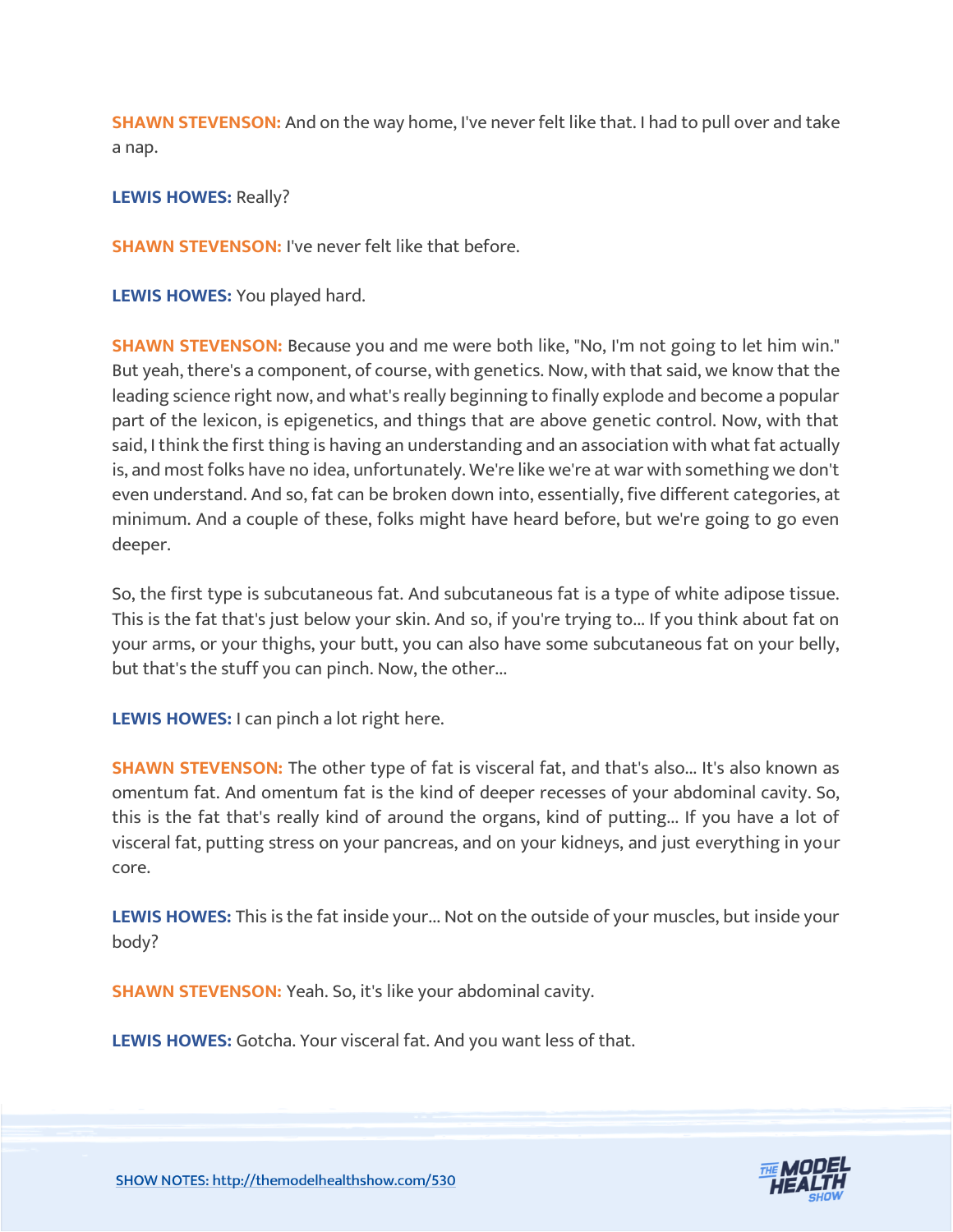**SHAWN STEVENSON:** Yeah. This is the most dangerous type of fat. This is the fat that's most correlated with heart disease, with Alzheimer's, with type 2 diabetes. It's just putting stress on your core, everything, which there's so much around there.

**LEWIS HOWES:** Digestive tract, your organs, your liver, your stomach, everything.

**SHAWN STEVENSON:** Yeah. And this is the stuff... It's a little bit more firm to the touch. It's a little bit harder to get your hands around. So, these are both still two types of white adipose tissue. These are storage fats. So, your body is storing energy. And before I go on, let me preface by saying this. Our fat is actually amazing. It's one of the most important things that have made us the humans that we are today, is our ability to store energy and to go back and utilize that energy. Our fat is programmed to do what we've taught it to do. It's just doing what it's programmed to do. It's very good at it, though. And it can be a little bit clingy. So, you have to give the right messages, and that's part of the issue. So, I just want to make that clear. And fat is also... It's not... We tend to think it's like scattered droplets of cells or unhappiness throughout our body, but it's really an organ itself.

**LEWIS HOWES:** Fat is an organ?

**SHAWN STEVENSON:** It's an organ. It's an organ that has this interconnected communication. And being that it's an organ, it produces its own hormones. So, it's making... Producing more hormones that encourage more fat storage, if it gets out of hand. So, I wanted to preface by saying that.

**LEWIS HOWES:** Wait, is it an organ, or is it like an organ?

**SHAWN STEVENSON: It's an organ.** 

**LEWIS HOWES:** Fat is an organ in the...

**SHAWN STEVENSON:** Yes. Yeah. Just like, for example...

**LEWIS HOWES:** So, fat in our body is one organ, and it's all connected. From the brain in my...

**SHAWN STEVENSON: It's all connected. Yeah.** 

LEWIS HOWES: From the fat in my brain to my belly, to my toe?

**SHAWN STEVENSON:** No, there's different types of fat communities.

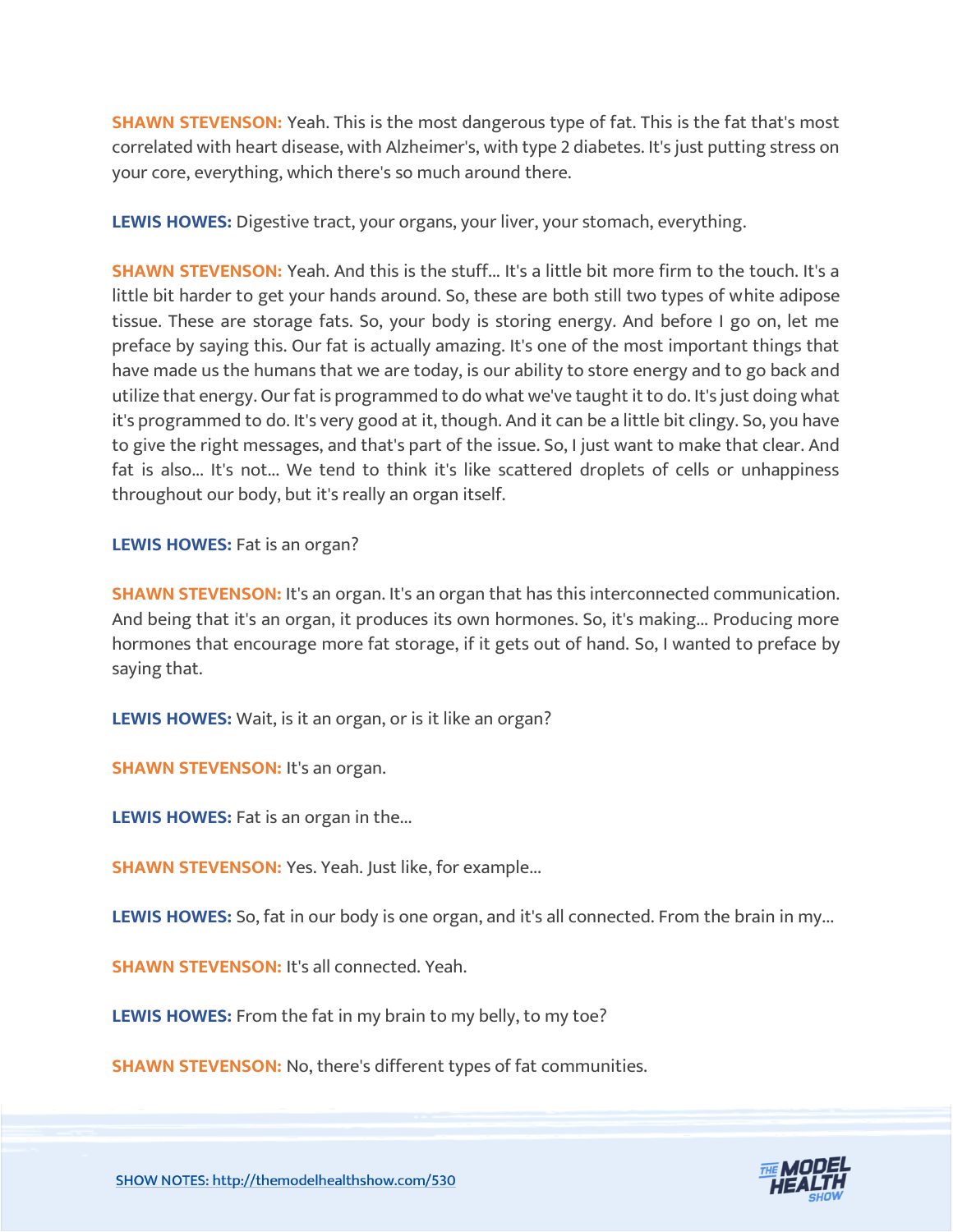#### **LEWIS HOWES:** Okay.

**SHAWN STEVENSON:** So, this is another conversation. I go through all of these; I literally call it "The Fat Communities" in Eat Smarter. I break this stuff down. So, there's another type of fat in the white adipose tissue camp that a lot of people don't know about, it's called intramuscular fat. Intramuscular fat.

**LEWIS HOWES:** Is this the third type of fat?

**SHAWN STEVENSON:** Yeah. And so, this type of fat really works on-site to provide energy to your muscles. Now, when I went to school, my conventional education, I really was indoctrinated with an idea that fat and muscle are kinds of... They have this dichotomy like they're two different things, they're separate, but they actually work together. And intramuscular fat really provides... And just to think about what it looks like if you think about the marbling of a steak.

#### **LEWIS HOWES:** It's beautiful.

**SHAWN STEVENSON:** That's your intramuscular fat. Now, that can get out of hand too, and you can get what we refer to as chubby muscles, with the intramuscular fat. So, there's too much white adipose tissue storage on that particular fat community. So, these three are white adipose tissue. These are storage fats. Now, here's what's really amazing, and a lot of folks might know about this next one. We also have body fat that burns fat. So, they're not storage fats, these are fats that contribute to the burning of energy. The first one that's becoming a lot more recognizable is brown adipose tissue or BAT. Brown adipose tissue or brown fat. Now, brown fat, the reason that it's brown is that it's so dense in mitochondria.

# **LEWIS HOWES:** Mitochondria are good, right?

**SHAWN STEVENSON:** Yeah. Mitochondria are really the energy power plants of our cells, really producing the energy. When we talk about having energy, these are the power plants creating that energy, and mitochondria is where your fat actually gets burned. So, folks don't... We're taught these diet paradigms, like, "Where the... How does it work? Where does the fat go? How does it get burned?" Your mitochondria, actually, are the place where the triglycerides get shipped to actually burn them and use them as fat. So brown adipose tissue is brown because it's so dense in mitochondria.

**LEWIS HOWES:** Side note. How do I go to bed weighing a certain amount, and then I wake up and I lose two pounds? Where does that go? Is that just burnt through sweat? Is that just mitochondria burning and it's disintegrating in the air? What is happening?

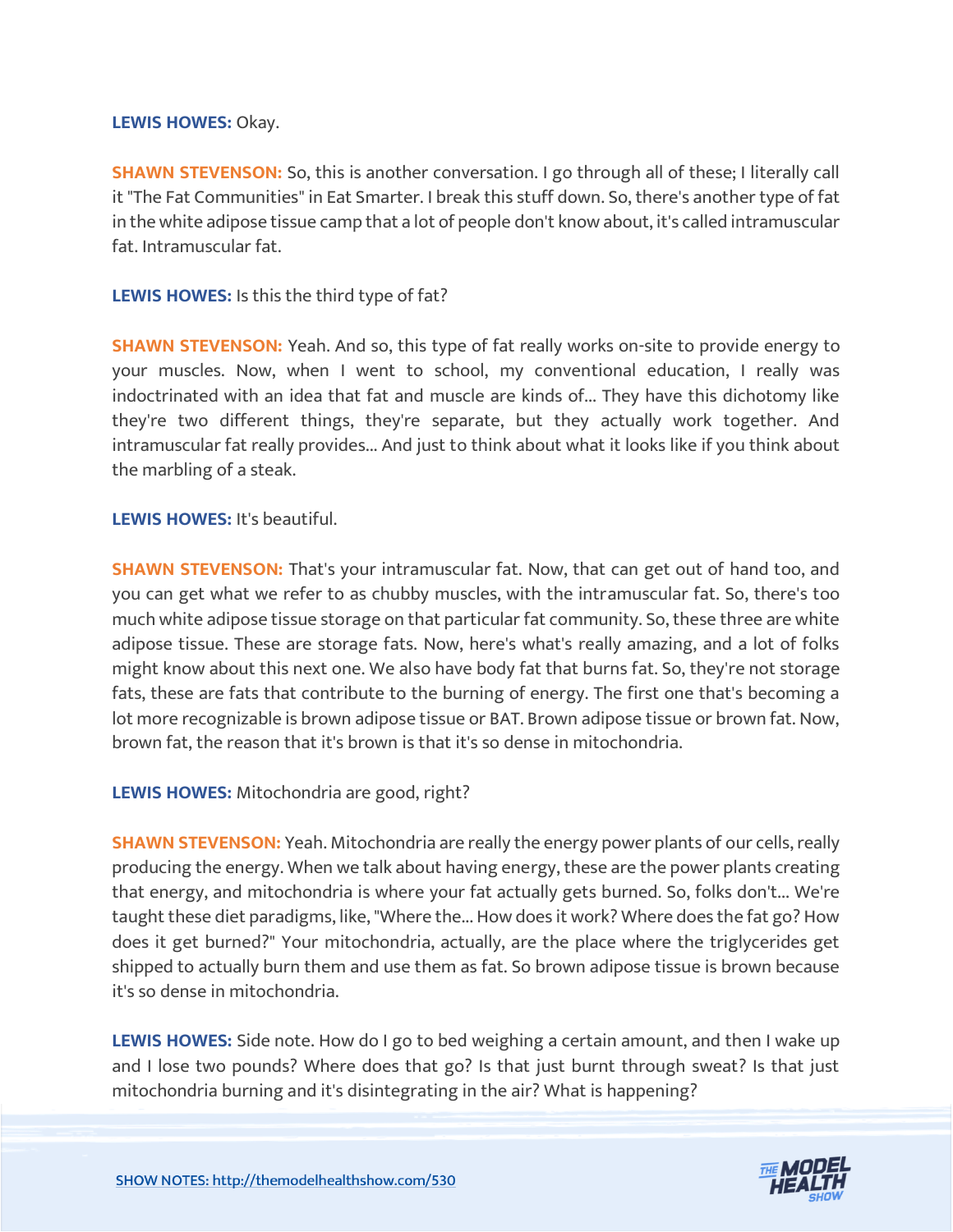**SHAWN STEVENSON:** This is such a great question. So, in Eat Smarter... This is the first time in book form we're walking people through how the process of fat loss actually happens. The question should be like, "Where the hell does fat go?"

**LEWIS HOWES:** Where'd it go?

**SHAWN STEVENSON:** Does it go to a freaking...

**LEWIS HOWES:** Do you just poop it out? Do you sweat it out? Does it...

**SHAWN STEVENSON: You got that...** 

**LEWIS HOWES:** Do I breathe it in?

**SHAWN STEVENSON:** You've got that Thanos keychain. Does it go to another dimension, you know what I mean?

**LEWIS HOWES:** Exactly.

**SHAWN STEVENSON:** But what they did, and this was so fascinating, they actually tracked the path of fat getting burned throughout the body and tracked how it actually is eliminated. And so, what they discovered was that about 84% of the fat... Because, okay. We have to preface by saying this. For us, psychologically, in our culture, we tend to think of burning fat, if there's a visual of it, it's sweating. We're out there, we're at the gym, we're sweating it out. That's your fat cells crying, having a good breakup cry. That's what we think. But in actuality, about 84% of the fat that you lose or that you expel from your body is through breathing.

**LEWIS HOWES:** What?

**SHAWN STEVENSON:** Yeah, it's eliminated via your lungs. Yeah, as carbon dioxide.

**LEWIS HOWES:** So, it... No way. So fat burns in the body...

**SHAWN STEVENSON:** Yeah. About 84%.

**LEWIS HOWES:** And then it goes, what? Into your lungs? It's like transporting through the lung cavity, and then you breathe it out?

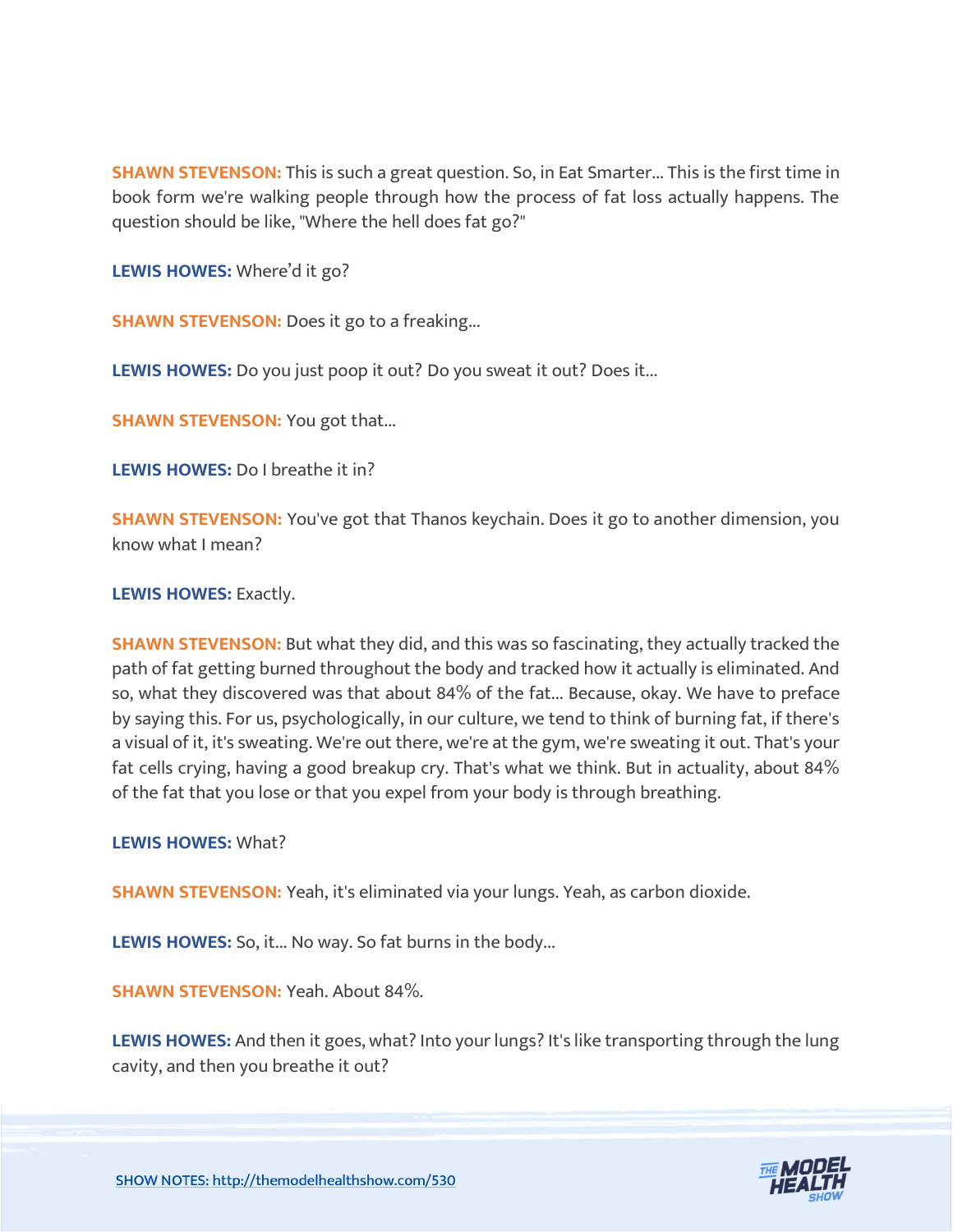**SHAWN STEVENSON:** It's an eliminatory organ. And we don't think about that.

**LEWIS HOWES:** What?

**SHAWN STEVENSON:** We tend to think about our gastrointestinal track, our bladders as eliminatory organs. Your lungs. And so, you breathe... About 84% of the fat that you lose comes out via your breath, and about a third of that happens while you're sleeping at night.

**LEWIS HOWES:** So, you breathe fat out, that's how you burn it? How much...

**SHAWN STEVENSON:** Cesar Millan is the Dog Whisperer. You're the fat whisperer.

**LEWIS HOWES:** Yeah. I'll just whisper. Exactly. I burn it in my sleep. So, wait a minute. How much fat do we burn through our lungs?

**SHAWN STEVENSON:** About 84% of it.

**LEWIS HOWES:** So, all of our fat. So, if I'm 100 pounds...

**SHAWN STEVENSON:** But this is not the just... Your breathing, it's all the metabolic processes that take place to create the metabolic kind of offshoots or the metabolic waste.

**LEWIS HOWES:** It just comes through the lungs?

**SHAWN STEVENSON:** Right. Through the breathing. You also do eliminate some of body fat through fluids. So about somewhere around the ballpark of about 15%, 16%-14%, sweat, urine...

**LEWIS HOWES:** The bathroom.

**SHAWN STEVENSON:** Yeah. Tears. You can even... All of these things are eliminating...

**LEWIS HOWES:** Fat cells?

**SHAWN STEVENSON:** Products.

**LEWIS HOWES:** Fat cells.

**SHAWN STEVENSON:** Yeah.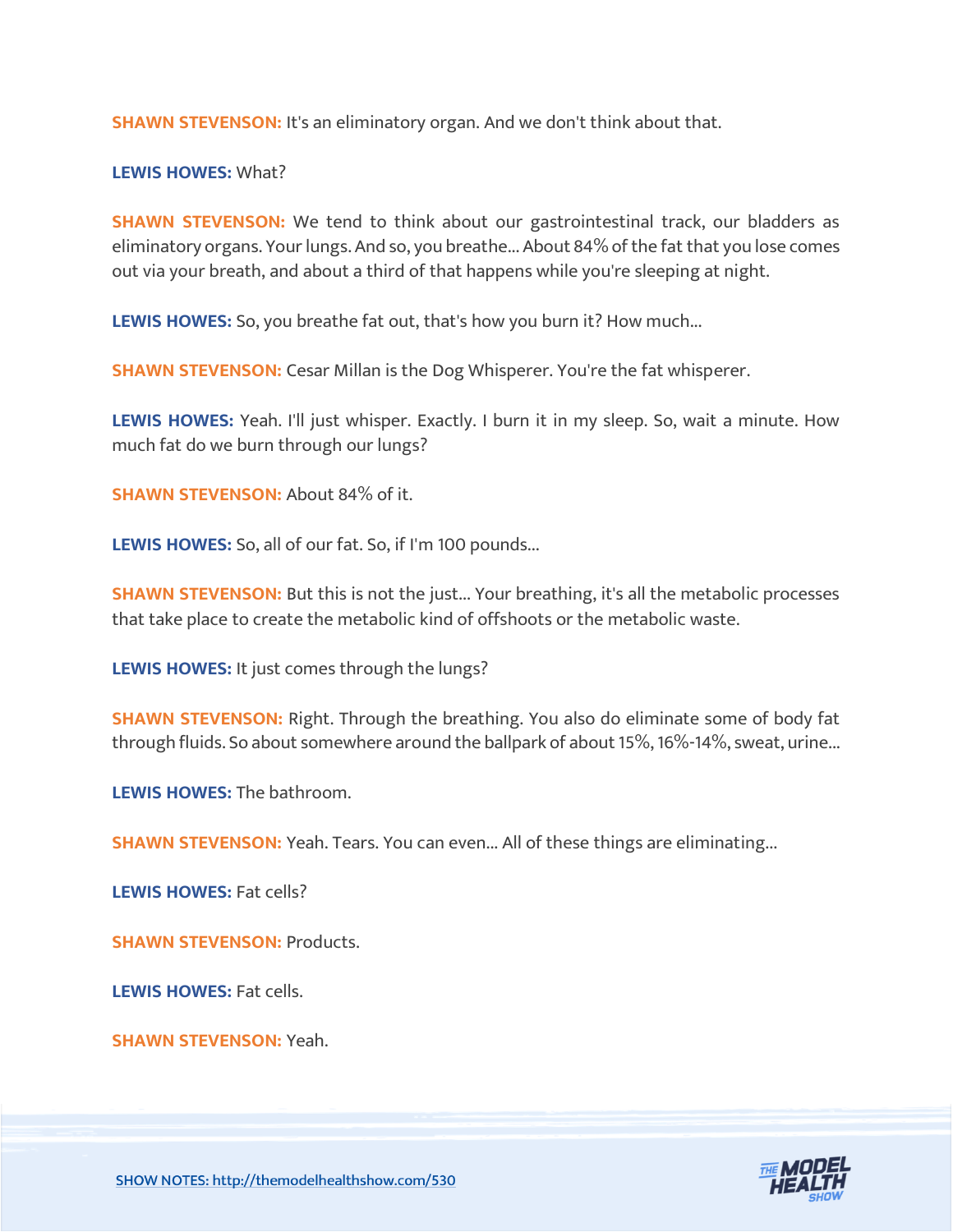**LEWIS HOWES:** Is the fat... It looks coagulated when you look at it in your body, right? So how does it break down and then turn into just nothing that you can see? Looks like...

**SHAWN STEVENSON:** It's a very complex and beautiful process.

**LEWIS HOWES:** The body, is fascinating what it can do.

**SHAWN STEVENSON:** Yeah. It is, it is. And we go through... And it can be so overwhelming, but what I did was I made in an analogy in the book of a theater, making your body like a cellular movie theater, and there are particular ushers who are there to put fat into the seats. So, we tend to think that fat cells... We're trying to "kill fat or burn fat," but that's not really how it works, actually. Your fat cells are storage containers. And what they're getting filled with, the fat cells, basically, when you're born, you have a certain allotment of fat cells. You can't just indiscriminately kill them. They get filled with more and more energy. It makes the fat cell expand. So, what we're trying to do is to get the fat cell to let go of its contents, so it can be used as fuel.

# **LEWIS HOWES:** Right.

**SHAWN STEVENSON:** And so, there are two enzymes that are really the head ushers that push fats... The fat contents or triglycerides into the fat cell, or they usher them out when it's time to leave. So, one of them is hormone-sensitive lipase, is the one that comes and gets folks out of the theater. Lipoprotein lipase takes the triglycerides and ushers them into the theater. And then there's organs that kind of dominate and regulate what those enzymes are doing, namely, your pancreas is like the mother of two brothers who have two different roles. One of them is insulin, and the other one, its brother, is glucagon. Insulin is so... Man... When you think of insulin, what do you think of, though?

**LEWIS HOWES:** Eating sugar?

**SHAWN STEVENSON:** Yeah? Right, right.

**LEWIS HOWES:** That's what I think of. And insulin spikes in the body when you eat sugar, right? Yeah.

**SHAWN STEVENSON:** And most folks think of diabetes, too. It's tied into that lexicon.

**LEWIS HOWES:** Right, right, of course.

**SHAWN STEVENSON:** Insulin is so important for our survival. It's super amazing.

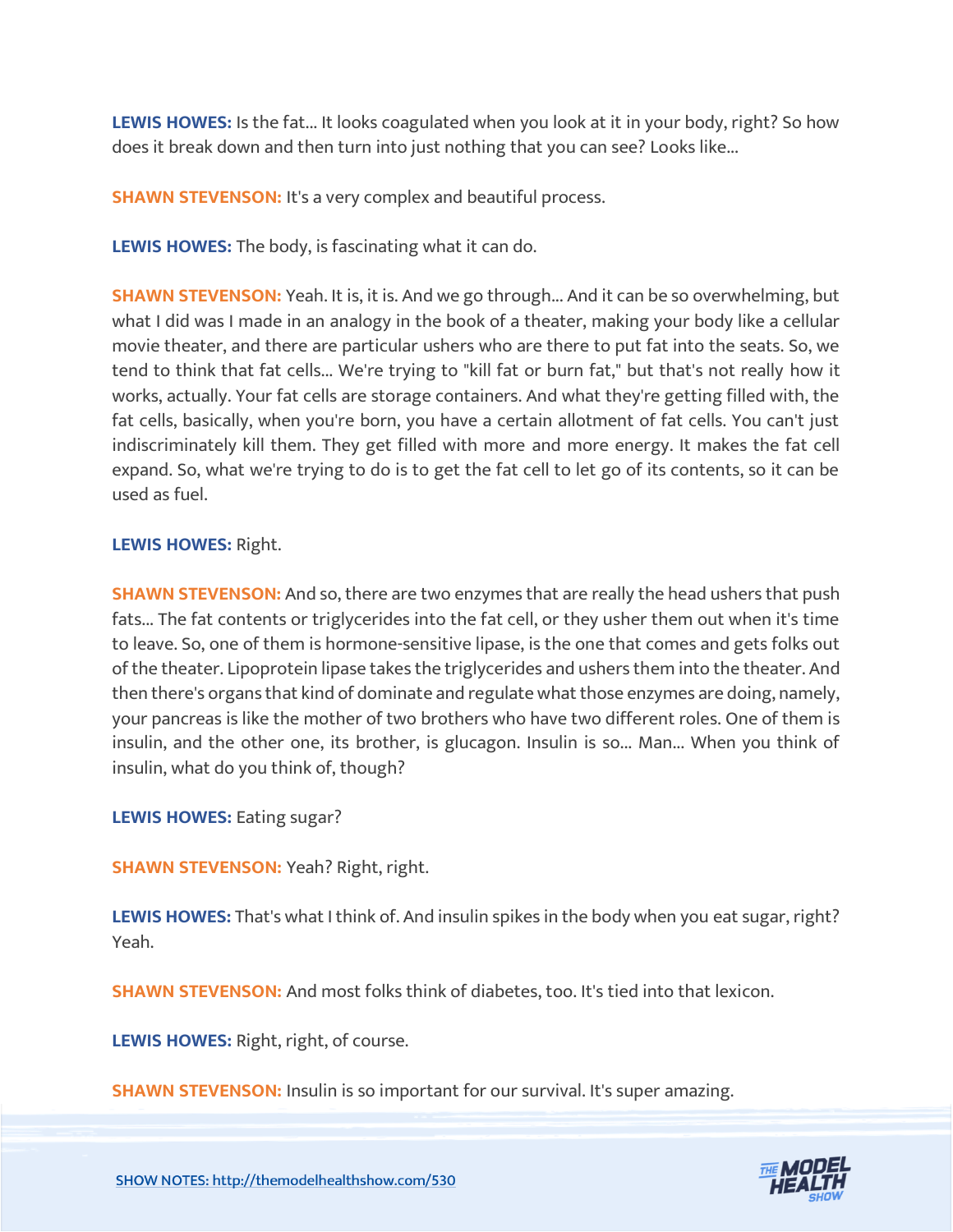**LEWIS HOWES:** We need it.

**SHAWN STEVENSON:** Yes. You absolutely have to have insulin. And if you're born... On a condition where you have type 1 diabetes and the beta cells in your pancreas aren't even making insulin, you can die. Your cells won't get energy. So now, here's the thing. Insulin's job is to store energy.

#### **LEWIS HOWES:** Fat.

**SHAWN STEVENSON:** Yeah, and to encourage all those enzymes to do their work as well. So, when it's out of hand, when insulin is too active, it can be a problem.

**LEWIS HOWES:** It's storing too much fat.

**SHAWN STEVENSON:** Yeah. And it can get to a point where there's so much activity with insulin, it's getting overrun and stressed out that it stops doing its job properly. That's where you get insulin resistance. And then you have something called... This kind of instant cell... Fat cell creation that can take place with the liver. It'll just start making its own fat as well. But we'll circle back to that a little bit later. But here's the thing, so you got insulin doing its job of fat storage or energy storage. Glucagon does the opposite. It encourages your cells to let go of their contents to be used as energy. But glucagon cannot do its job when... Unless its brother sits its ass down somewhere and stops...

**LEWIS HOWES:** Insulin?

**SHAWN STEVENSON:** Yes.

**LEWIS HOWES:** So how do you get insulin to stop doing its job?

**SHAWN STEVENSON:** That's what it's all about, man. That's what it's all about. But we don't want it to stop, we just want it to be efficient.

**LEWIS HOWES:** Efficient.

**SHAWN STEVENSON:** Now, here's another thing. We do know that, as you mentioned, sugar is a big driver of insulin, carbohydrates in general...

**LEWIS HOWES:** Breads, pastas, right?

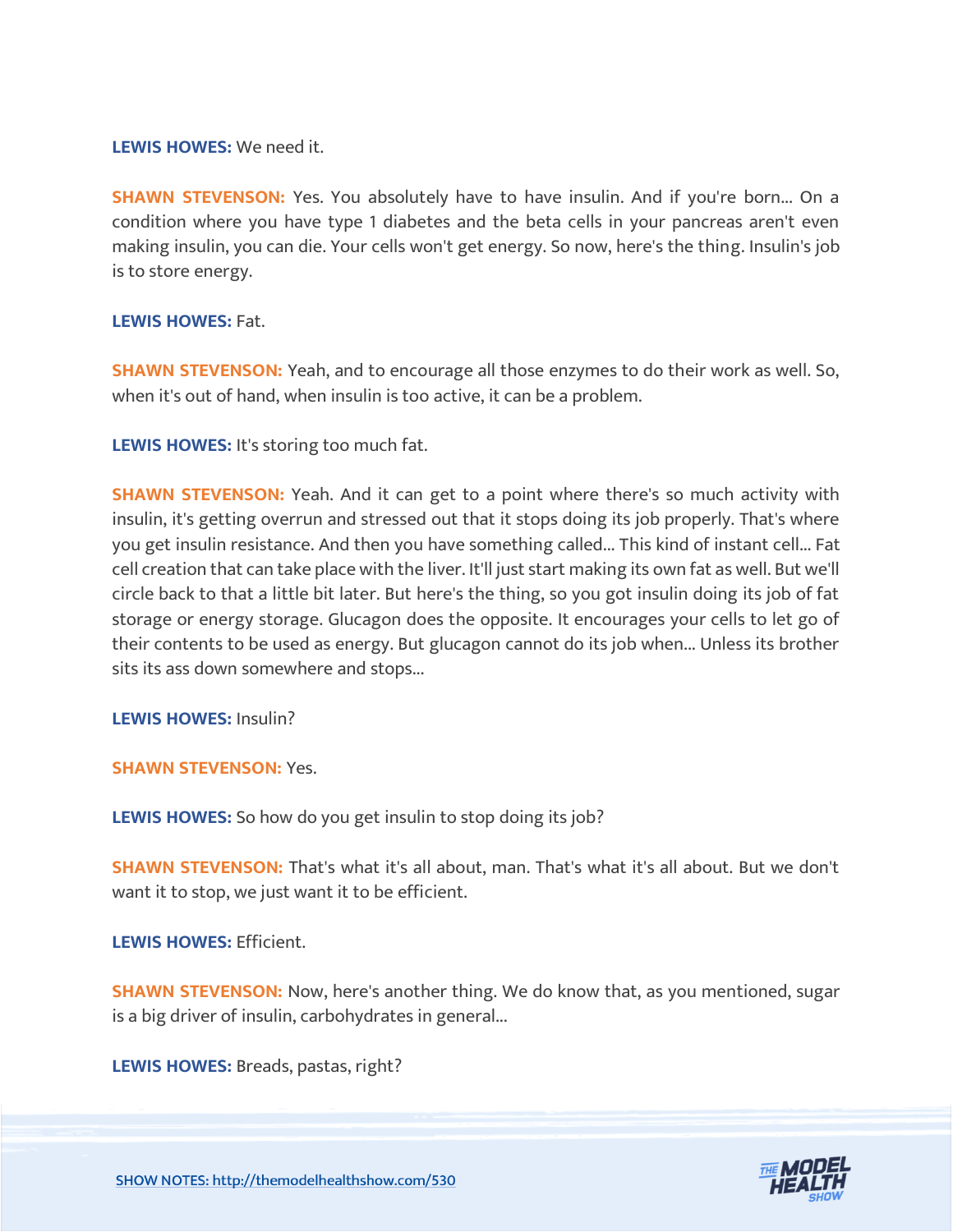**SHAWN STEVENSON:** Yeah. But protein does as well. It incites the activity of insulin at a lesser degree, for sure, and even fat, in a kind of backdoor way, does drive insulin function too or even contributes to, potentially, insulin sensitivity or insulin resistance. So, it's not just this one thing, but we do know that in our culture, on average, folks are eating like 150 pounds of sugar a year. So that abnormal amount of exposure is chronically creating this over-activity of insulin to the point that we have insulin resistance.

**LEWIS HOWES:** 'Cause 100 years ago, we weren't eating as much sugar, I'm assuming, and processed food.

**SHAWN STEVENSON:** Yeah. Not much. It's not even close. It's not even close.

**LEWIS HOWES:** But what is with the... The life expectancy increases every year, it seems like. We're eating more and more bad things, but we're able to live longer, whereas before, we weren't.

**SHAWN STEVENSON:** That's the misnomer, though. We're not necessarily living longer, we're dying longer.

**LEWIS HOWES:** We're getting sick...

**SHAWN STEVENSON:** Sicker.

**LEWIS HOWES:** And being able to stay alive?

**SHAWN STEVENSON:** And being able to... Yes.

**LEWIS HOWES:** It's interesting.

**SHAWN STEVENSON:** Very different. And this is the first generation... We are the first generation right now that is going to not outlive our generations before us. This is the first time we're seeing this downtick. We're supposed to be seeing folks...

**LEWIS HOWES:** What do you mean?

**SHAWN STEVENSON:** Well, basically, the life expectancy is going down for the first time in recent history.

**LEWIS HOWES:** Really?

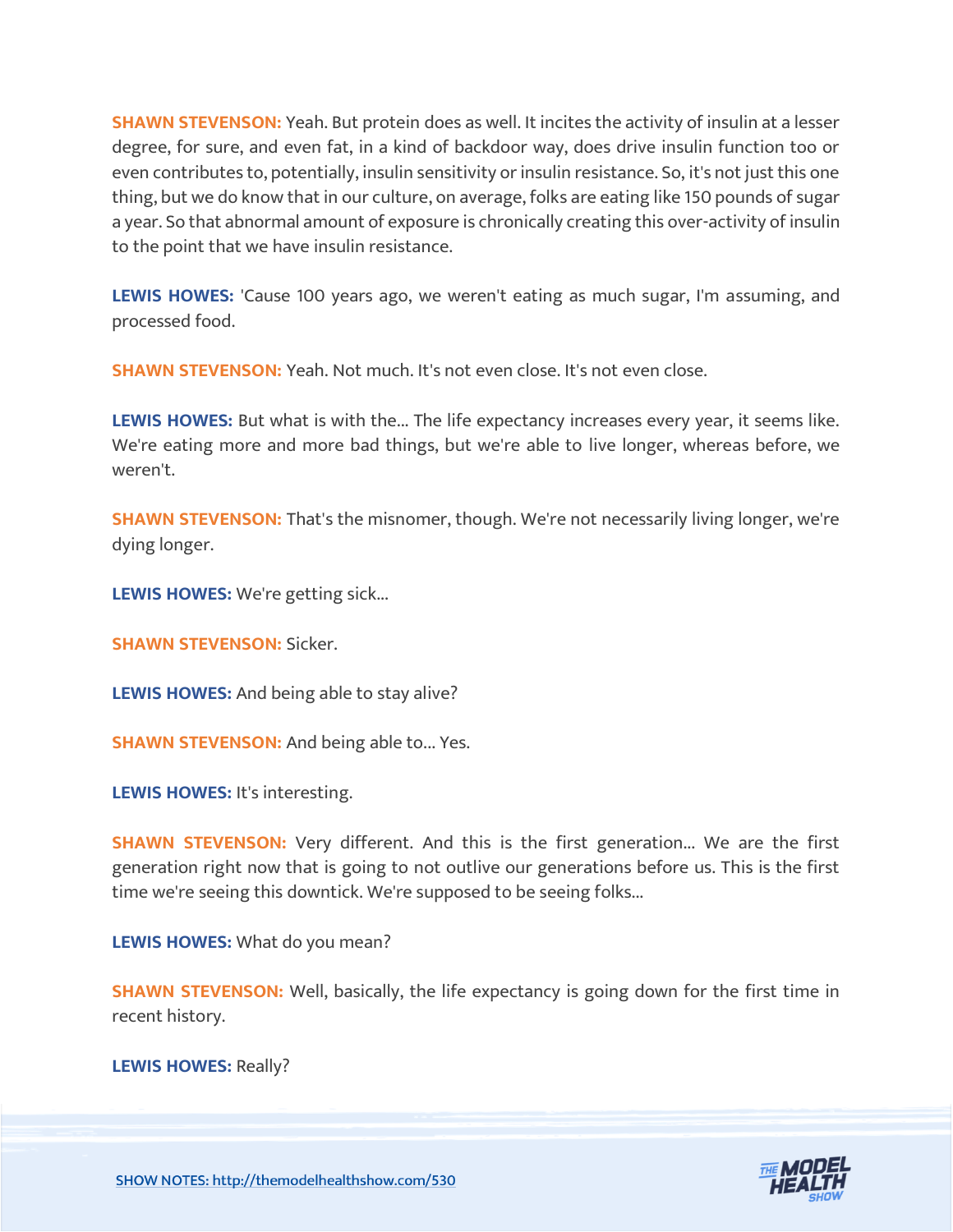**SHAWN STEVENSON:** Yeah, yeah.

**LEWIS HOWES:** So, we're saying we're not supposed to outlive our parents, or what do you mean?

**SHAWN STEVENSON:** So, we'll just say the life expectancy of the past generation was 80 years old. Now it's 79.

**LEWIS HOWES:** Really?

**SHAWN STEVENSON:** So, it's just going down... Our life expectancy is going down for the first time in recent history.

**LEWIS HOWES:** Interesting. Previous generation. It's interesting, I was asking Dr. David Sinclair about this.

**SHAWN STEVENSON:** I love him.

**LEWIS HOWES:** He was like, "The goal is not to live as long as you can and be sick and miserable." He's like, "I've seen that in too many people. The goal is to live as long as you can, healthy, flexible, abundant, not with chronic pain and then die quickly."

**SHAWN STEVENSON:** Right.

**LEWIS HOWES:** It's to get sick and then die within a week.

**SHAWN STEVENSON:** That's not what we want.

**LEWIS HOWES:** Not get sick and die within 20 years of misery. He's like, "That's not a great life."

**SHAWN STEVENSON:** Yeah, we don't... Just want lifespan, we want health span. And it all really boils down... And this is the most beautiful part about this, and what I'm really hoping to impress upon culture. Because when we tend to think of food, we tend to think of it in relationship... In our culture, we think of diet in relationship to weight, it's just like what's connected. When in reality, food is one of the greatest, if not the greatest, determinants of what every single cell and organ system in your body is doing at all times. And this is what I really want to get across is, of course, I'm going to give you the best information possible on the metabolism connection with food, but also, how does food affect your cognitive performance, and it's shocking when you find this data out, how deeply food impacts your levels of empathy and your ability to connect with other people. I'll break that down as well.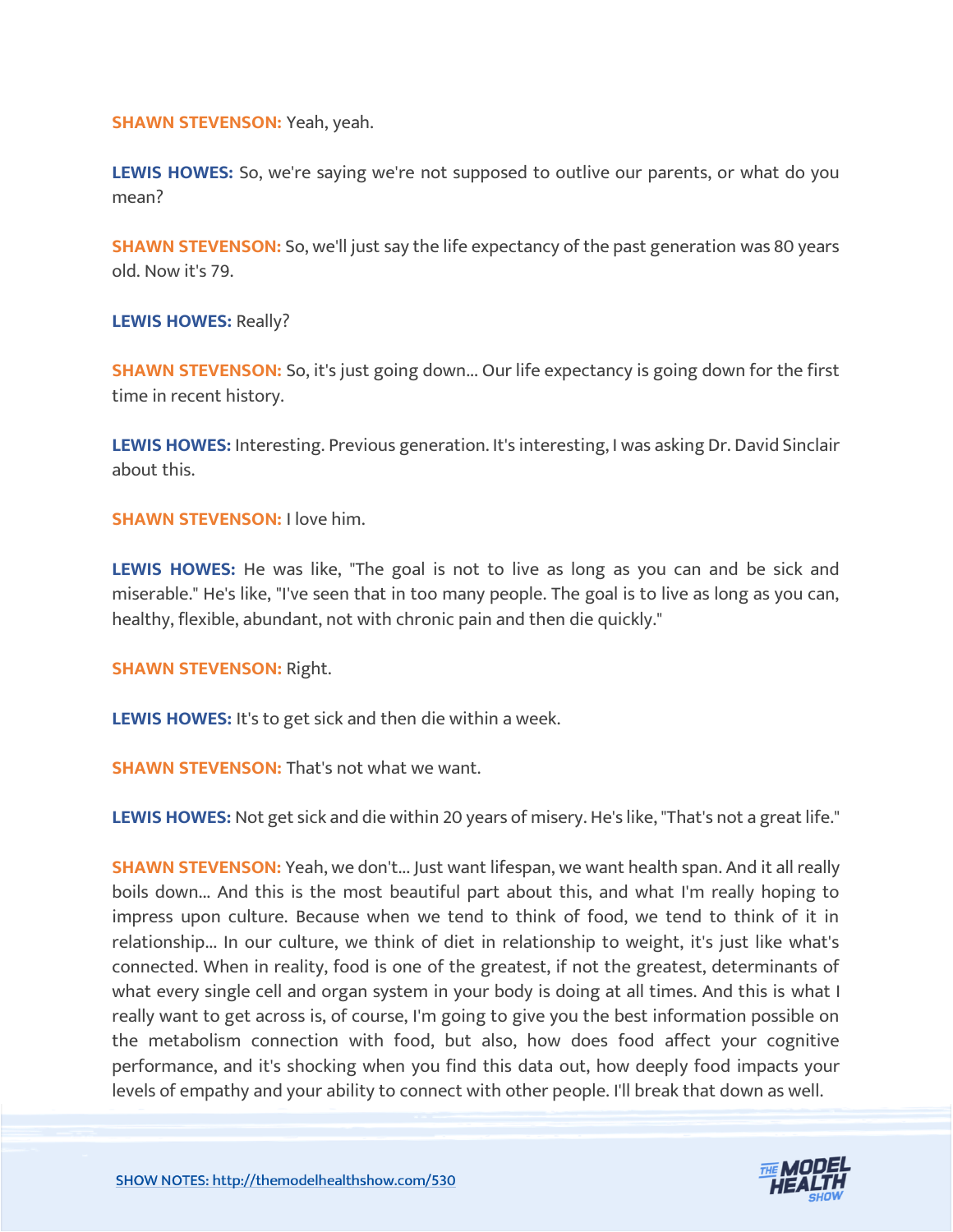**LEWIS HOWES:** What are the foods that cultivate more empathy and compassion, and what are the foods... Yes.

**SHAWN STEVENSON:** But before we get to that, the fat storage, there was one more.

**LEWIS HOWES:** Were you talking about brown fat?

**SHAWN STEVENSON: Yeah, brown fat.** 

**LEWIS HOWES:** And there's another fat.

**SHAWN STEVENSON:** Yeah, so there's one other fat. And so brown adipose tissue is very dense in mitochondria, so these energy power plants, that's why its brown. Babies have a lot of brown fat. It's kind of an evolutionary adaptation advantage to prevent hypothermia.

**LEWIS HOWES:** Keeping warm.

**SHAWN STEVENSON:** It's to keep thermogenesis going. As you become an adult, you have a lot less brown adipose tissue. It's mostly located around your collar bones, your shoulder blades, down your spine. And brown adipose tissue is remarkable in that it's really correlated, if you have enough brown adipose tissue, which you can create more and the mobilization activity of it is correlated with having a better body composition, so this type of fat is burning fat for you if you know what...

#### **LEWIS HOWES:** Brown Fat?

**SHAWN STEVENSON:** Yeah. Alright, so we got three storage fats and then we've got two other types of fat.

**LEWIS HOWES:** And that's body fat that burns fat?

**SHAWN STEVENSON:** Yes. And so, this other one, and this is what a lot of folks might not know a lot about yet, is beige fat.

**LEWIS HOWES:** Is this the fifth type of fat?

**SHAWN STEVENSON:** Yeah. So, this is beige fat.

**LEWIS HOWES:** Beige fat.

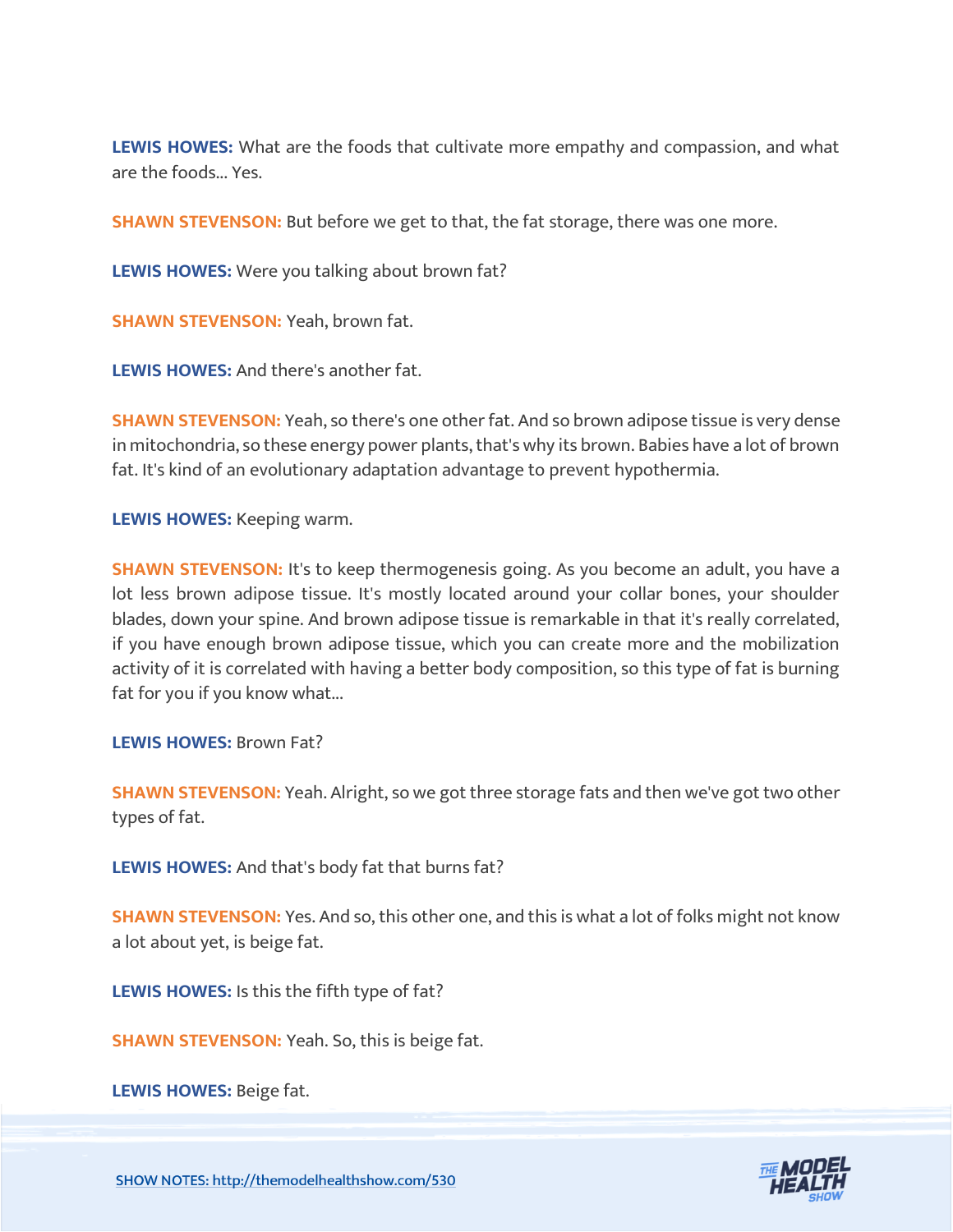**SHAWN STEVENSON:** And so beige fat is really, really remarkable in that it can actually become brown fat or white fat. Based on your lifestyle inputs and your nutrition can determine whether it's going to becoming... Turning into a fat-storing type of fat or a fat-burning type of fat. And the browning of this fat... One of the things, and I'll just throw this out there for folks since you asked about specific food. When we go through so many different, but I'm going to throw one out that might sound a little bit crazy, a little controversial is coffee. Coffee has been found to encourage your beige fat cells to become brown fat cells. And in fact, one of the studies that I cited in Eat Smarter, they actually used FMRI, and they looked at what was happening in the body when somebody drank coffee, and they saw the brown fat areas of the body actually light up, signaling increased thermogenesis. And one of the studies found that there's about a 3- 11% increase in metabolic rate from having the caffeine. Now, there's a U-shaped curve of benefits.

#### **LEWIS HOWES:** Right.

**SHAWN STEVENSON:** Some is good, once we get to a certain place...

**LEWIS HOWES:** Then it's bad.

**SHAWN STEVENSON:** We could mess ourselves up.

**LEWIS HOWES:** Yeah.

**SHAWN STEVENSON:** And also, we get in the conversation of what is that coffee coming along with. Is it coffee or are you consuming coffee with...?

**LEWIS HOWES:** Doughnuts and… Crap.

**SHAWN STEVENSON:** And these coffee creamers with all these synthetic chemicals.

**LEWIS HOWES:** That is not good.

**SHAWN STEVENSON:** And even the coffee itself, are you getting a piping hot cup of coffee with pesticides and herbicides or rodenticides, and these toxicants that damage these hormones related to fat loss and fat storage and create a kind of dysbiosis in the gut. So, there's a big conversation there and we dive into all these pieces to see there's so many wonderful things that we have access to, but in our culture, we've been a little bit led astray, and it's not that coffee is inherently good or bad, it's been utilized by humans for centuries, but it's the quality and how you're going about it that can make all the difference.

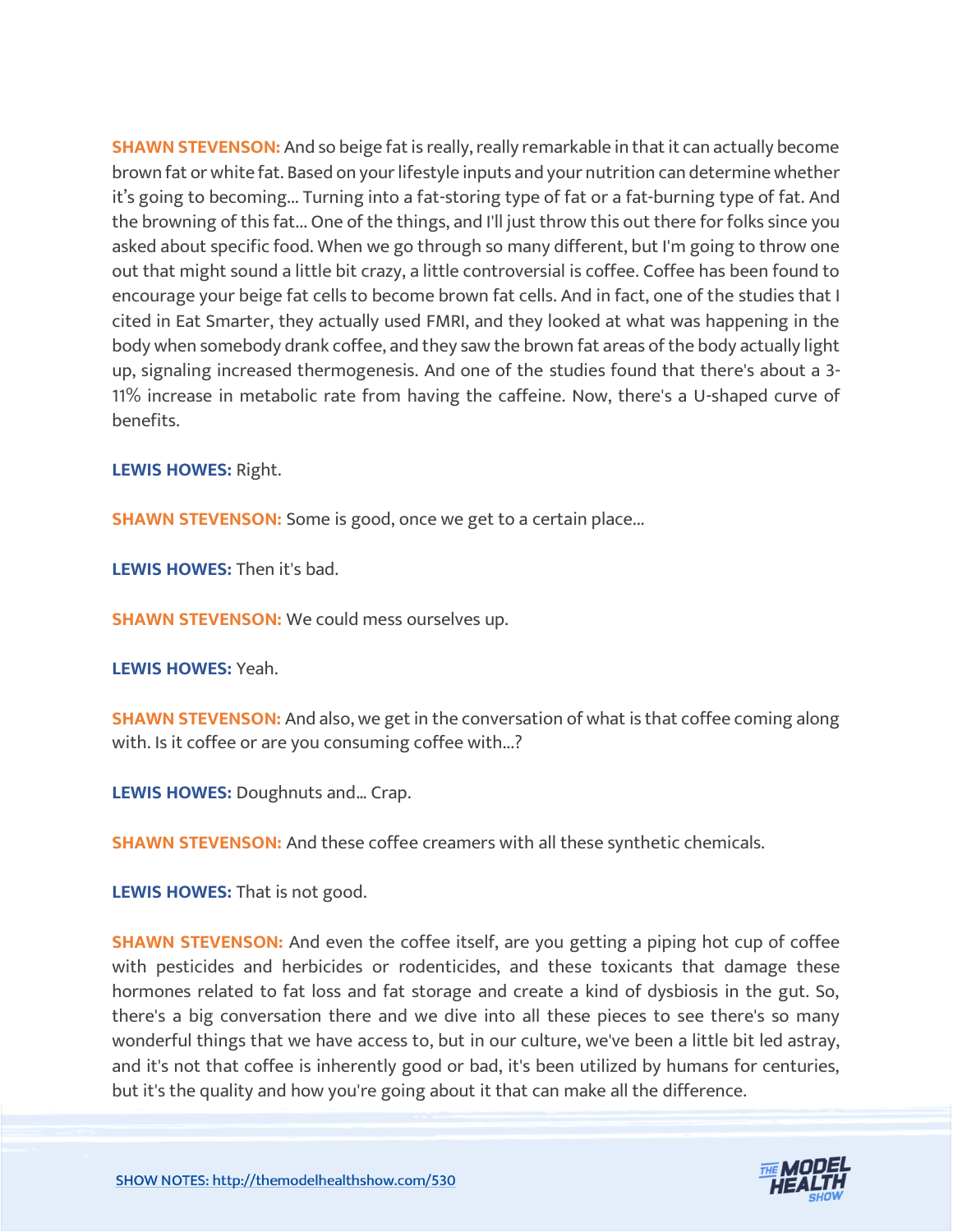**LEWIS HOWES:** And the quantity probably, and yeah.

**SHAWN STEVENSON:** Yeah. And so, just going back to your original question, where we were targeting that... The belly fat specifically, and this is something that is not talked about enough. It's really about encouraging and optimizing the hormones related to fat storage and fat burning. And this gets into the conversation of calories because we tend to be very caloriefocused in as far as we're trying to lose weight or we're trying to lose belly fat, and it's not that calories don't matter. I want to make that clear, I want to preface, but with this... But when I was in my nutritional science class in college, the king, the monarch, the warden of diet is calories. And I say warden intentionally because it's a little... It gets it to this kind of prisoner mentality.

#### **LEWIS HOWES:** Yeah.

**SHAWN STEVENSON:** And diets are really revolving around this. And I'm always asking this question and I'm so grateful that I've kind of hard-wired myself to do this... Where did it come from? Where the hell did this idea start? And so, I went back and examined the entire history of calories, and it would actually... For me, it's just like, when we find Egyptian pyramids, they didn't have any about calories.

#### **LEWIS HOWES:** Yeah, right.

**SHAWN STEVENSON:** Nobody was even thinking about it or looking for it even when it was discovered, and it wasn't discovered and used for nutrition, it was discovered and utilized initially in physics and engineering. And it made...

#### **LEWIS HOWES:** Calorie?

**SHAWN STEVENSON:** Yeah, and this was in 1800s and then it made its transition into nutrition, thanks to a guy named Wilbur Atwater, but he's just kind of a little side note as well, and I basically, I go back and talk about all the people involved, but this is what changed America, this is what changed the world really, was a physician... She's a pioneer, for sure. Her name was Dr. Lulu Hunt Peters, and she's the one who popularized the term calorie, and she sold... And this was back in the early 1900s. She created a nutrition book, a diet book, and it sold two million copies back then, which is basically everybody and their mother had this book.

#### **SHAWN STEVENSON: Alright now...**

**LEWIS HOWES:** What's it called?

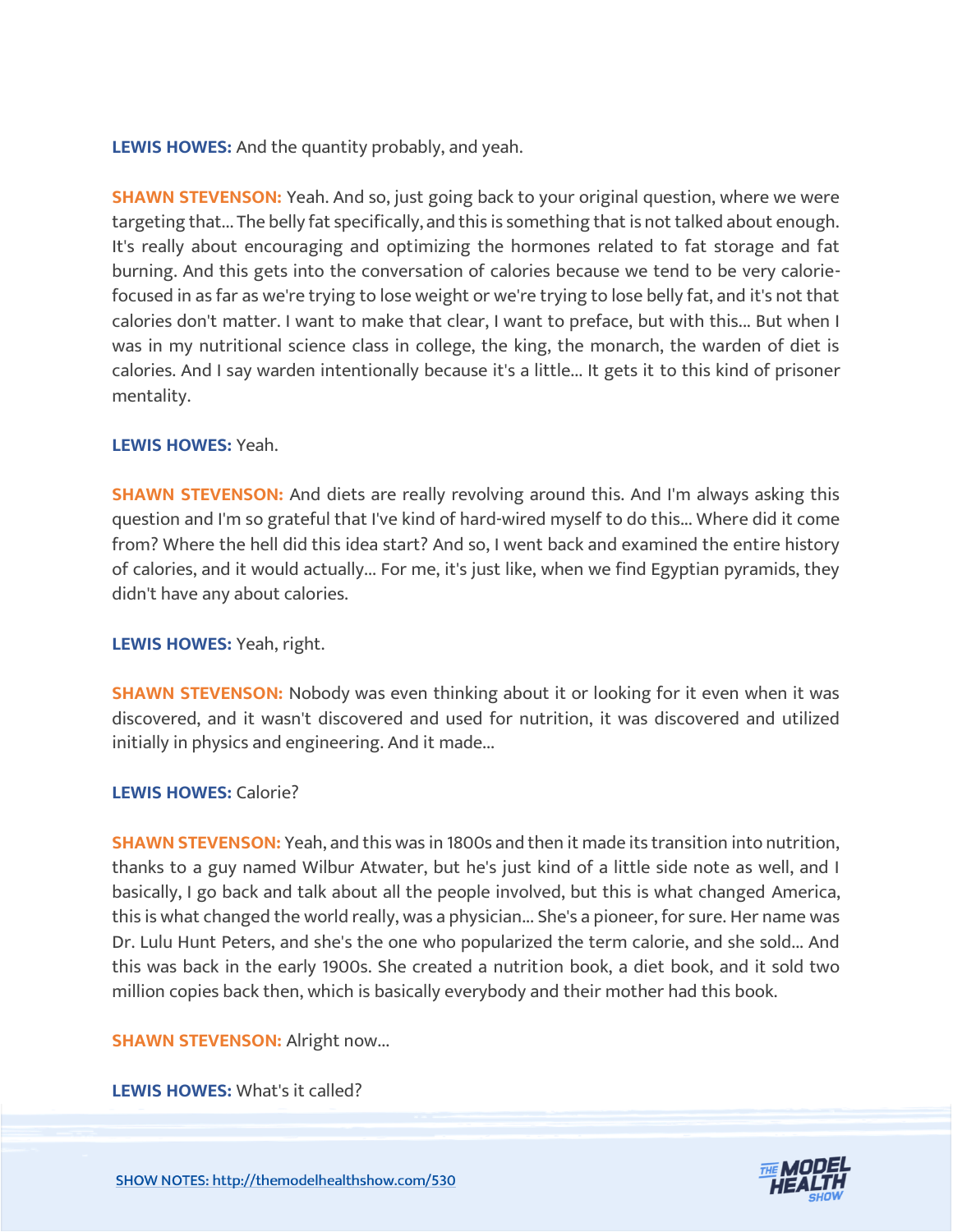**SHAWN STEVENSON:** This was "Diet and Health and the Key to Calorie," something like that, The Key to Calories. But I went back and read this old-fangled writing. There's a lot of pieces of it online and this began the indoctrination of our culture and starting to look at food in terms of numbers. It's no longer this dynamic, multifaceted entity that affects all of our hormones and neurotransmitters and organ systems, now it's numbers. And she specifically said, "We will no longer call a slice of bread, a slice of bread." You won't say one slice of bread, you'll say 100 calories of bread. You will no longer say a slice of pie. You say 350 calories of pie. And so, we stopped looking at food as food. We started this evolution and started looking at it as numbers. And she asserted that a woman of her height could eat whatever she wanted as long as she maintained a 1200 calorie intake. And now let me also make this clear, Dr. Lulu Hunt Peters battled with her weight for her lifetime. And it's that term of teach what you want to learn kind of thing.

Now, this is also crucial, and some people, this might tug at their heartstrings a little bit. This was also the beginning of this indoctrination associating food with character, associating food with morality. And so, she basically asserted that it's a character defect if you're not able to manage your weight, there's something wrong with you, and started to use terms like sin and punishment in relationship to food. And this was also during the time of like World War I, so food rationing was a big thing happening. And she said one of her quotes I put in the book, and I'm paraphrasing that, "For every pang of hunger you feel, you should have a double joy knowing that you're saving the hunger pangs in a starving child or with soldiers."

So, she's basically saying, this is also a massive change in our perception that hunger is related to weight loss. If you're hungry, you're doing it right. And this started to really change the psychology of dieting. And so, calories began to become the king and the big focus. Now, I want to say this, calories matter for sure, it's a measurement of energy in food. Just like a meter is a measure of energy in distance, but that meter is consistent. If we measure this room consistently, it's going to be the same meters.

**LEWIS HOWES:** It's the same distance.

**SHAWN STEVENSON: However, calories...** 

**LEWIS HOWES:** Are different.

**SHAWN STEVENSON:** Completely ignore... When you're talking about a measurement of energy, it ignores the complexity of human digestion and human hormones and neurotransmitters, and cellular function. It's going to be different every day, the calories that you consume and what effects it has on your body.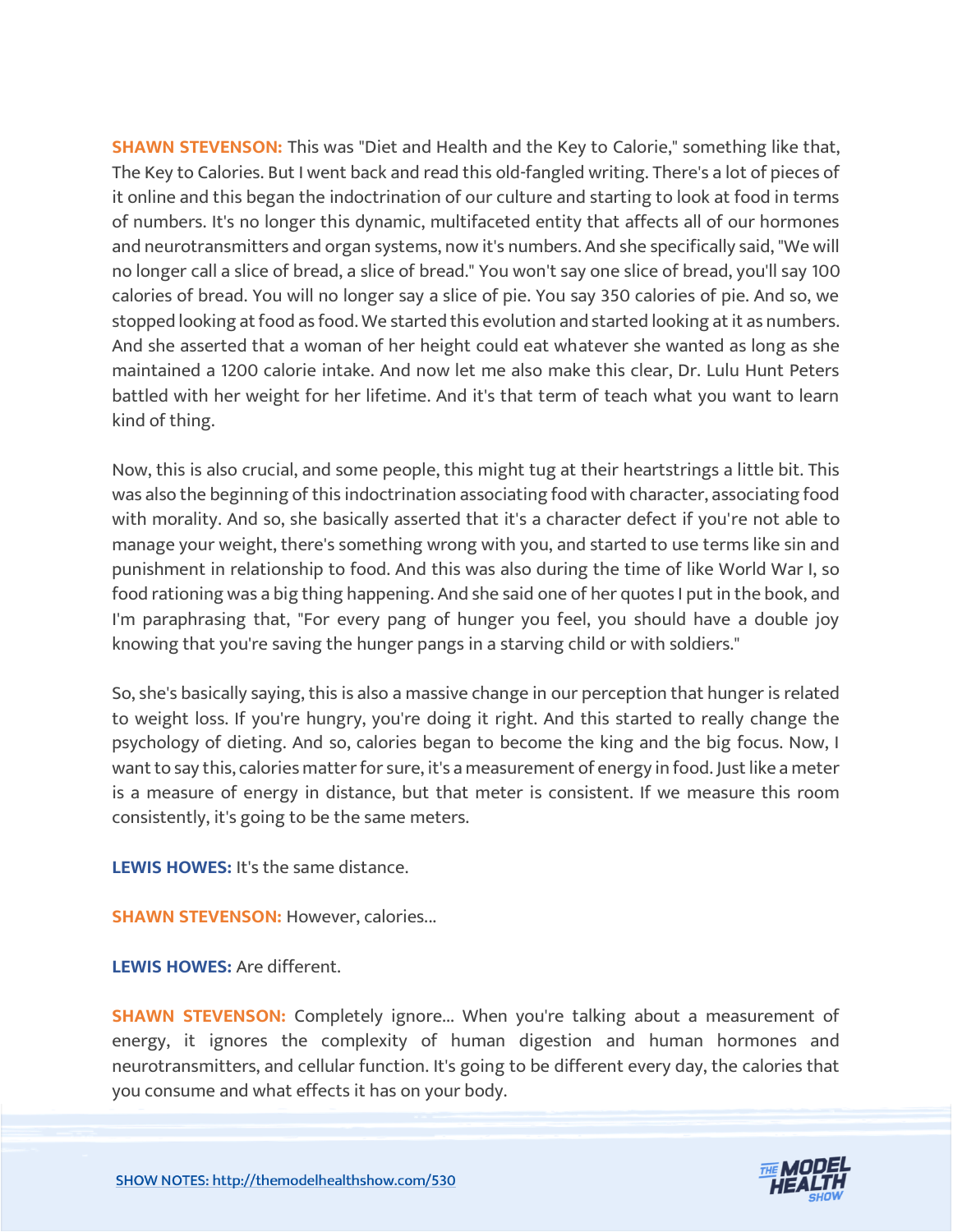**LEWIS HOWES:** Because our hormones are changing, our bodies are changing, our timelines are changing. What we used to eat when we were 12 may not affect us now when we're 40 or 50.

**SHAWN STEVENSON:** Exactly. Let alone you versus another person, and this is where we get into situations where a diet works for one person, but it doesn't work for someone else, and I'm sick of it, man.

#### **LEWIS HOWES:** Wow.

**SHAWN STEVENSON:** Because people keep thinking that there's something wrong with them, and they're not getting these very fundamental principles. And so, folks can start to free themselves of this caloric prison. I can share, there's five really powerful metrics that are not examined. There's really five major things that control what calories do in your body.

**LEWIS HOWES:** What are those?

**SHAWN STEVENSON:** So, if we think about... I keep mentioning hormones, but just to give a good analogy of what hormones are. Hormones are really biochemical messengers that help your cells, this cellular community that you have, this amazing cellular community to communicate with each other. It's like metabolic DMs, it's like text messages, emails.

**LEWIS HOWES:** How many hormones do we have?

**SHAWN STEVENSON: There's about 50.** 

**LEWIS HOWES:** 50 different hormones.

**SHAWN STEVENSON:** Yeah, about 50.

LEWIS HOWES: Are hormones... What is a hormone? Is it a cell? Is it an organ? Is it a connecting point? What is it?

**SHAWN STEVENSON:** The most important fundamental building block of our hormones are proteins. I want to really reiterate this; how important protein is because it's needed to build your freaking hormones.

**LEWIS HOWES:** Where are hormones stored?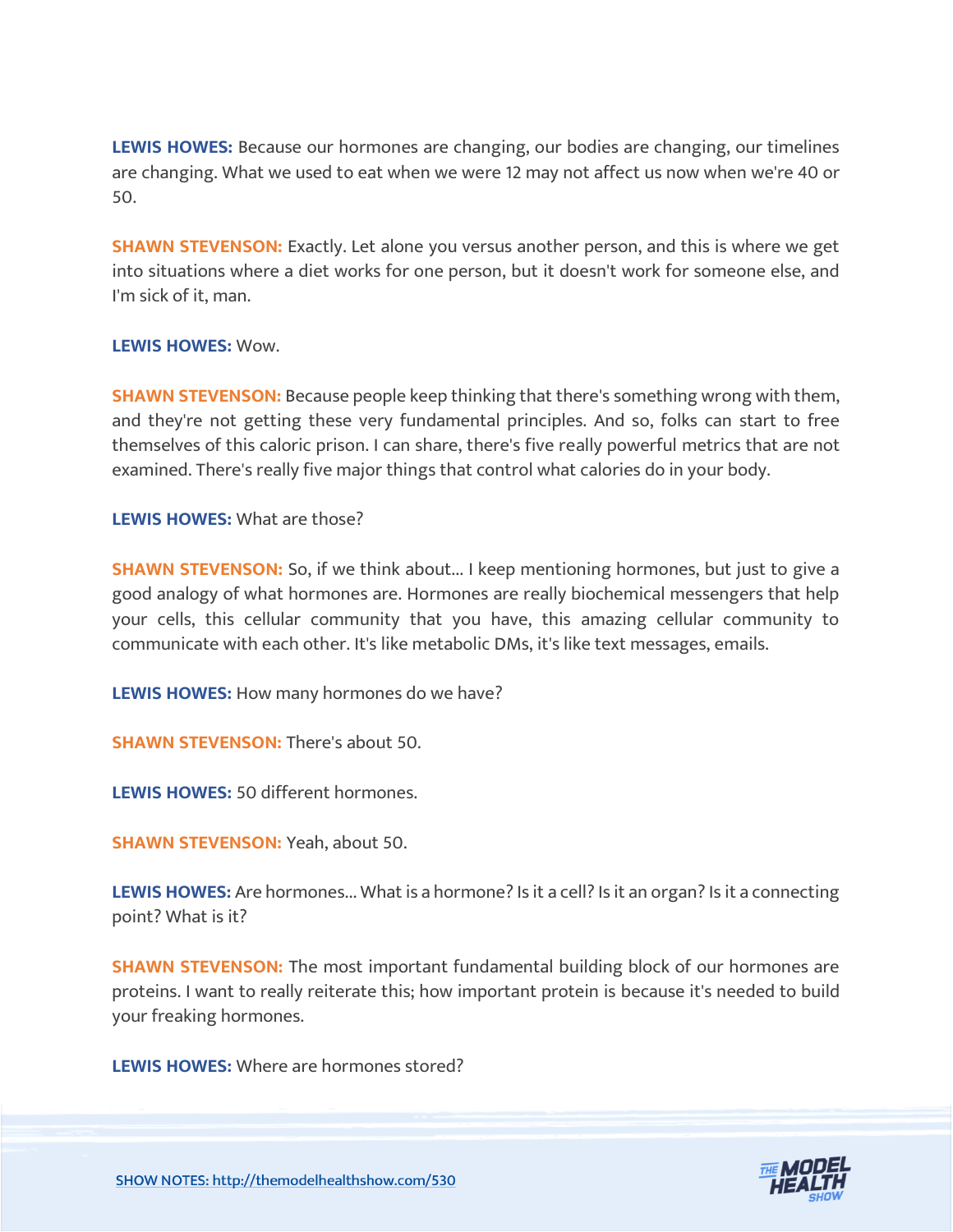**SHAWN STEVENSON:** All throughout your body. Even like that fat organ that we talked about is making its own hormones, but there are hormones that are being produced and secreted by your pituitary gland. Your hypothalamus is like a master regulator of your hormonal system, your endocrine system, it's in your brain. And so, one of the things we talk about in the book is this growing epidemic of neuroinflammation that is messing up people's hypothalamic function, that's screwing up what's happening downstream like your thyroid is on that HPA axis.

**LEWIS HOWES:** Is the thyroid here or something?

**SHAWN STEVENSON:** In your throat. So that's largely considered the metabolic regulator, like your master gland associated with fat loss or fat storage. And it definitely plays a role. So, these are all pieces in this web. Now, what's actually determining what these calories are doing... And so, I mentioned, I gave a little preface of what our hormones are. So, when we're talking about calories, these five things, and I'll give an analogy, I'll give like an acronym, THE DM. We're going to use that as our letter. So, it goes down in THE DM. You know what I'm talking about, Lewis. So, the first thing that's controlling what calories are doing, the T stands for the type of food itself determines what the calories are doing in your body, and this is highlighted in this crazy study. This was published in "Food and Nutrition Research." Listen to this, this is freaking crazy. They want to find out what would happen with the meal of the same calories that's either a meal of whole foods or processed food, same amount of calories.

**LEWIS HOWES:** So, a bowl of cereal and some fruits and vegetables.

**SHAWN STEVENSON:** So, what they did was they had sandwiches, and so one set of folks got the sandwich that was considered a whole food sandwich, which was a whole grain bread and cheddar cheese. The other folks received the processed food sandwich, which was white bread, and cheese products.

**LEWIS HOWES:** Oh, no.

**SHAWN STEVENSON: And that's Kraft. Kraft slices.** 

**LEWIS HOWES:** That American cheese tastes so good, but...

**SHAWN STEVENSON:** They can't call it cheese. And so, here's what happened after... And I love this study because they tracked the pathway of calorie burn, their metabolic rate, and what happened when they ate these two respective sandwiches. After they compiled the data, the folks, even though the calories were the same, the folks who consumed the processed food sandwich had a 50% reduction in calorie burn after eating that damn sandwich.

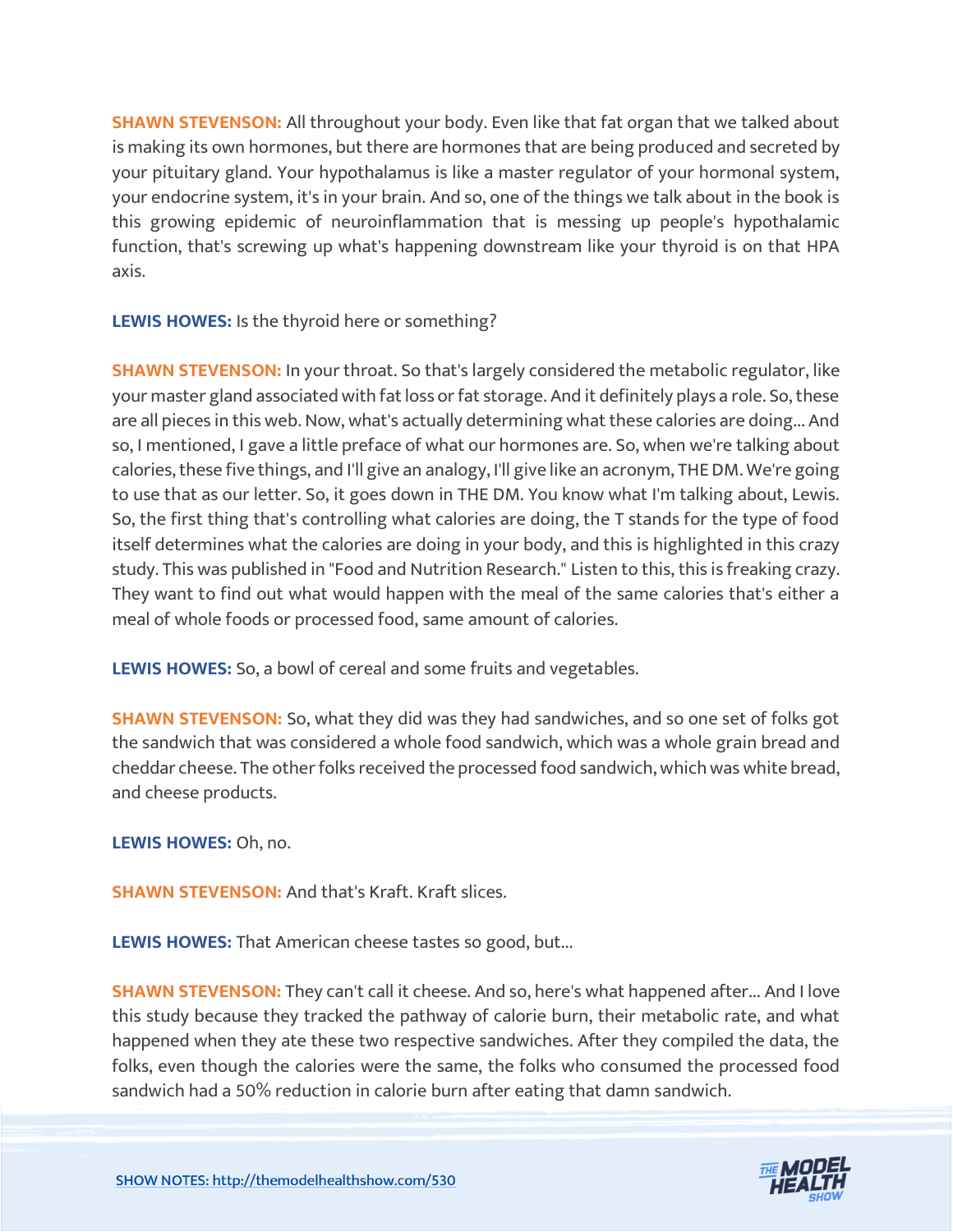**LEWIS HOWES:** What?

**SHAWN STEVENSON: 50% reduction.** 

**LEWIS HOWES:** Why is that?

**SHAWN STEVENSON:** Because the body it... So, this gets into some of the other things we talk about. But that the processed nature of those foods created some metabolic dysfunction and some confusion for your endocrine system.

**LEWIS HOWES:** Oh, man.

**SHAWN STEVENSON:** And your nervous system and all these... The cellular community, that communication, so now the body is less apt to let go of that energy. It's confused, it's trying to hang onto it. Now, what are most folks eating?

**LEWIS HOWES:** Processed foods.

**SHAWN STEVENSON:** Processed foods. So, it's literally changing the way their body even associates with calories, and they're trying to count these damn points and not understanding that the very nature of how their bodies operating is skewed, so that's just the T, that's the type of food. So, the H is how the food is prepared, has a massive impact on what the calories do in your body.

**LEWIS HOWES:** You mean whether it's cooked, whether it's raw, whether it's stir-fried?

**SHAWN STEVENSON: All of that.** 

**LEWIS HOWES:** Really?

**SHAWN STEVENSON:** Exactly, yes. So, to give a good example, if you think about spinach. Spinach, a lot of folks, of course, consider it's a healthy food, Popeye was knocking it down in the can, I don't know if... Have you ever had spinach out of a can?

#### **LEWIS HOWES:** Nah.

**SHAWN STEVENSON:** It must have been tough times, but... So, spinach is a good... This is a good one because these green leafy vegetables, there's nutrition that's locked inside the cell wall, and you have to basically crack open the cell wall to extract the calories and some of the

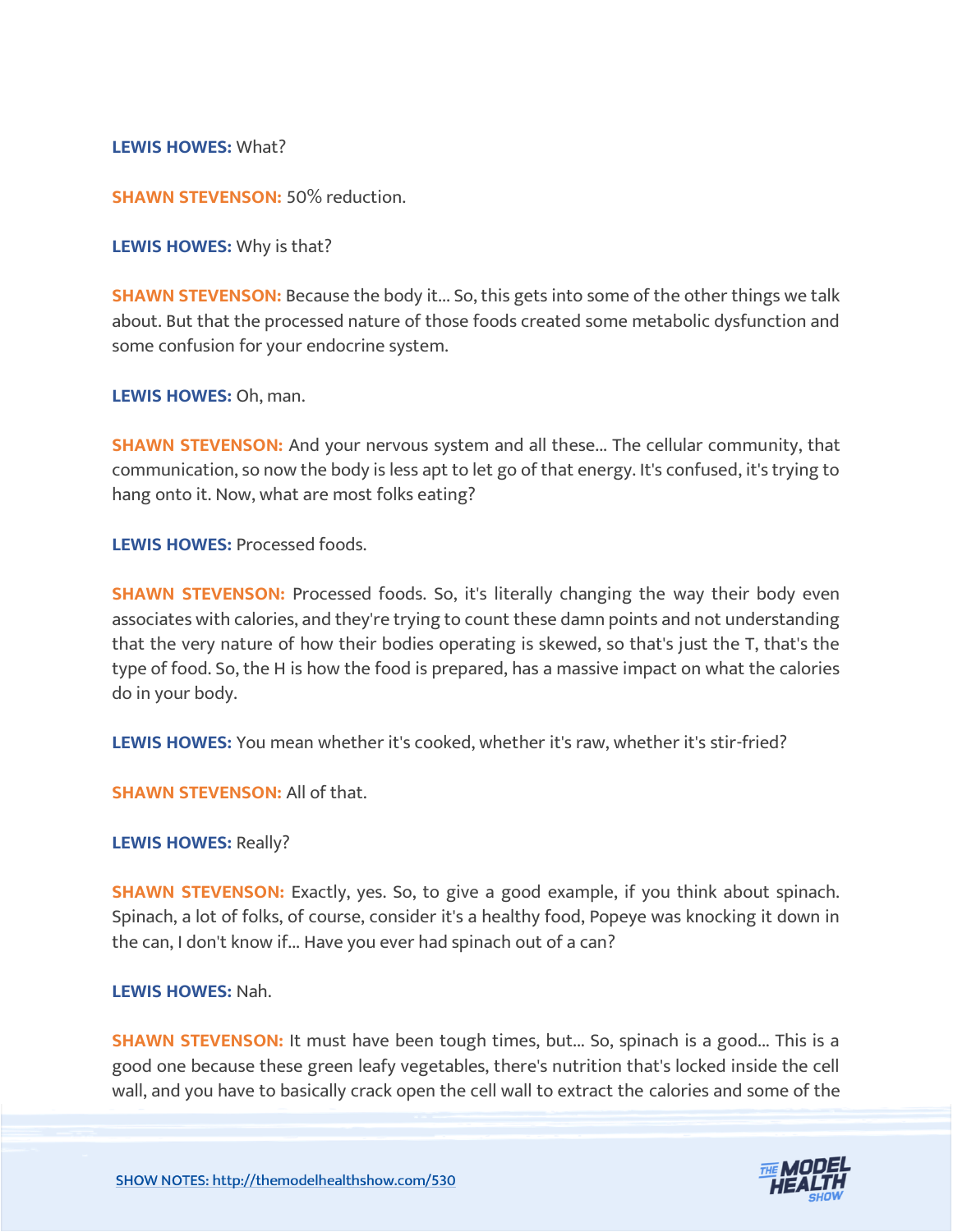nutrients, and as the spinach gets old, that's why we have... There's baby spinach, and as the spinach gets more mature, the cell walls become harder to break into. So just right off the bat, baby spinach versus the same quantity of mature spinach, you're going to get more calories out of the baby spinach.

**LEWIS HOWES:** Is that better for you or...

**SHAWN STEVENSON:** This is not about better or worse right now. This is just understanding there's some other stuff happening.

**LEWIS HOWES:** Interesting, okay.

**SHAWN STEVENSON:** Now, but here's another thing, cooking the spinach too breaks down the cell wall, so regardless of if it's a baby spinach, a mature spinach, and when this happens, it also the density of the spinach, you've seen it, you can...

**LEWIS HOWES:** It shrinks, a whole bag.

**SHAWN STEVENSON:** Comes this little, teeny baby teaspoon. And so this is one of the things, and I really start the book talking about this, that most experts will agree that it was our ability to cook that really created like a quantum leap in the evolution of the human brain, because we're now able to extract more nutrients and calories from our food, even though this term wasn't invented yet, not to say that it's good or bad or that raw food isn't good, it's just understanding how the food is prepared changes what calories do in your body.

**LEWIS HOWES:** Interesting. So, if you're cooking spinach, it has less calories in it?

**SHAWN STEVENSON:** If you're cooking spinach, calories become more available.

**LEWIS HOWES:** So, what does that mean? When you consume it, your body is consuming more calories?

**SHAWN STEVENSON:** Yeah, it's able to extract more of the calories when it's cooked.

**LEWIS HOWES:** So, if it's raw, it's got less calories, a little bit less.

**SHAWN STEVENSON:** Less that you can extract from it. In general, these are minutiae, these are small things, but they matter. So, this gets into the conversation of what food is. And so even when we talk about calories, the way that this was initially kind of brought to the forefront, they used something called a bomb calorimeter. A bomb calorimeter. And what they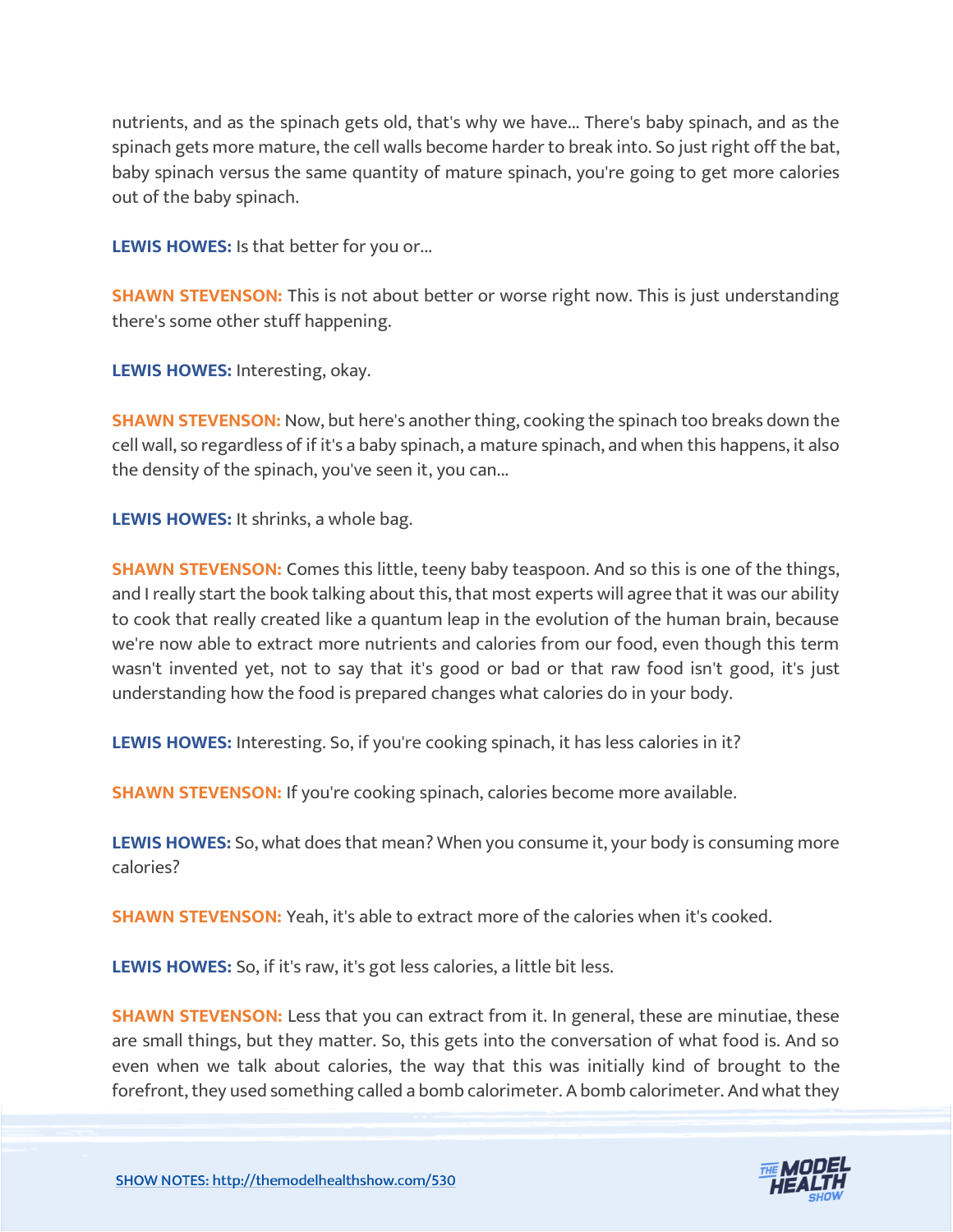do is they took the food and they put it into a box, and they put that box into another box that's filled with water, and then they would burn the food with electrical energy to find out all of the available calories that were in this food, that was used to heat the water up, and so once they did this, they were like, "Okay, there's 200 calories in this particular food product." The problem is... You might be the bomb, Lewis, but you're not a bomb calorimeter. Your body is very different. There are indigestible components of that food, for example, whereas the bomb calorimeter is basically saying all the calories that are here, when you don't absorb all the calories in the food that you eat, so this creates this schism. So those indigestible components could be... They're going to be more in raw spinach, you're not going to digest as much...

#### **LEWIS HOWES:** Yeah.

**SHAWN STEVENSON: I hope that makes sense.** 

# **LEWIS HOWES:** Yeah.

**SHAWN STEVENSON:** So, you're not going to digest as much and you're not going to pull as many calories in, however, there's bioavailable micronutrients that you're going to get. It's not that raw spinach versus cooked spinach is good or bad, it's just there's different ways that it impacts your body, so that's how the food is prepared.

**LEWIS HOWES:** Types of food, how it's prepared.

**SHAWN STEVENSON:** Right. So, THE DM, it goes down in THE DM. The next one is the E, and the E stands for energy exchange. Now this one here, this is something folks might have learned about a little bit in school. I know I did in my university class. However, I don't think we really get this. It costs energy, it costs calories to digest calories. Your body uses calories to digest calories.

**LEWIS HOWES:** To burn or digest the calories.

**SHAWN STEVENSON: To produce the...** 

**LEWIS HOWES:** Chew.

**SHAWN STEVENSON:** The saliva, to chew, to swallow.

**LEWIS HOWES:** Through the intestinal wall, everything, right?

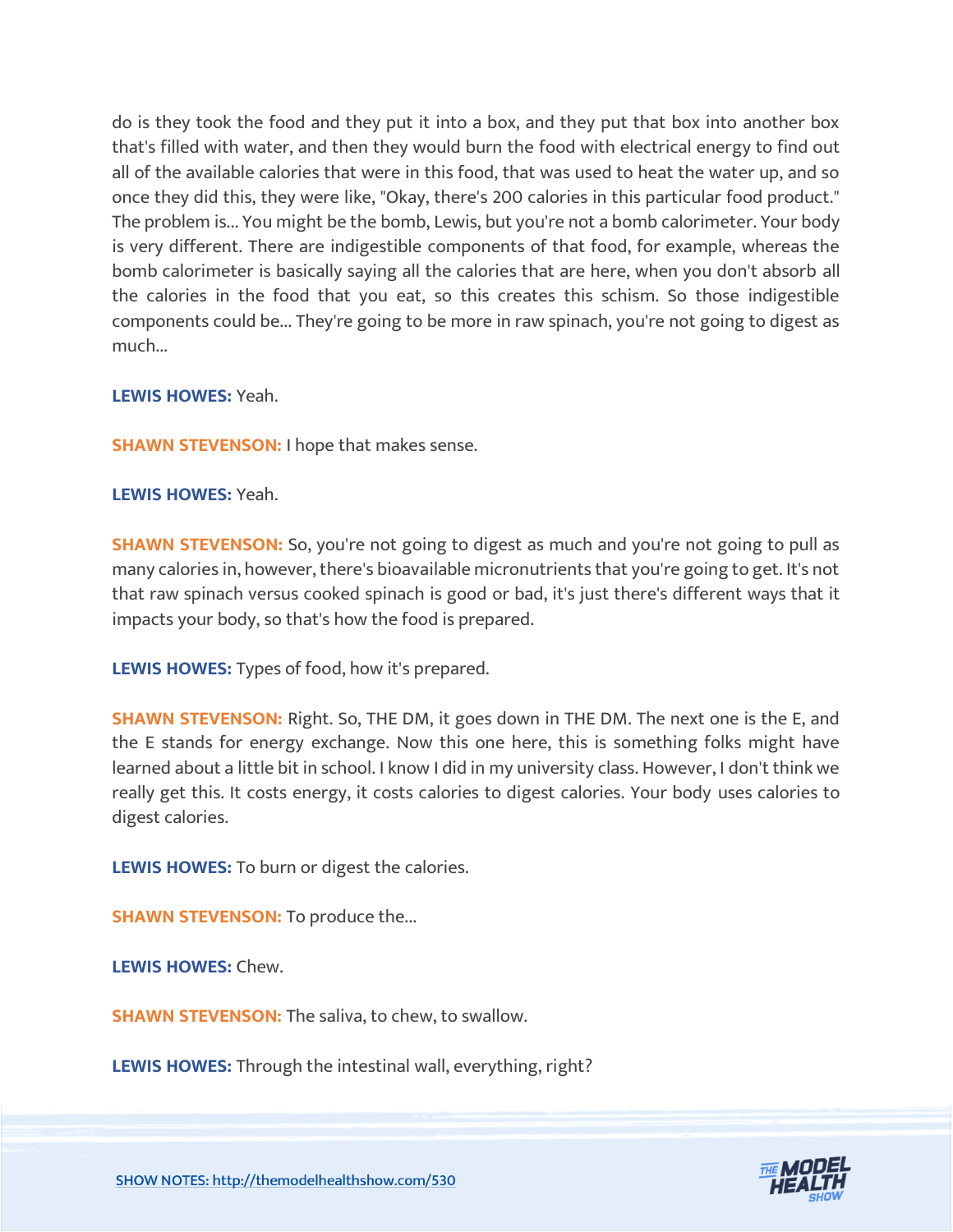**SHAWN STEVENSON:** To churn the stuff, to produce stomach acid, to take the food from your gastrointestinal tract through your small intestine and move it through into your bloodstream and move those cells, those nutrients to your brain, to your eyeballs, to your toes.

**LEWIS HOWES:** How much do we burn from one meal from eating, chewing, to eliminating? How long does that take typically? Is that a 12 or 24-hour window?

**SHAWN STEVENSON: It depends.** 

**LEWIS HOWES:** From one meal?

**SHAWN STEVENSON:** That's such a very diverse question because it depends on the type of food, it depends on... Matter of fact, we'll get to that in a moment...

**LEWIS HOWES:** Okay, okay.

**SHAWN STEVENSON:** We'll get to that. So...

**LEWIS HOWES:** Energy exchange.

**SHAWN STEVENSON:** Yeah, energy exchange. Now, this energy exchange, how many calories or how much the caloric expense is in digesting food depends on the type of food, too. The macronutrients specifically is what people know about, but it's a little bit more diverse.

LEWIS HOWES: If it's processed food, it's going to be harder to digest. It's going to be more work or less work?

**SHAWN STEVENSON:** It depends on the type of food.

**LEWIS HOWES:** Got it.

**SHAWN STEVENSON:** But let's... We'll stick with the overarching 'cause we could do the whole show just on that one topic, but just on the macronutrient side, proteins are well noted to be more calorically expensive to digest. It costs you about 20%-30% of the protein that you eat is the calories in there are used to digest the protein. So, we'll just say if you consume 100 grams of protein, 20-30... I'm sorry. 100 calories of protein, 20-30 calories are used to digest that protein.

**LEWIS HOWES:** Wow, that's pretty good.

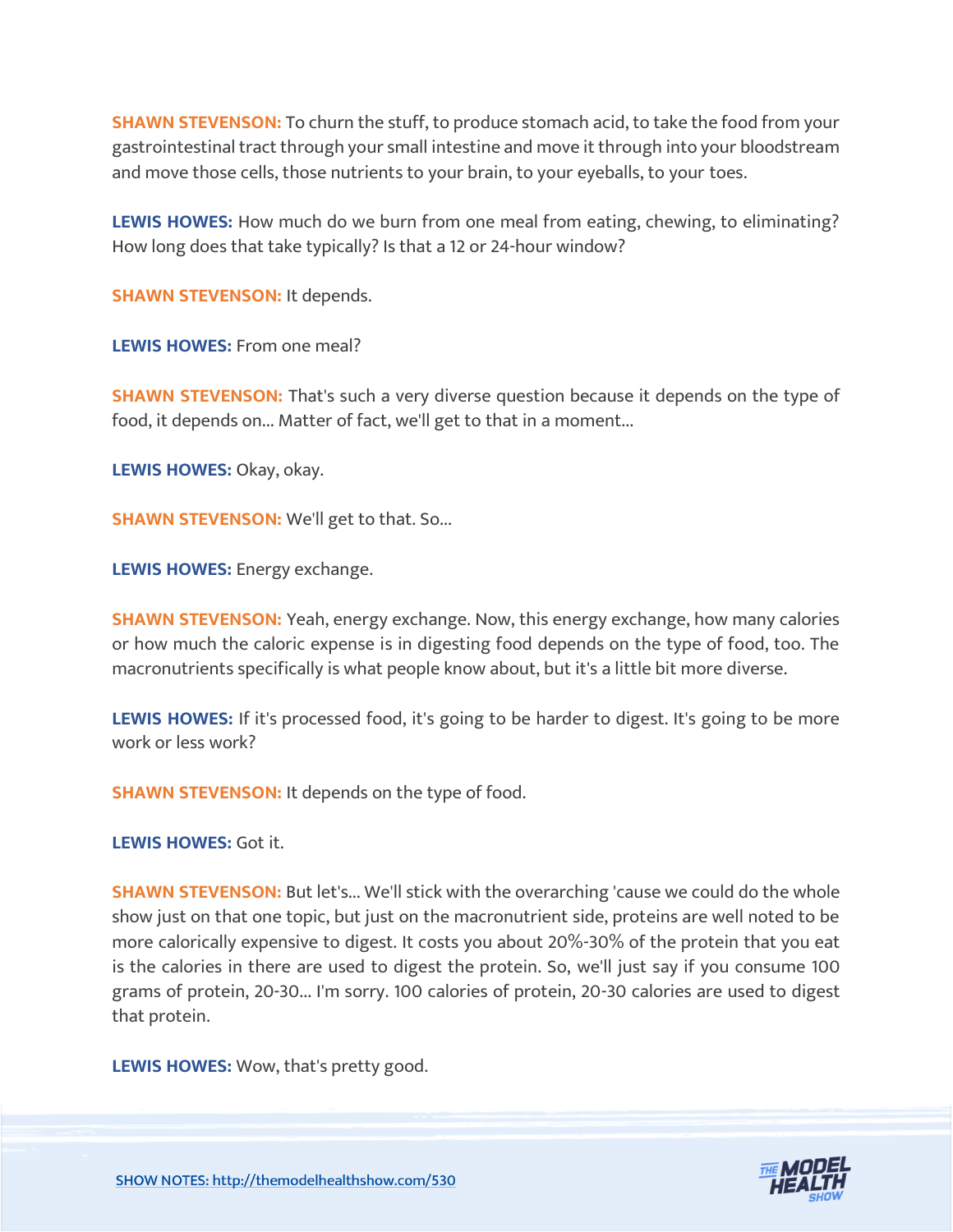**SHAWN STEVENSON:** So, you get a net profit of calories of 70.

**LEWIS HOWES:** So, you can have more calories and realize that it's going to be less than you're actually...

**SHAWN STEVENSON:** Yeah, with protein.

**LEWIS HOWES:** Interesting.

**SHAWN STEVENSON:** With carbohydrates, it's going to cost you... It's about 10%-15% of that energy that you take in, caloric energy is used to digest it. For fats, it's about zero to somewhere in the ballpark about 5% to digest it.

**LEWIS HOWES:** So, more protein equals more burning of calories.

**SHAWN STEVENSON:** It's called the thermic effect of food. And protein is largely kept out of the conversation today. People are battling about carbs and fats. These are the big diet frameworks, and protein is like Rodney Dangerfield, he's like, "I get no respect." You know what I mean? So, it was so fascinating because I think too, in our culture, we believe that most Americans are just eating a ton of protein when the data actually shows something very different. There are populations that are eating a very high amount of protein, but the quality of their protein to is a problem. But there is a large portion of our society that's not eating enough protein, not even near...

**LEWIS HOWES:** What are they just eating sugar and carbs?

**SHAWN STEVENSON:** Yeah, because we've replaced so many things in food with more sugar. So, the thermic effect of food, this is not taken into consideration, this does not show up on your product label. And just to give people a food tip here, one of them is almonds. Almonds is really a great example, and there was actually a study that was done and they was looking at... Basically saying there's a discrepancy in the Atwater system of caloric... So, what you see on the back of a product label, companies are not using a bomb calorimeter anymore to measure calories in their food, they're just doing some math.

# **LEWIS HOWES:** Right.

**SHAWN STEVENSON:** They're just like, "Okay, there's four calories per gram of protein," and they're just doing some math. So that's the Atwater system. But what they found was that even though it might be 170 calories of almonds you are consuming, that's on the product label, in actuality, you only get a net caloric intake of 129 of those calories.

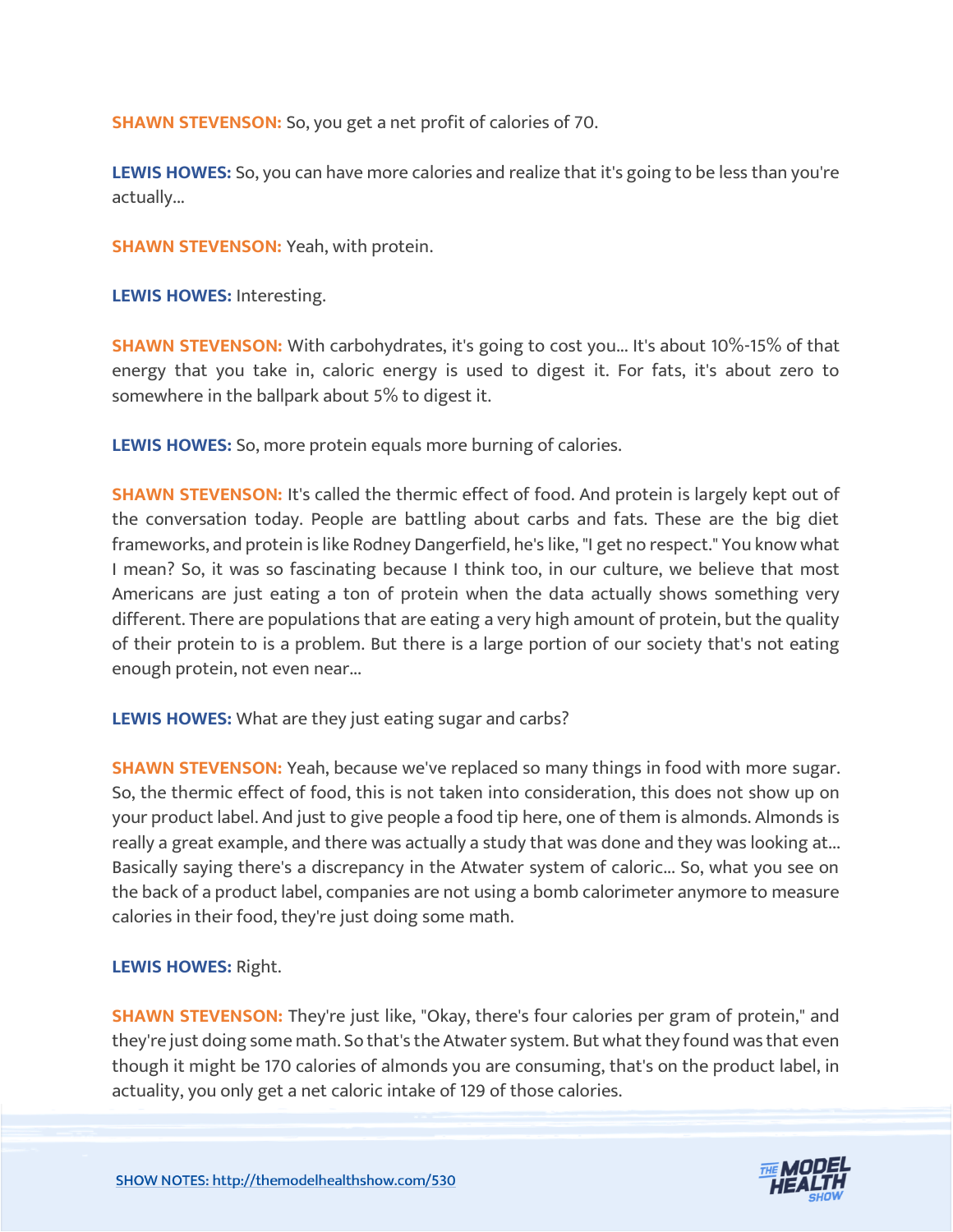**LEWIS HOWES:** Say it one more time.

**SHAWN STEVENSON:** 170 calories you're consuming of almonds, you're only netting... You're actually only getting 129.

**LEWIS HOWES:** 'Cause you're burning the other...

**SHAWN STEVENSON:** Yeah. There's energy being used as a thermic effect of food, so almonds are great.

**LEWIS HOWES:** Now, is that true for everyone, or is that based on your hormones and your metabolic rate?

**SHAWN STEVENSON:** That gets to the next one alright, so... The T-H-E, so it's going down in the DM, so the D is digestive efficiency. Digestive efficiency. And this leads us into the conversation of your unique metabolic fingerprint. Every single human being is incredibly unique in what their metabolism and their digestion is doing. There's never been a digestion like you before in human history, there will never be after it, and you are not even the same today as you'll be tomorrow.

**LEWIS HOWES:** Exactly. Yeah, it's crazy.

**SHAWN STEVENSON:** It is always fluid and changing, and the problem is we think that we put ourselves in this box, even a diet, a diet might work for us for a year, and then all of a sudden, we're doing the same things and it stops working, and we blame us. It's like, "No, I just need to paleo harder, I need a keto harder, I need to vegan harder."

**LEWIS HOWES:** Count calories more.

**SHAWN STEVENSON:** Yeah, and these are great frameworks, but we don't want them to imprison us because we change, our bodies are continuously changing and evolving. Not to say that any of those aren't wonderful, and Eat Smart is really a unifier of whatever diet framework you want to go with, I support that, but there are principles that apply for success in all of them. So digestive efficiency means your ability to produce stomach acid is one factor of that, your enzyme production, like folks that produce lactase, the enzyme that can break down lactose, milk sugar, about 75% of the population don't produce adequate amounts, if any, of lactase enzyme, so they're not digesting...

**LEWIS HOWES:** Breakdown. Yeah.

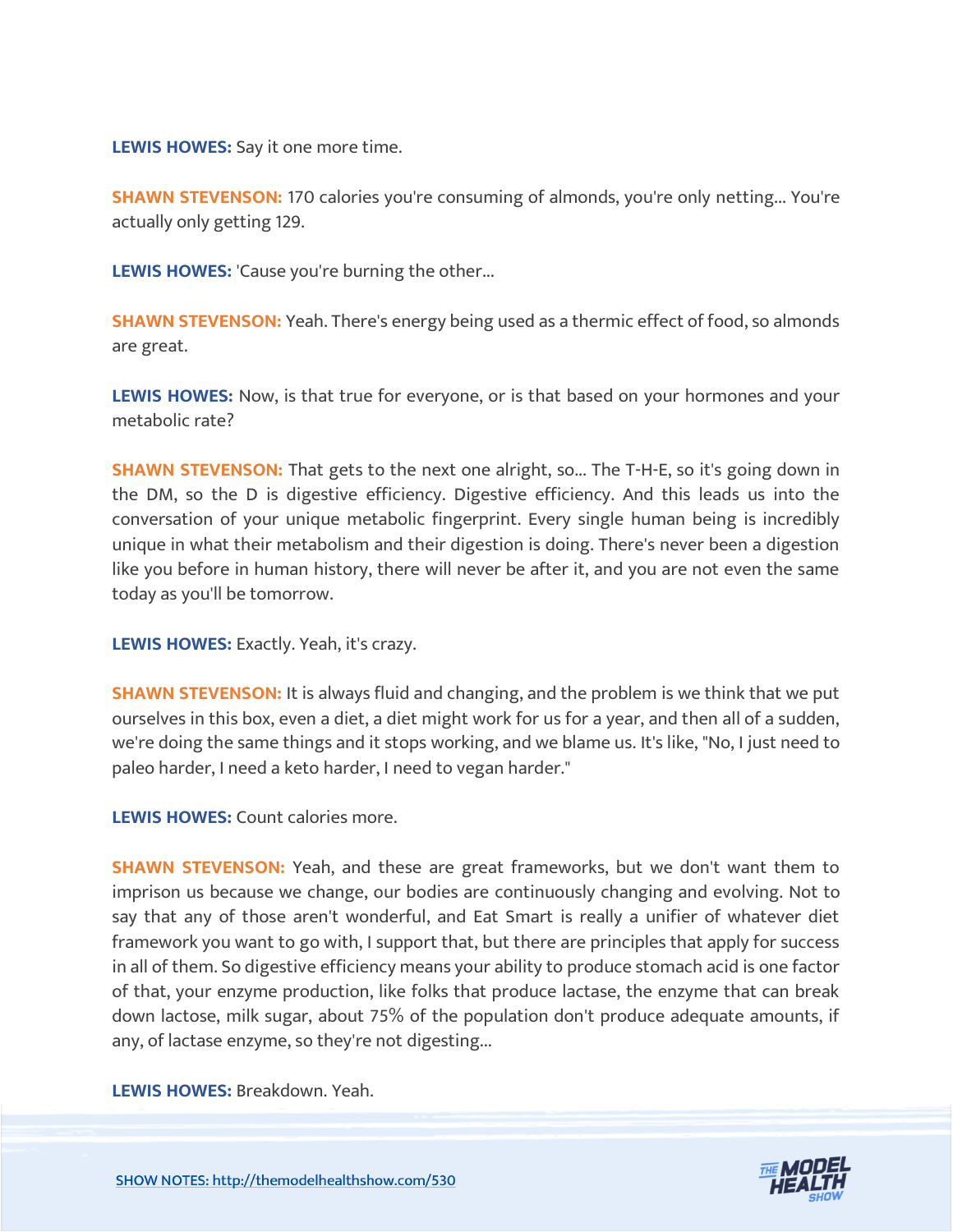**SHAWN STEVENSON:** Right. And so, they're not extracting as many calories from it, not that that's a good thing though because your bacteria in your body are going to go crazy if you're not digesting it properly, thus the running's off to the bathroom because you don't know if you have to fart or whatever, you know what I mean? And you're not fun to be around if you're lactose intolerant. You have extreme case of that and you're like downing some milk, you're on the gallon-day diet. So, these are all factors that influence your digestive efficiency and also for you, for example, your gastrointestinal tract is probably longer than the average person.

**LEWIS HOWES:** 'Cause I'm bigger and taller.

**SHAWN STEVENSON:** Yeah, and there's more time for it to kind of stay in your body. That superhighway is just longer because it has to try to fuel this bigger vessel.

**LEWIS HOWES:** How long is our intestinal tract?

**SHAWN STEVENSON:** It depends on the person.

**LEWIS HOWES:** How long is...

**SHAWN STEVENSON:** Say, several feet. I'll just put it like that, yeah. It depends on the person, but it's also... We tend to think it's very uniform. We think these things are uniform across the board. Like this 5-foot 2 girls is supposed to be doing the same protocol as a 6 foot 4 Lewis Howes. You should drink the same amount of water, eight glasses of... Eight ounces a day. No, we have... Everything is unique. We got to get back to these principles. So digestive efficiency, that's the E. The D goes down in the DM, so I'm sorry.

**LEWIS HOWES:** That's the D.

**SHAWN STEVENSON:** Yeah, that's the D. The M goes down the DMs. This one right here, this is really... This one, man, this is like the final frontier when we're talking about nutrition and health and where we're at with science right now. And the M is your microbiome makeup, the makeup of your microbiome has a massive impact on your body's association with calories. This is part of the lexicon now. I know just about everybody listening has probably heard of the microbiome, this incredible ecology, this dynamic plethora of microbes that inhabit our bodies, that are in and on our bodies. Even right now, dude, you got like 400 trillion viruses...

**LEWIS HOWES:** Yeah, I know.

**SHAWN STEVENSON:** The viruses are on people's minds.

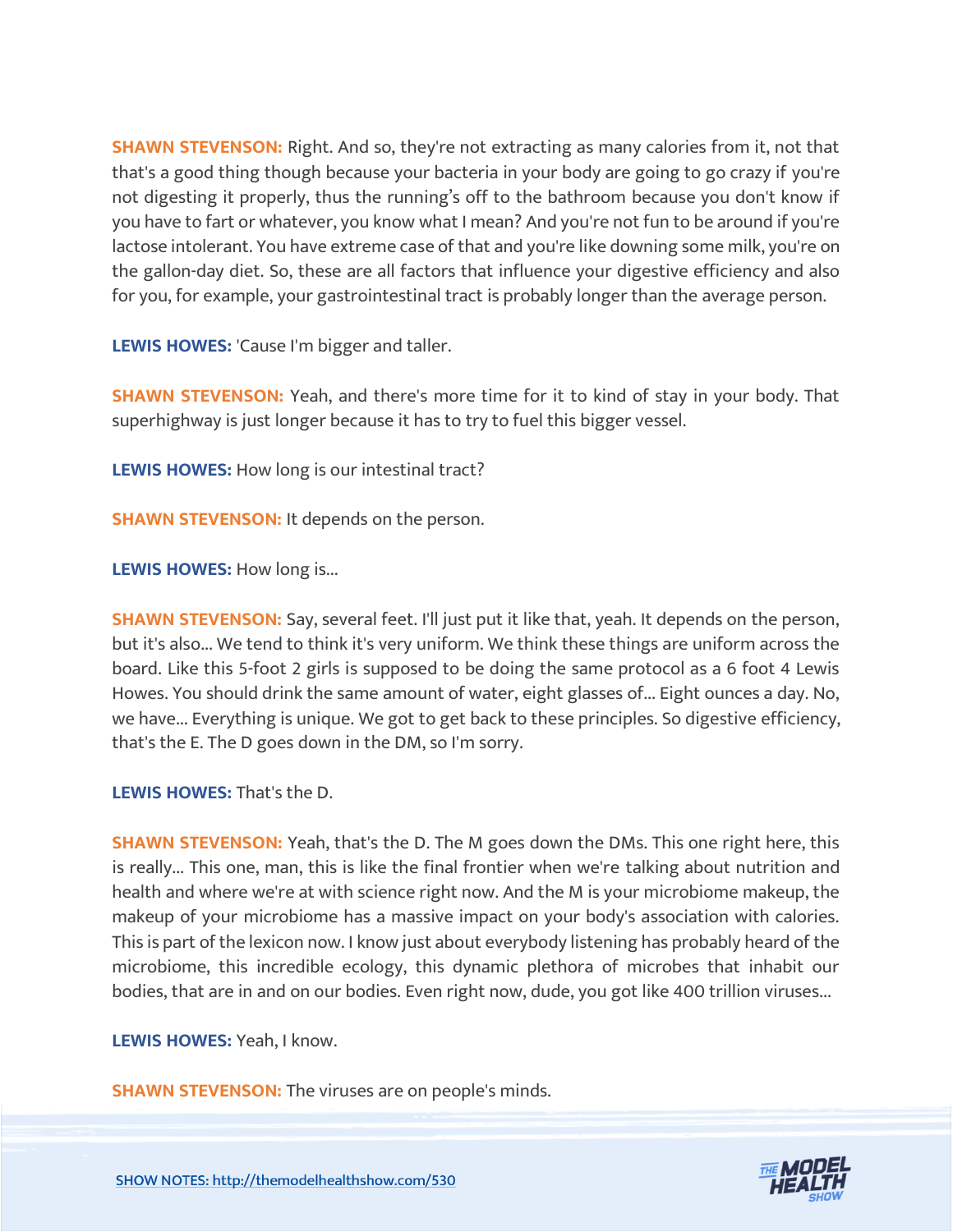**LEWIS HOWES:** Bugs, all over the body.

**SHAWN STEVENSON:** Right, all over you.

**LEWIS HOWES:** Isn't that crazy?

**SHAWN STEVENSON:** 400 trillion and many of them are opportunistic. That means that when you're compromised, they can take control. But the thing is why are they around, they all play a role, it's not good or bad, it's about us being in a good state of health because viruses have actually help us to evolve as humans. As a matter of fact, when the human genome was decoded, they found that humans... The human gene itself is 8% virus.

**LEWIS HOWES:** It's like alien, right? It's like...

**SHAWN STEVENSON:** Dude, it's crazy. And we're at war with these things, we're at war with microbes. We want to kill viruses; we want to kill bacteria. Not to say that novel things or things that the body doesn't have an innate immunity towards, we shouldn't be careful about, but we also have an adaptive immune system, that this is how we got here. The greatest science that we have right now shows that our immune system itself was started by viruses that were defending itself against other viruses, and that's how we came to the kind of dynamic adaptive immune system that we have today. And so, this is the B-cells, T-cells, these interference, natural killer cells, all these things. So, we're going back to the microbiome and their association with calories. This is going to freak you out. Listen to this.

So, to start with, this was published in the journal, Cell. They found that there's specific bacteria in mice that actually block their intestines from absorbing as many calories. So, the bacteria in their gut blocked the absorption of calories. Now, some folks are like, "Well, we're not mice." I get that. Now we have human studies, and now we know that folks that start to lean into being overweight and obese, there's a very distinct shift in the microbiome cascade. We can literally just look at somebody's microbiome cascade, not even know what they look like, what their body composition is, and know that they're overweight based on their bacteria. And so, what they did was they took these human "fat bacteria" and implanted them into lean mice. And what happened was, the mice who had the fat bacteria put into their bodies began to gain weight, they became insulin-resistant, and gained body fat rapidly, versus taking human samples from healthy test subjects, lean test subjects, and putting them into mice and they stayed lean. I'm getting excited. This is the one... This study right here is the freakiest one to me. They took identical twins.

#### **LEWIS HOWES:** Humans?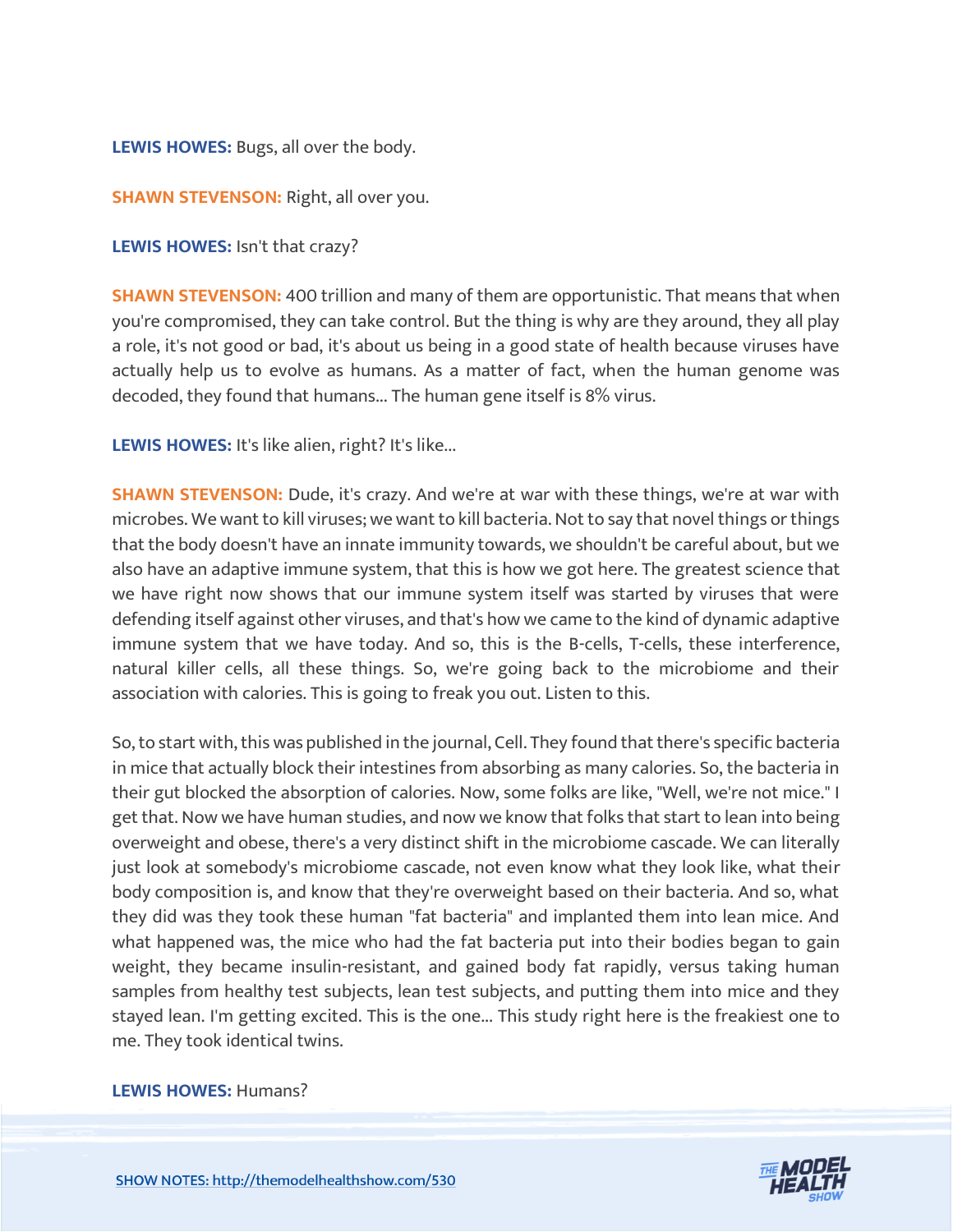**SHAWN STEVENSON:** Humans, yeah. They took identical twins and they looked at their microbiome cascade and they found that the... Again, these are identical twins, same caloric intake. The twin who had a higher ratio of bacteria associated with obesity gained more weight, had a tendency towards gaining more weight and body fat, even though they're eating the same diet and their identical freaking people. They're identical twins.

The calories became such a lower-tier thing. They're eating the same amount, yet one's gaining fat, and one isn't. So, this conversation is so much bigger than just managing calories and telling your patients that they need to be in a caloric deficit. We're way past that right now. These things matter, they absolutely matter, but there's so much more to the picture, and so many people are suffering because they keep doing calorie restricting and trying all these different diets and not understanding we need to get your microbiome healthy.

**LEWIS HOWES:** How do we get the microbiome healthy? So that's the solution. The problem is on the microbiome, not the calorie deficit.

**SHAWN STEVENSON:** This is a big part of the book, too. We focus on these things.

# **LEWIS HOWES:** Yeah.

**SHAWN STEVENSON:** We can get into that. So, one of the most important things that the research is showing is that one of the most remarkable things in association with fat loss and weight loss is associated with having a higher diversity of microbes in your gut, specifically bacteria. The higher the diversity, the lower your body weight and body fat percentage, the correlation. The problem is, if you're in the western world, our diversity of our microbes is just... We've got a lot of endangered species and a lot of things are extinct, versus folks who are in more of a kind of an indigenous culture.

**LEWIS HOWES:** A plethora of fruits and vegetables and uniqueness.

**SHAWN STEVENSON:** Somewhere around four times as many different microbes. So, take yours, multiply it times four, the different species of microbes. In the Western world, our diversity is going down, and this is also associated with some of the problems we're seeing that we don't... We think it's just associated to... It's people, they don't have willpower, end of story. But here in the United States, and I want people to really get this, we have an epidemic and nobody's talking about this, and nobody's talking about this right now and associating it to the problems we're seeing, we have an epidemic of obesity. Over 200 million people here in this country right now are overweight or obese. This is...

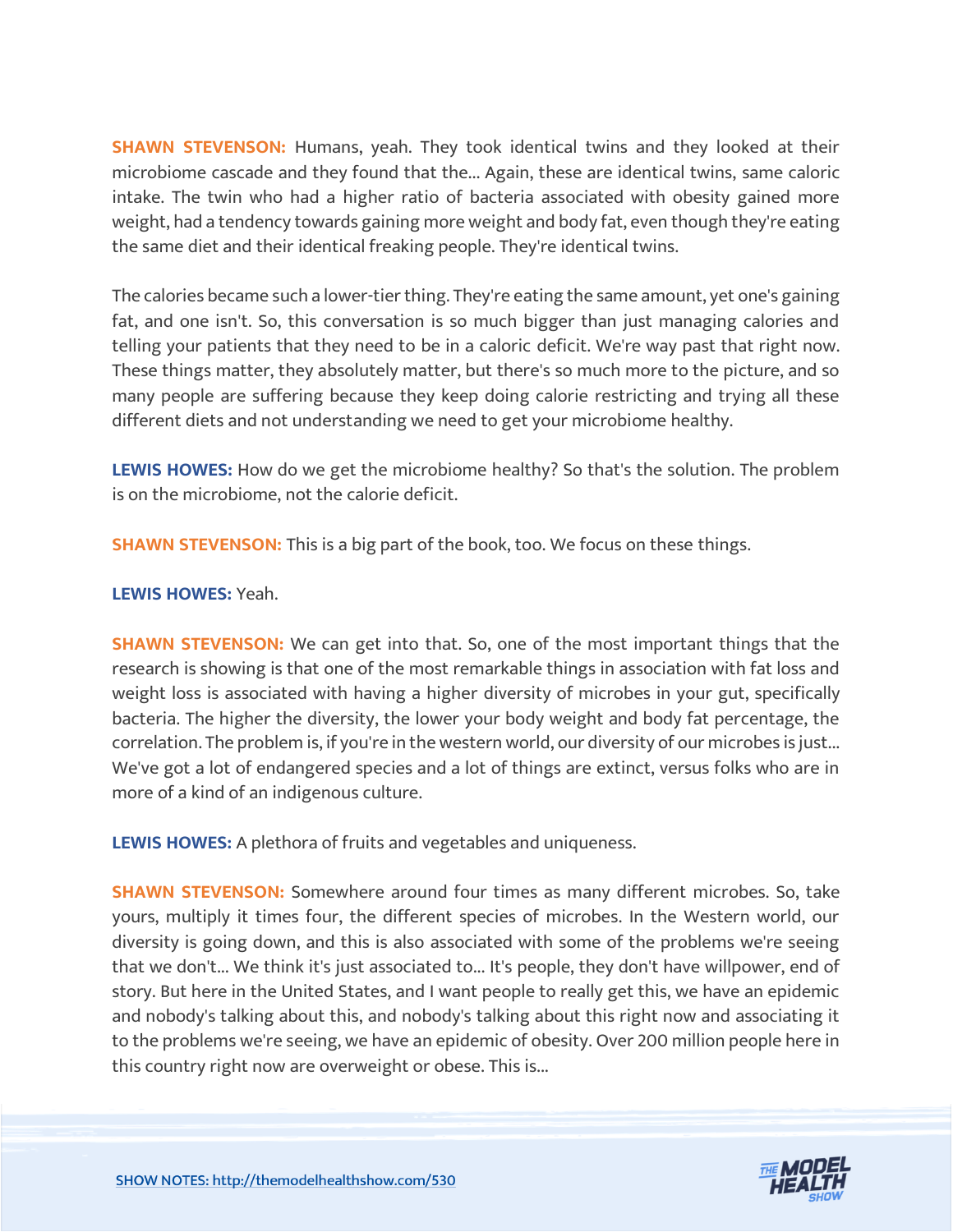**LEWIS HOWES:** What is the definition of obesity?

**SHAWN STEVENSON: Obesity? This is...** 

**LEWIS HOWES:** How much body fat and percentage?

**SHAWN STEVENSON:** Unfortunately, this is tied to some questionable metrics, like with BMI, because somebody can have a lot of muscle on their frame, but we're not talking about that. We're talking about, we know what's happening here in the United States, and a recent study came out, its meta-analysis, that determined that about only 12% of United States citizens are metabolically healthy. You got over 200 million people who are overweight or obese.

**LEWIS HOWES:** How much body fat is overweight on a person? Or how much body fat percentage would that be?

**SHAWN STEVENSON:** It depends...

**LEWIS HOWES:** 20%? 30%? 40. What's the...

**SHAWN STEVENSON:** I mean, even these numbers, man, can be a little bit... Just, for example, it doesn't necessarily mean that you're healthier because your body fat percentage is low.

**LEWIS HOWES:** Right.

**SHAWN STEVENSON:** Like I had a 4.6% body fat at one point, I was not healthy. But just in general, guys can be somewhere in the ballpark of 12%, 15%, and that's still... But then it's just like the vanity aspect, I can't see my lines.

LEWIS HOWES: Yeah, exactly. Right now, I'm 16%, and I just checked last week.

**SHAWN STEVENSON:** But you're a healthy guy. This is what I'm saying. When I say that it depends on you, these numbers... We have a big problem with these numbers, but I'm using the numbers as a leverage as far as with statistics, to try to get our eyes open, but there's so much variance within that because again, some people would sell... They'd name their firstborn child Rumpelstiltskin to have your body.

**SHAWN STEVENSON:** You know what I mean? We got to keep his stuff in context.

**LEWIS HOWES:** Sure, okay.

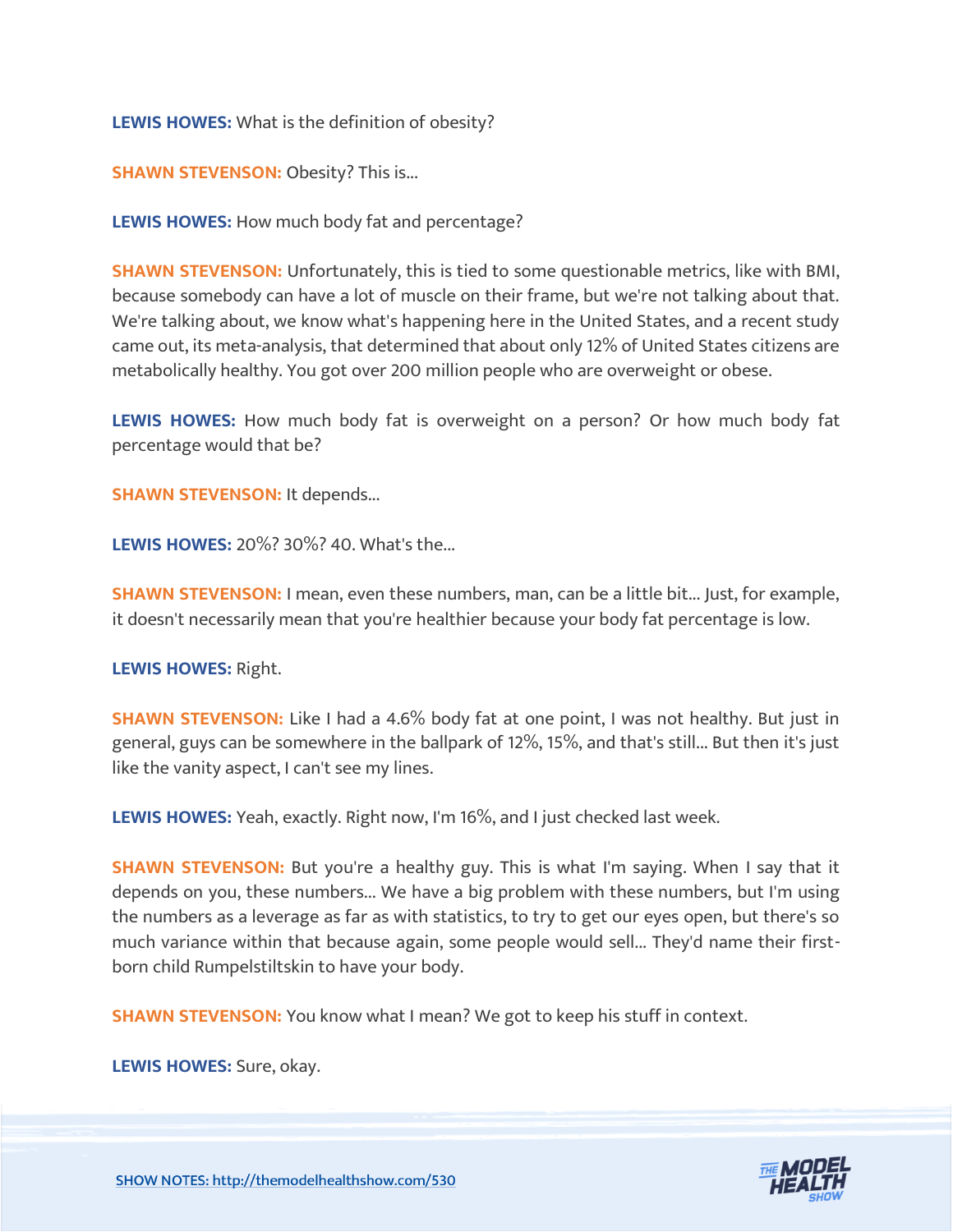**SHAWN STEVENSON:** Now, 200 million people in the United States are obese or overweight. On top of that, over 130 million people in the United States have type two diabetes or prediabetes.

**LEWIS HOWES:** 130?

**SHAWN STEVENSON:** Yes.

**LEWIS HOWES:** Wow.

**SHAWN STEVENSON:** Yeah.

**LEWIS HOWES:** That's crazy.

**SHAWN STEVENSON:** It's crazy. So, diabetes or pre-diabetes. And on top of that, about 60% of the United States population has some degree of heart disease, right now.

**LEWIS HOWES:** What does heart disease consist of? What are the types of heart disease in that category?

**SHAWN STEVENSON:** So, this is such a diverse topic too, because even our definition of these things is a little skewed. Hardening of the arteries, for example, how does all this stuff work? But I want to point back to a really important point 'cause I don't want this to go left unsaid. Some of my best friends are like the top cardiovascular surgeon in the world or the top gastroenterologist in the United States. These are my friends, colleagues, and they will tell you... So top gastroenterologist, just talked with him recently. He was in school for like 15 years. 15 years and he shared with me he got... And he specializes in the treatment of systems associated with digesting your food. The systems, the organs...

**LEWIS HOWES:** That's all he does.

**SHAWN STEVENSON:** But guess how much education he got on food?

**LEWIS HOWES:** One month?

**SHAWN STEVENSON: Two weeks.** 

**SHAWN STEVENSON:** Even a month, versus 15 years of education, learning about food for two weeks. You treat organs that deal with food.

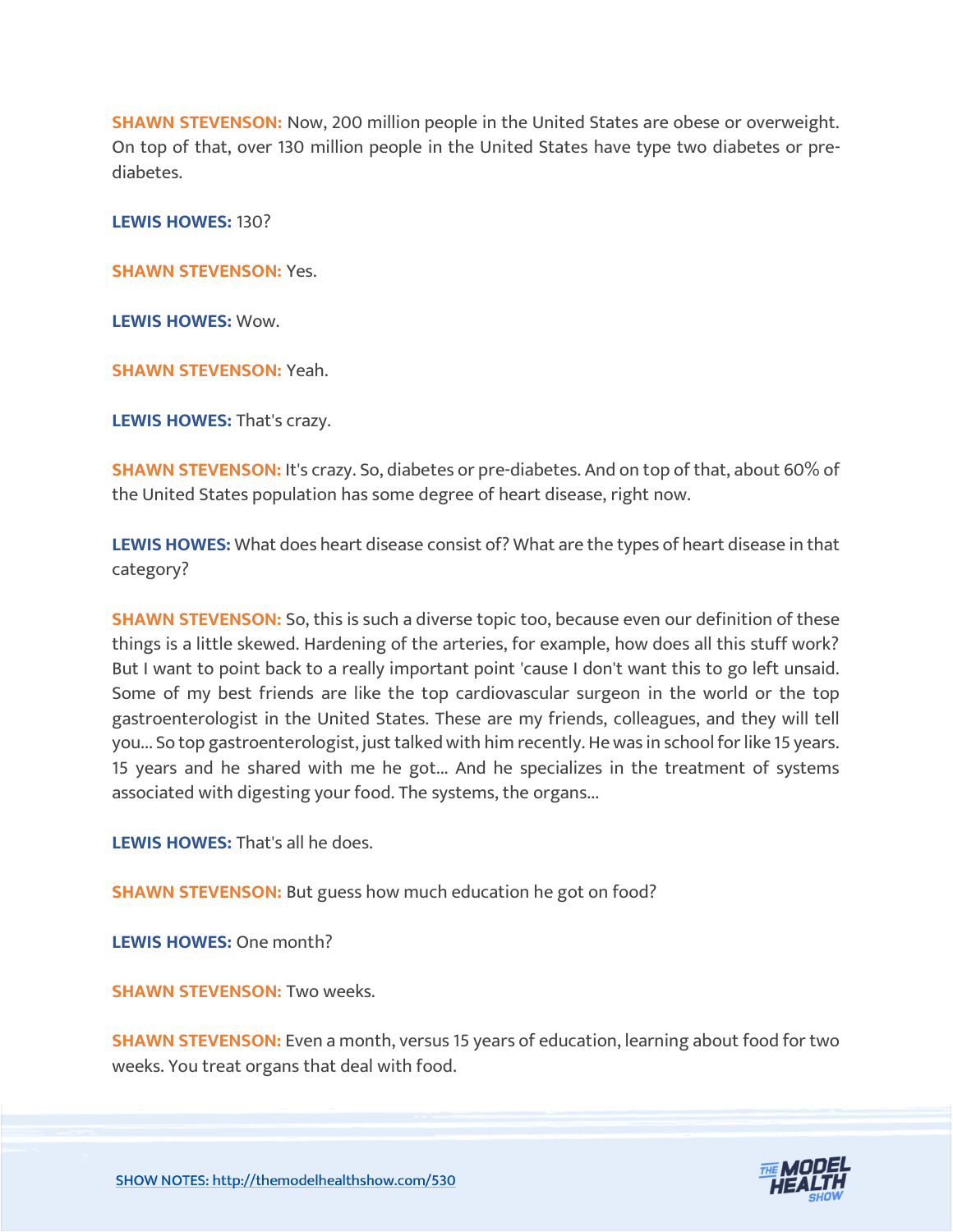#### **LEWIS HOWES:** Right.

**SHAWN STEVENSON:** We have a big problem. So, in the cardiovascular domain, same thing. Elective, right? And your heart is made of the food that you eat. Your arteries are made of the food that you eat. Your blood is made of the food that you eat. How do we not have an education on these things? Our attention is so... The system itself... These are incredibly smart people. These are some of the best and brightest. But if you take a really smart person and you miss-educate them or you teach them the wrong thing, they become world-class at doing the wrong thing. And we keep trying to treat symptoms. We're treating the symptoms of not knowing how food creates all these things. So it is that deep. This is how powerful food is, it becomes everything about you. The things you see in the mirror, how you feel, it's all based on food. It's so powerful.

**LEWIS HOWES:** Talking about how to optimize the microbiome, and I'm hearing you say it's the diversity of the whole foods that we should be eating, and in America specifically, we have very limited diversity of these whole foods, these vegetables, these fruits, these healthy fats, and meats and nuts, I'm assuming. Is that what it is?

#### **SHAWN STEVENSON:** Yes.

**LEWIS HOWES:** It's having diversity and the more diverse we can have, the better our microbiome makeup will become.

**SHAWN STEVENSON:** Yeah, and in the book, I cite a brand-new study that found that increasing your diversity in your fruits and vegetables inherently increases the diversity of your microbes. So, this is a very simple thing we can do. Even if we're eating healthy, we tend to get caught in our little food meal prep gone awry. You know what I mean? Like chicken, rice...

**LEWIS HOWES:** Yeah, same thing every day.

**SHAWN STEVENSON:** Broccoli, chicken, rice, broccoli. But I'm eating healthier compared to the... But what are you doing for your microbes? They need a diversity, and really the heart of the matter is... I've been talking about probiotics for 15 years.

**LEWIS HOWES:** Taking probiotics.

**SHAWN STEVENSON:** Yeah. Not taking, but just the science of probiotics. And of course, that's one input, but you could take all the probiotics you want, they're not going to colonize if they don't have the food that they want. It's kind of like going to a party and you're hungry and they

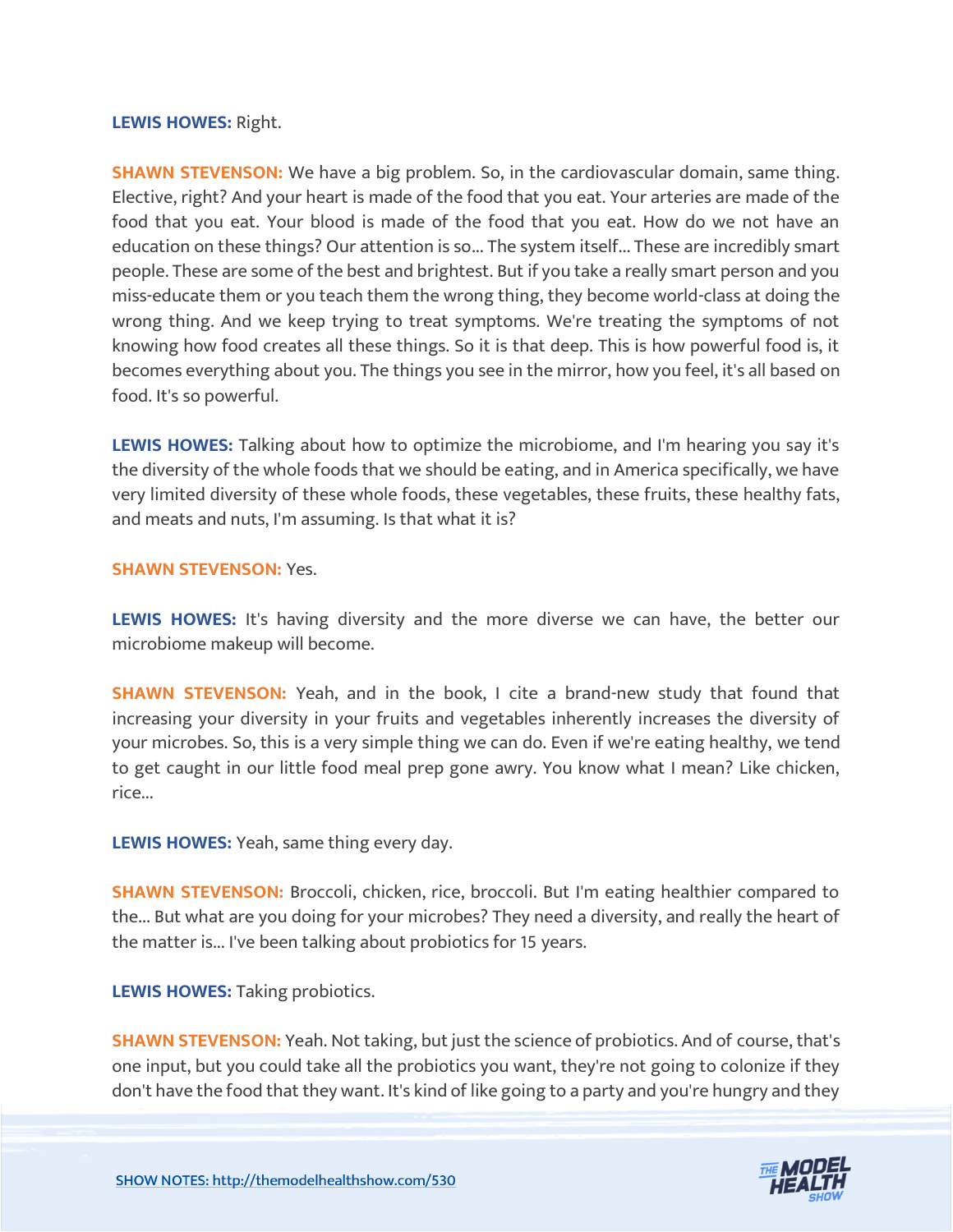don't have snacks that you want, you're going to have to leave there soon and hit Del Taco, whatever.

**LEWIS HOWES:** That Taco Bell life. I haven't been to Taco Bell in about 10 years.

**SHAWN STEVENSON:** Dude, I would get the 10 pack.

**LEWIS HOWES:** Oh, man. Back in St. Louis...

**SHAWN STEVENSON:** Yes.

**LEWIS HOWES:** Getting the Taco Bell.

**SHAWN STEVENSON:** We've come a long way.

**LEWIS HOWES:** That Steak 'n Shake, oh man.

**SHAWN STEVENSON:** That's if you want to get fancy. So, here's the thing.

**LEWIS HOWES:** Oh, man.

**SHAWN STEVENSON:** And it's so wonderful because when we get into these principles and how all of this stuff fits together, this is a simple input, is increasing the diversity of the fruits and vegetables helps to create the preferred food choice or the prebiotics. So, there's probiotics, prebiotics. Prebiotics are the food that the microbes want in order for them to stick around. So, we're losing all of these species because they don't have their preferred food in our system anymore. And then we have post-biotics. So, we have pre, pro, and post.

The post-biotics are basically the vitamins, minerals, SCFAs these short-chain fatty acids, all the nutrients your bacteria create in you for you. It's a symbiotic relationship, and that's really the front line right now. It's like I said, the final frontier that we're studying.

**LEWIS HOWES:** Let me ask you a hypothetical question. Obviously, this would never happen, but I've asked this to different nutritionists and doctors, and scientists who've come on. Hypothetically, you're only able to eat five foods for the rest of your life.

Just say hypothetical, you're allowed, there's only five food groups there or you're only able to choose five every day for the rest of your life, if you had to choose, what would those five foods be to try to optimize your hormones, your mitochondria, your microbiome, everything to optimize? Obviously, it would be very limited, but if you can only choose five, and you get to

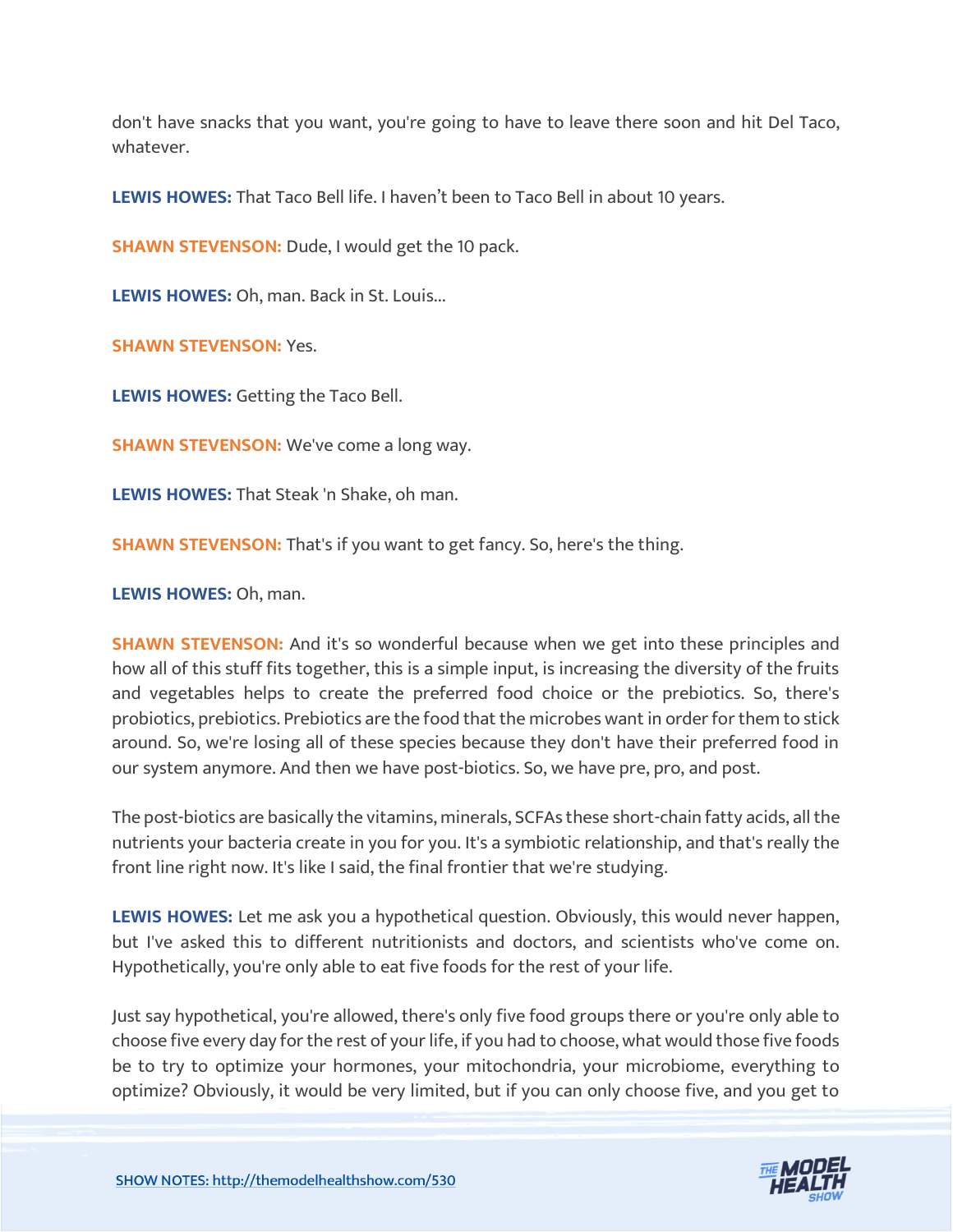choose five vitamins and supplements if you wanted to, so five foods, five vitamins, obviously this is a hypothetical, but what would you say?

**SHAWN STEVENSON:** Lewis, I don't know if anybody's ever done this on your show before, but I'm going to have to plead the fifth. I can't answer that question. It goes against everything. And there are... Even that, if I had to choose my five favorite or whatever, I could do that, but it's really getting away from the urgency of us increasing our diversity of food. It's an urgent situation right now.

# **LEWIS HOWES:** Really?

**SHAWN STEVENSON:** And on top of that, I got to share this too. We go to the grocery store, it looks like there's all these different stuff to choose from, but the majority of foods that the average American eats are from the same 12 foods, just packaged up differently. Most of those wheat, corn, soy, sugar. Oranges made the top of the list too, largely orange juice. But we're just eating the same stuff packaged up differently.

**LEWIS HOWES:** Over and over in different ways.

**SHAWN STEVENSON:** Wondering why our gastrointestinal tract and our microbiome... So many species are becoming extinct. We're eating the same stuff.

**LEWIS HOWES:** It's becoming extinct because we're not eating more diversity?

**SHAWN STEVENSON: Yes. Diversity. That's the...** 

LEWIS HOWES: So, it's why grow it? Why plant it? Why develop it if we're not eating it? Essentially, right?

**SHAWN STEVENSON:** It's the way that this... This gets into the most important part of the book for me, which is the systems behind why we're eating the way that we're eating, and how do we fix those systems. Our government's... Unfortunately, a lot of our food policies are controlled by lobbyists who work for these major food companies. And our government, and I shared one of the studies in the book, which is this should be really eye-opening for folks, provide government subsidies for processed food creation. Like billions, hundreds of billions of dollars. And there was... And the thing is it's like, "Okay, does that actually correlate with worse health?" And there was actually a study done looking at the people who consume the highest amount of these government-subsidized foods had about a 40% greater incidence of being obese. So, there's a direct link between what's being provided to our citizens... And it started off with good intentions, providing government subsidies to farmers, but now it's

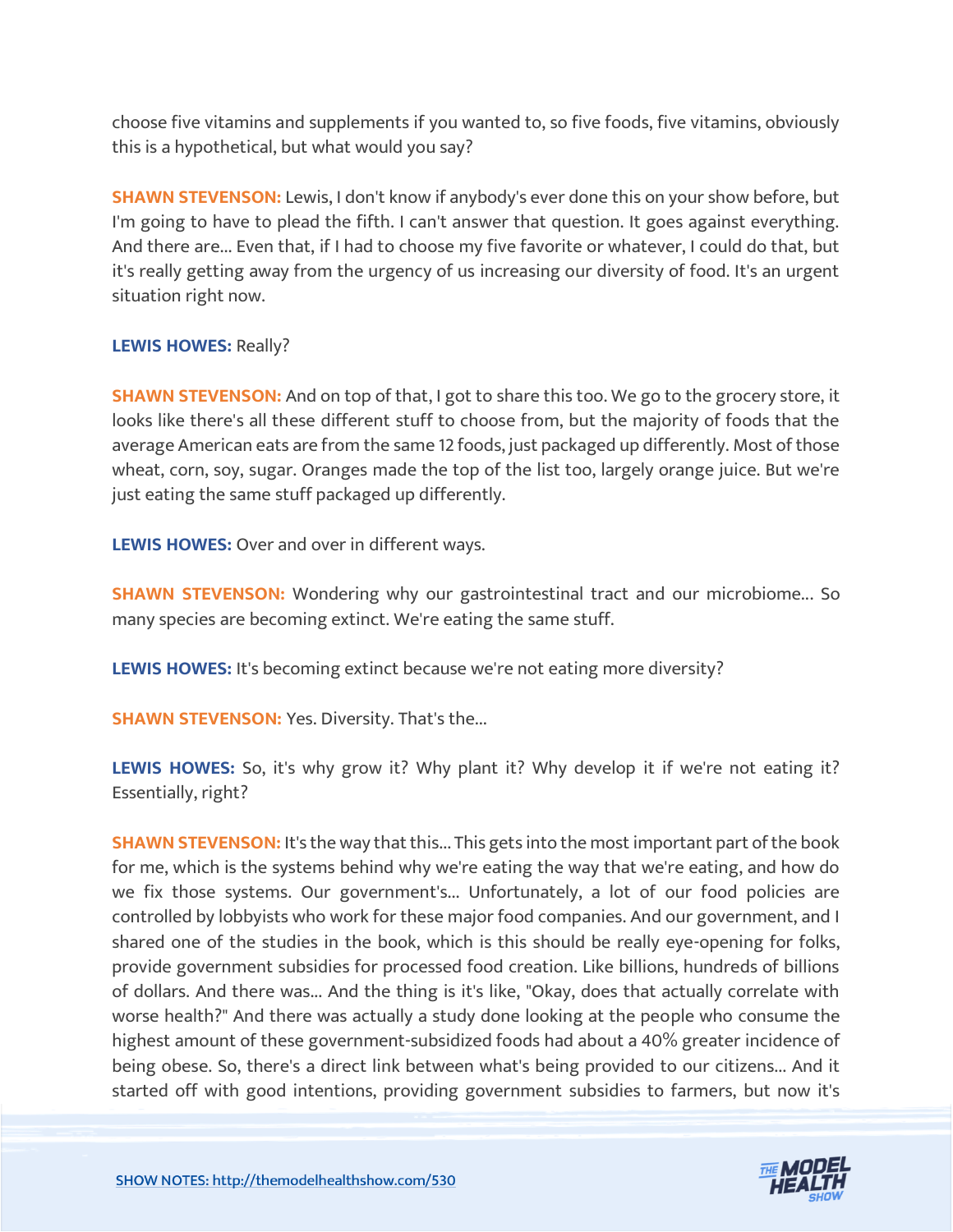these big agricultural businesses that are growing the same genetically altered food crops that become the very basis of the human diet.

**LEWIS HOWES:** The foundation of our food, yeah.

**SHAWN STEVENSON:** And the fruits and vegetables aren't getting anything. And so, this also leads to the reason it's so damn cheap for us to go to Taco Bell and get a whole damn taco. Like it's so...

**LEWIS HOWES:** For 99 cents.

**SHAWN STEVENSON: Right. Not just one, but you get two for 99 cents.** 

**LEWIS HOWES:** I know. It's crazy, man.

**SHAWN STEVENSON:** Right? Two for 99 cent tacos and an avocado costs four bucks, or \$3, and it falls off a damn tree.

**LEWIS HOWES:** Right.

**SHAWN STEVENSON:** How is that possible? And it gets into how the money is managed and where money is being funneled, and it's being funneled into the processed food system.

**LEWIS HOWES:** So, what would you say, on a weekly basis, are the types of foods you're eating in your house? What do you eat, then? What's the diversity of foods? If you're not eating five if you're eating 50, what are those foods? Those main foods, for you?

**SHAWN STEVENSON:** Okay. So, keyword here: Diversity.

**LEWIS HOWES:** Okay.

**SHAWN STEVENSON:** Diversity. And I'm hesitant to say because I don't want people to base on what I'm doing because they need to do what's best for them. And what we do is we go through all of the stuff that has some clinical efficacy, like actual peer-reviewed evidence to support how this food is effective in blank thing. So, whether it's helping the diversity of your gut, whether it's helping to...

**LEWIS HOWES:** Mental performance.

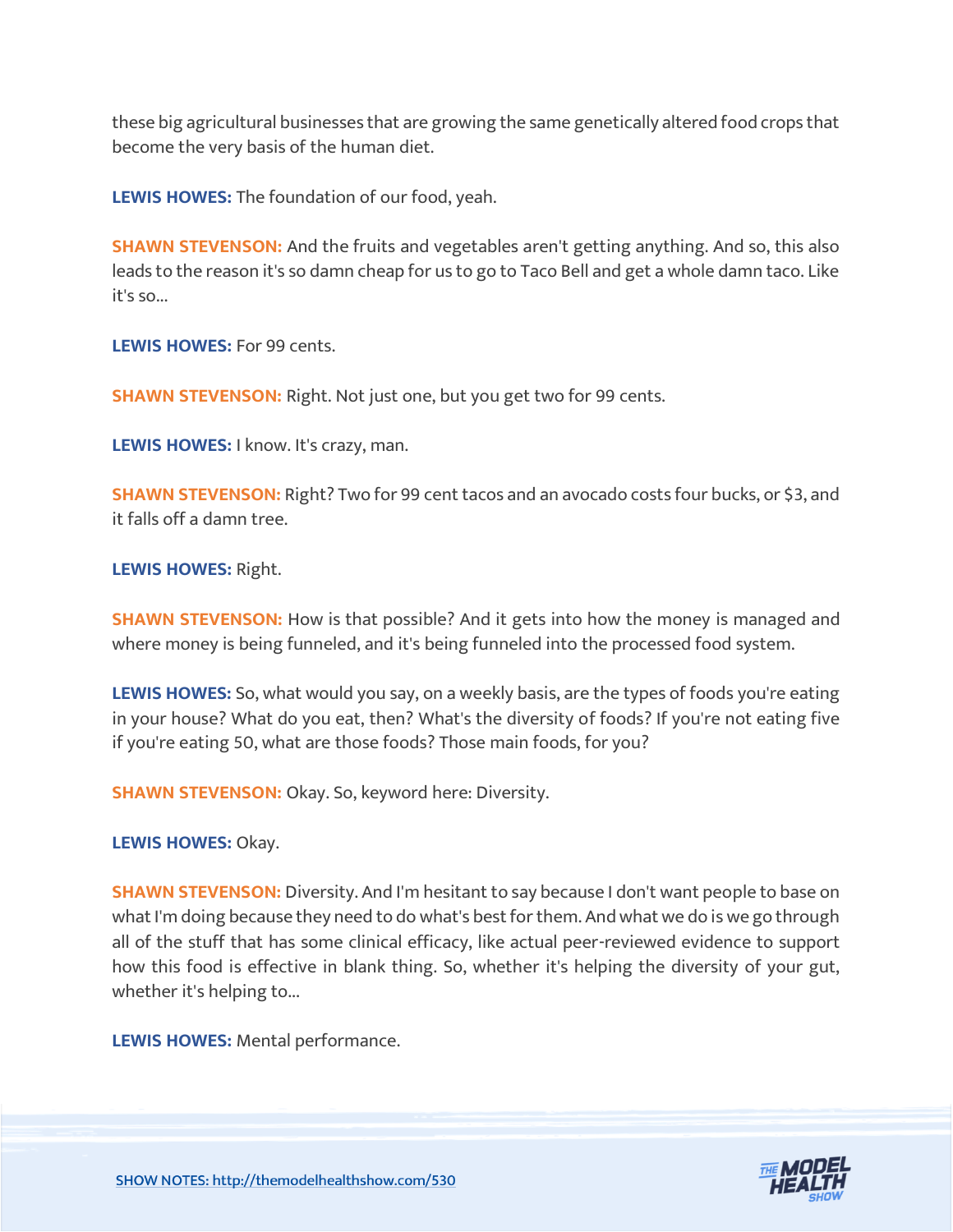**SHAWN STEVENSON:** Yeah. That and also, since we're on the subject of metabolism still, I'll give you one of my favorite food groups and what I do on a regular basis. And this is highlighted in an incredible peer-reviewed study. They've found that the consumption of green leafy vegetables... Everybody hears it, "Eat your veggies. Eat your veggies." Why? Now we know why. So, what they found was that the consumption of non-starchy green leafy vegetables led to a direct increase in the production of our body's major satiety hormones, like GLP-1, leptin. So, the things that control our satiety because that's one of the issues with any diet framework is you need to make sure that you're avoiding the thing... Like I call these these kinds of three amigos of body fat growth, and one of them is hunger and managing your hunger hormones and neurotransmitters related to that. That's one of the things. So green leafy vegetables. And another study found that...

**LEWIS HOWES:** To help with your metabolism.

**SHAWN STEVENSON:** Yeah. So, they found that for every serving of vegetables that you have in a day correlated with a one-third reduction in waist circumference.

**LEWIS HOWES:** What's that mean?

**SHAWN STEVENSON:** So, every serving of vegetable led to about a third less fat being on your waist.

**LEWIS HOWES:** Really?

**SHAWN STEVENSON:** Yeah. Yeah. Really fascinating. And then if we want to make the jump to the cognitive side...

**LEWIS HOWES:** What would be the top veggies, leafy greens?

**SHAWN STEVENSON:** There's so many. Diversity, man. Spinach, kale, bok choy...

**LEWIS HOWES:** All of it. Just get all of it.

**SHAWN STEVENSON:** All of it. Diverse.

**LEWIS HOWES:** Now, is it cooked, raw in a salad? What's...

**SHAWN STEVENSON:** Both.

**LEWIS HOWES:** Really?

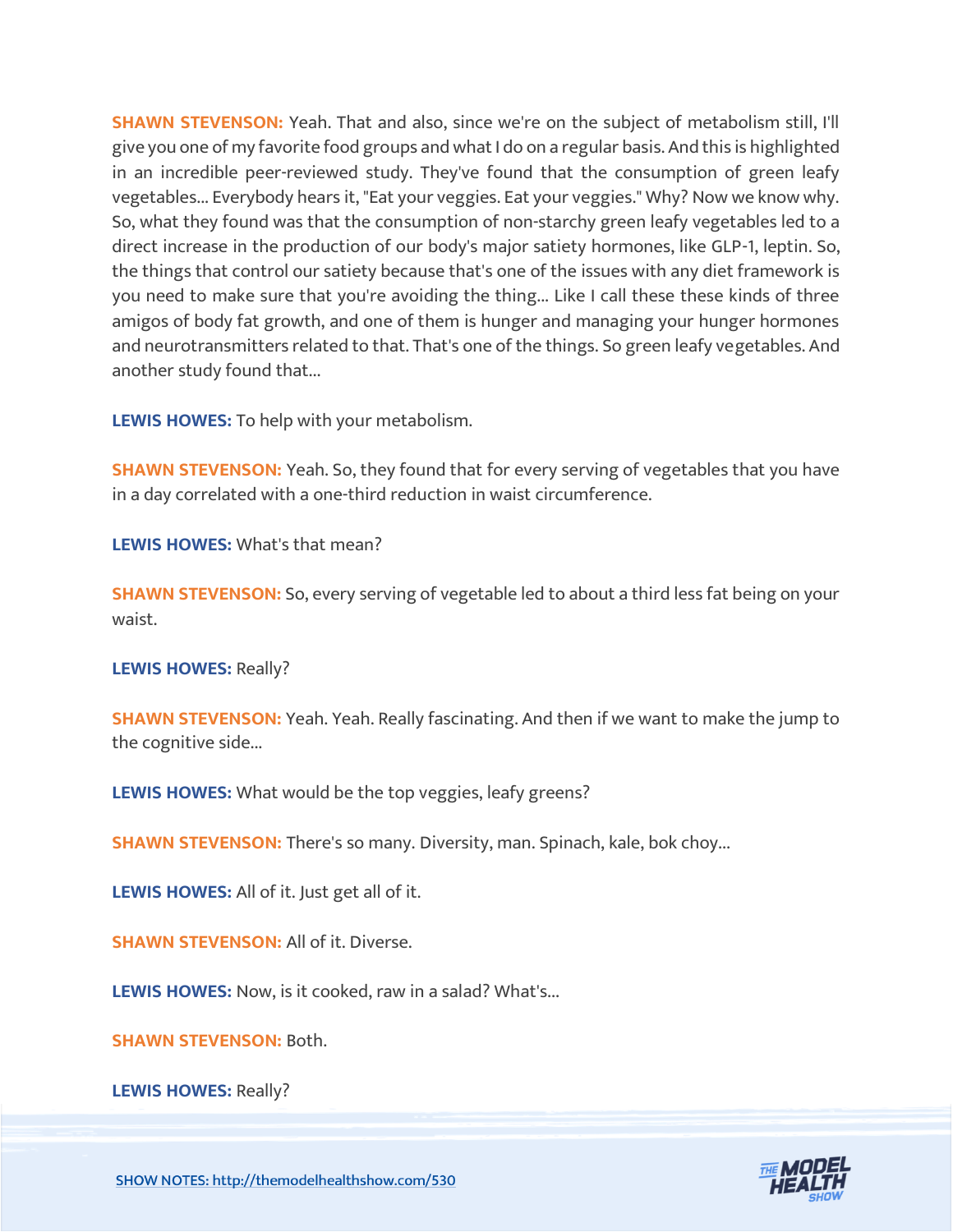**SHAWN STEVENSON: Diverse.** 

**LEWIS HOWES:** Doesn't matter.

**SHAWN STEVENSON:** And it also keeps things fresh and fun.

**LEWIS HOWES:** Interesting.

**SHAWN STEVENSON:** And also, let me be clear about this, too, when I'm talking about green leafy vegetables. You know this, man. Well, you might not remember. I didn't eat a salad until I was 25.

**LEWIS HOWES:** Yeah. Took me to... About 25, 30.

**SHAWN STEVENSON: Right. We had this conversation.** 

**LEWIS HOWES:** I remember maybe I was 30 when I got sweet greens. It was 30 in New York City.

**SHAWN STEVENSON:** Yeah, the greatness bowl.

**LEWIS HOWES:** Yeah, exactly. Exactly.

**SHAWN STEVENSON:** But I think part of why I'm so good at this is that I was really, really messed up. And I just grew up in a culture where this just wasn't a part of my reality. There's no way that I would eat a salad. And so, please understand, a big part of that is association and culture and environment, and we talk about that in the book. But also, if food tastes good, it makes it a whole lot easier. What if we make those vegetables taste phenomenal? And that's the thing that's missing oftentimes. And we also have this thing in our minds that if it tastes good, it's not healthy. There's like this little thing, like, "This can't be good for me." But it's actually why do you think food tastes good? It tastes good for you to eat it. It encourages... We're hard-wired to seek tasty things, but food manufacturers have leveraged that desire to eat tasty things, to our detriment. And so, I talk about that food science and the science of flavor because even flavors in foods are indicators of nutritional content if we were living in a natural way. So, we develop these flavor preferences based on... We might be deficient in selenium and omega-3s. So, we have these flavor associations. We know like, "Okay, I need to go and eat blank food. I need to go and catch some fish because my body is wanting this thing." Now, we just go to 7-Eleven.

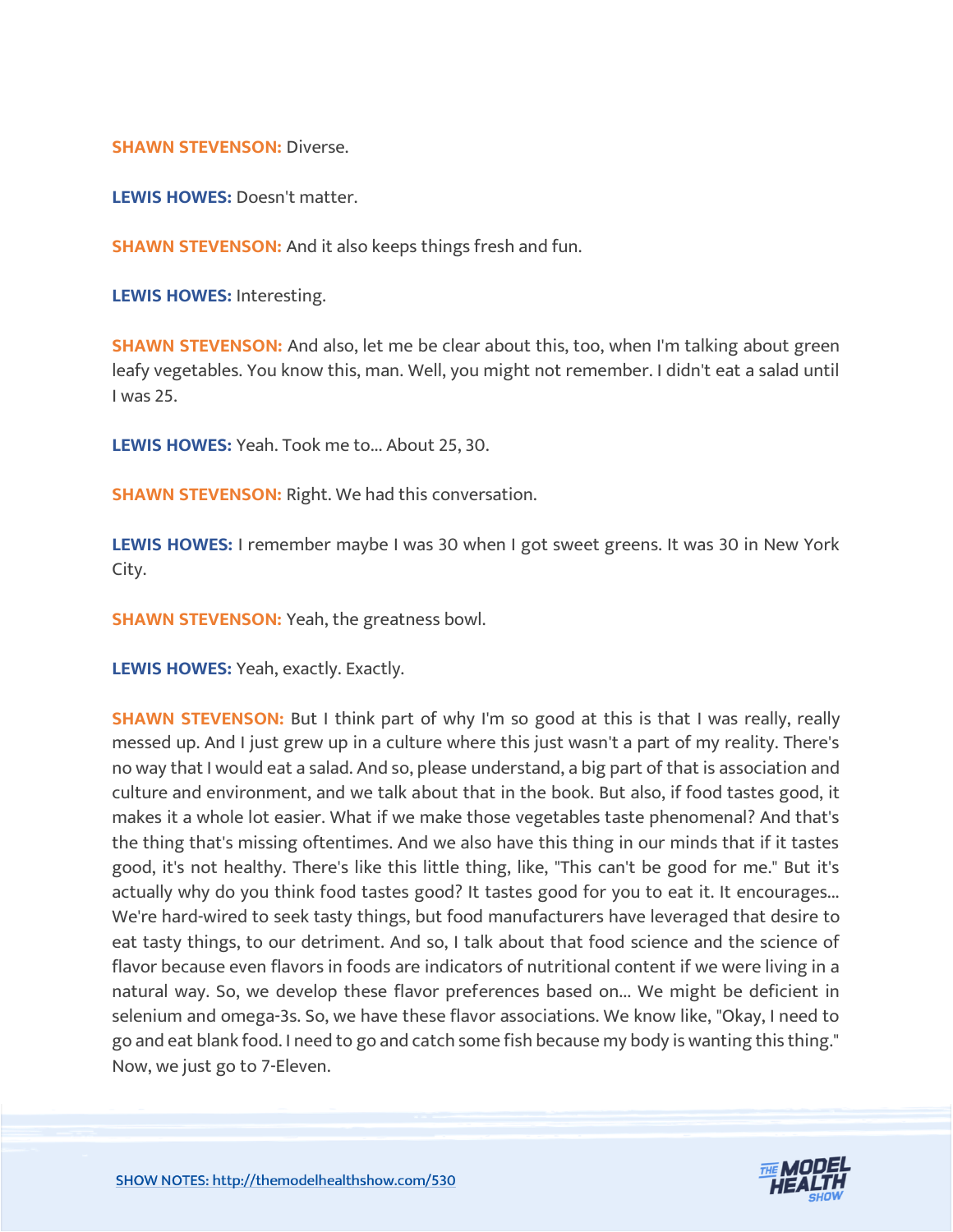#### **LEWIS HOWES:** Right.

**SHAWN STEVENSON:** You know what I mean? But we can take back control of these systems and recalibrate them. And I was going to share earlier... One of the things that I wanted to do was stack conditions. So, when I give you this food, it's not just one thing it's good for. There's another side with the cognitive function side, and this was conducted by researchers at Rush University in Chicago. And what they did was they looked at folks who were beginning... Into their senior years. And actually, looked at their brains and looked at their diets, and they found that folks who ate two or more servings of green leafy vegetables each day had brains that were about 11 years younger on average.

**LEWIS HOWES:** Shut up.

**SHAWN STEVENSON: Yes. Yes.** 

**LEWIS HOWES:** This was why I was so stupid in school 'cause I just ate sugar all day. I never ate any vegetables.

**SHAWN STEVENSON:** Yeah.

**LEWIS HOWES:** Man.

**SHAWN STEVENSON:** Me too. Me too, man. I would get that personal pizza.

**LEWIS HOWES:** Oh, man.

**SHAWN STEVENSON:** And get the pretzel with cheese, and I'd dip the...

**LEWIS HOWES:** Oh, that sounds amazing.

**SHAWN STEVENSON:** I'd dip the pretzel into the cheese and then dip the pizza into the cheese.

**LEWIS HOWES:** Oh, that sounds like my life.

**SHAWN STEVENSON:** Yeah. So, I'm over there, game day, like the muscle chili dinner.

**LEWIS HOWES:** Eating big bowls of pasta.

**SHAWN STEVENSON:** When the offense is in, I'm doing a lot of things. Defense, I'm yawning, I'm tired.

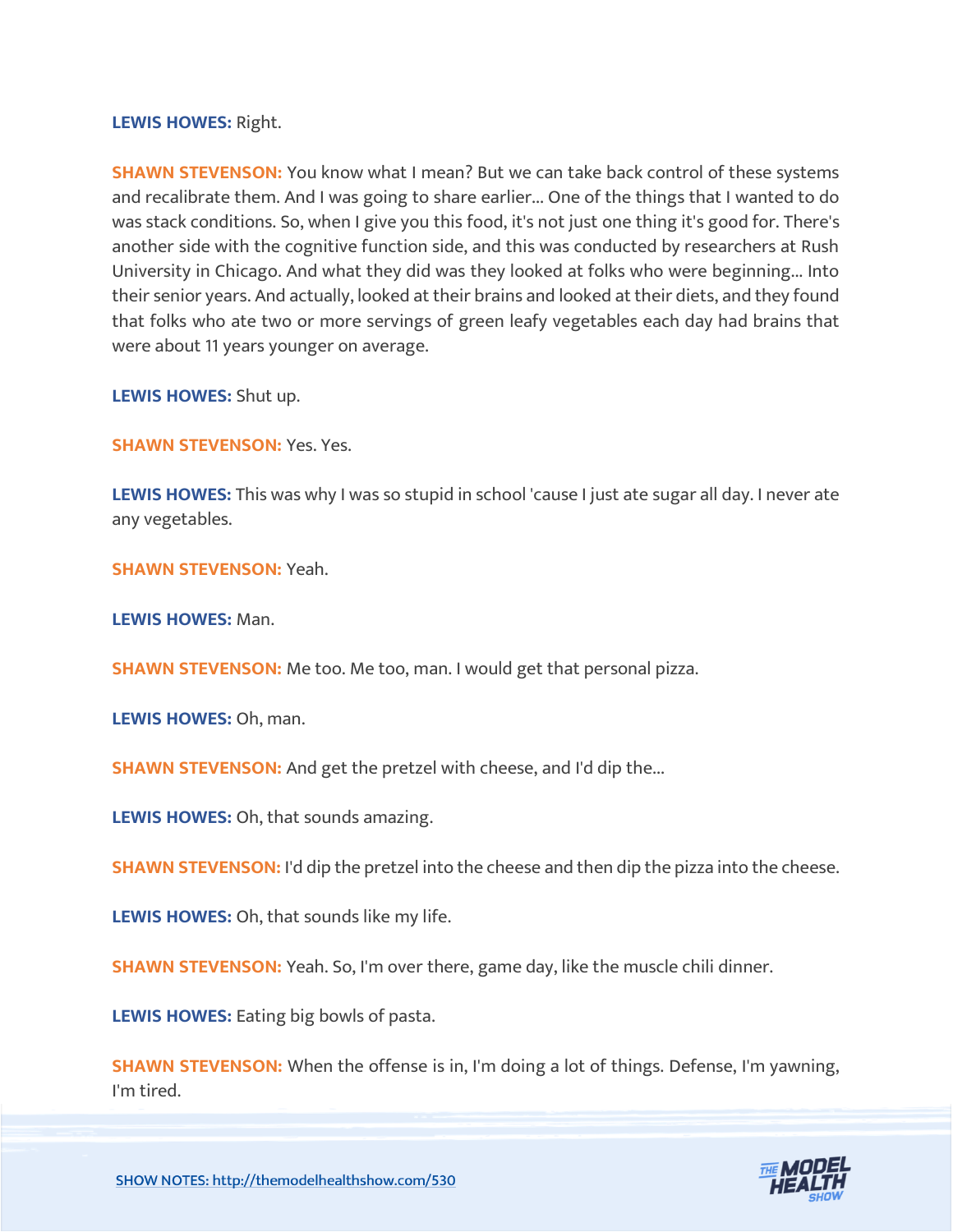**LEWIS HOWES:** I was so tired all the time, working out, practice, always yawning. I never ate anything healthy, 'cause I think I told you this when I went to Principia, the boarding school. There was a milk dispenser in our dorm. I was 13 years old, a five-gallon milk dispenser.

**SHAWN STEVENSON:** What? A milk dispenser?

**LEWIS HOWES:** Milk dispenser, not 2%, whole milk.

**SHAWN STEVENSON:** That whole milk, yeah.

**LEWIS HOWES:** This is the cafeteria milk dispenser. You know what I'm talking about? That you pour...

**SHAWN STEVENSON:** Oh yeah, for the cereal.

**LEWIS HOWES:** They put the big bag in there, a big five-gallon bag that you put in there, they cut it open and then you open it up. I got them to move it into my room. And I swear to you...

**SHAWN STEVENSON: No, Lewis.** 

**LEWIS HOWES:** I swear to you, I would go through five gallons every week.

**SHAWN STEVENSON:** No, this is crazy. Are you serious?

**LEWIS HOWES:** Swear to you, drink it throughout the morning, drink it at night when I'm studying, drinking it all day. 'Cause this is how I was conditioned as a kid; my dad would give me a glass of milk every night. It was just like, drink more milk. Commercials, all this stuff. I had a five-gallon dispenser for a year in my dorm, just drinking it all day. And I was like, "Man, why am I always tired?" I can only imagine the quality of athlete I could have been had I learned nutrition when I was a teenager, 'cause I didn't eat anything quality, never!

**SHAWN STEVENSON:** Yeah, that's crazy. Man, that's literally blowing my mind. You got them to move it into your room?

**LEWIS HOWES:** My room.

**SHAWN STEVENSON: You're a freak.** 

**LEWIS HOWES:** Right next to my bed, just drinking it all day.

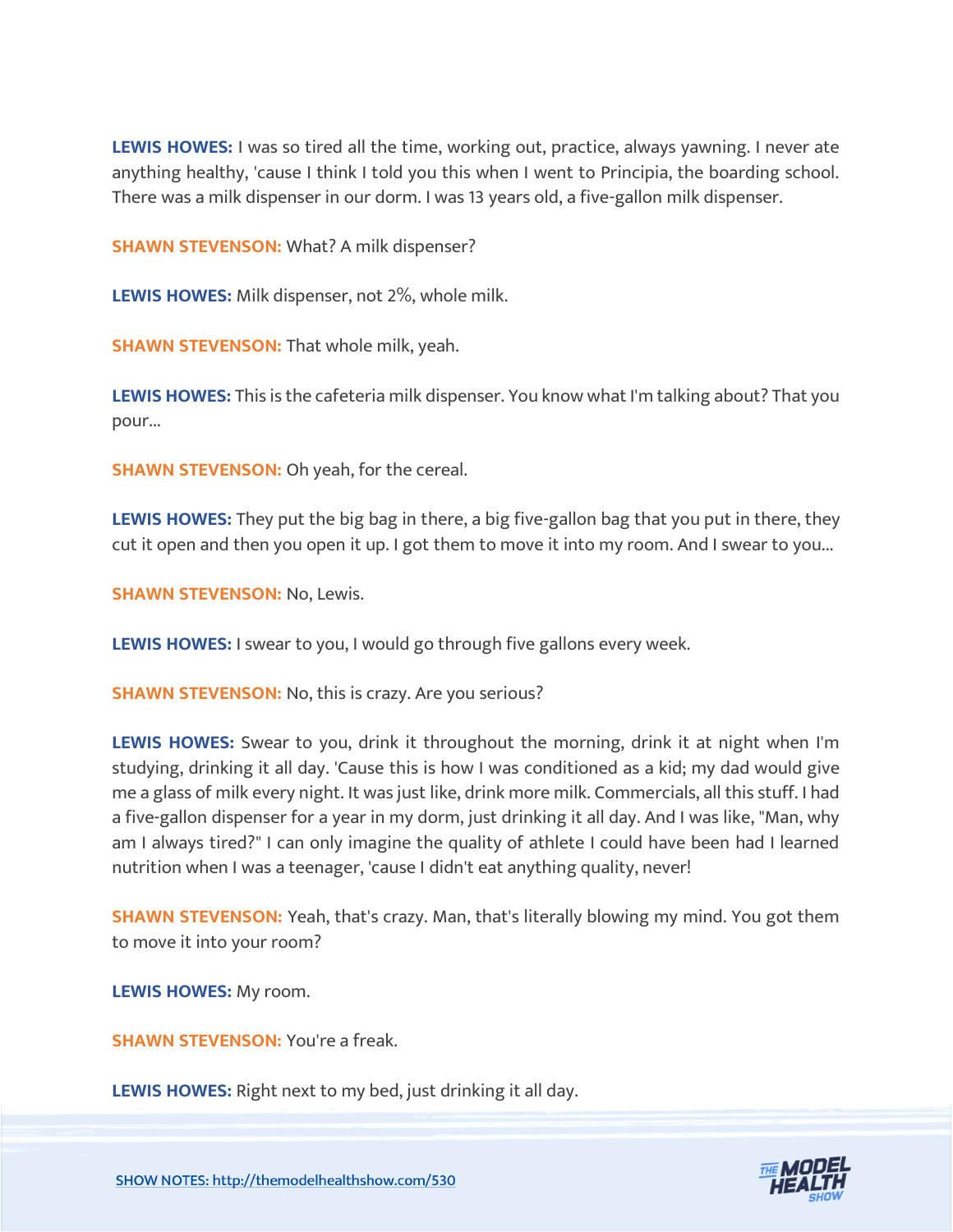**SHAWN STEVENSON:** Wow, dude, that's crazy. And like you said, what could have been.

**LEWIS HOWES:** What could have been.

**SHAWN STEVENSON:** Same thing for me. I ran a 45, 40 when I was 15.

**LEWIS HOWES:** Imagine eating healthy.

**SHAWN STEVENSON:** Dude, but it was that same season...

**LEWIS HOWES:** You could be 6 feet tall if you ate healthy.

**SHAWN STEVENSON:** In the same season, I was doing track practice, 200-meter time trial, and as I was coming off the curve into the straight away, you know this story, my hip broke and my bones were so brittle. Dude, I was 5'9" in eighth grade. I was towering. You know how you're in the back row, and then everything just started to break down, my bones. And it wasn't until I was 20 when I got diagnosed with this degenerative bone disease, degenerative disc disease, so my spine was just deteriorating and nobody stopped to ask like, "How could this happen to a 20-year-old kid or a 15-year-old kid just breaking his hip at track practice?" And from there, my dreams of college football, everything started to become vanquished. I've got game films where I break away like 39 sweeps, I'm gone. I'm five yards from the end zone, nobody's behind me, and then I start to fall, breaking down, tearing muscles. Yeah, I've got it on game films and I'm like limping into the end zone and falling down.

It was a nightmare, man, and I couldn't stay on the field anymore because my body was just breaking down. And what I was exposed to is what's called standard of care, which standard of care means they gave me some NSAIDS, gave me some crutches, like, "You'll heal up." I did, but nobody asked how is his bones breaking from running? And when this diagnosis happened, man, it was earth-shattering because I was always this fit guy, capable, and now I can't even really walk right because of this pain from my spine that's going into my leg.

And my physician at the time, he put the MRI up and I was just like, "Okay, how do we fix this?" Just working with the trainers, they're like, "Okay, what do we do to get back on the field." And he's just basically like, "Pump your brakes. Slow down, son. This is bad. This is incurable." And he told me that I had the spine of an 80-year-old man.

**LEWIS HOWES:** Wow!

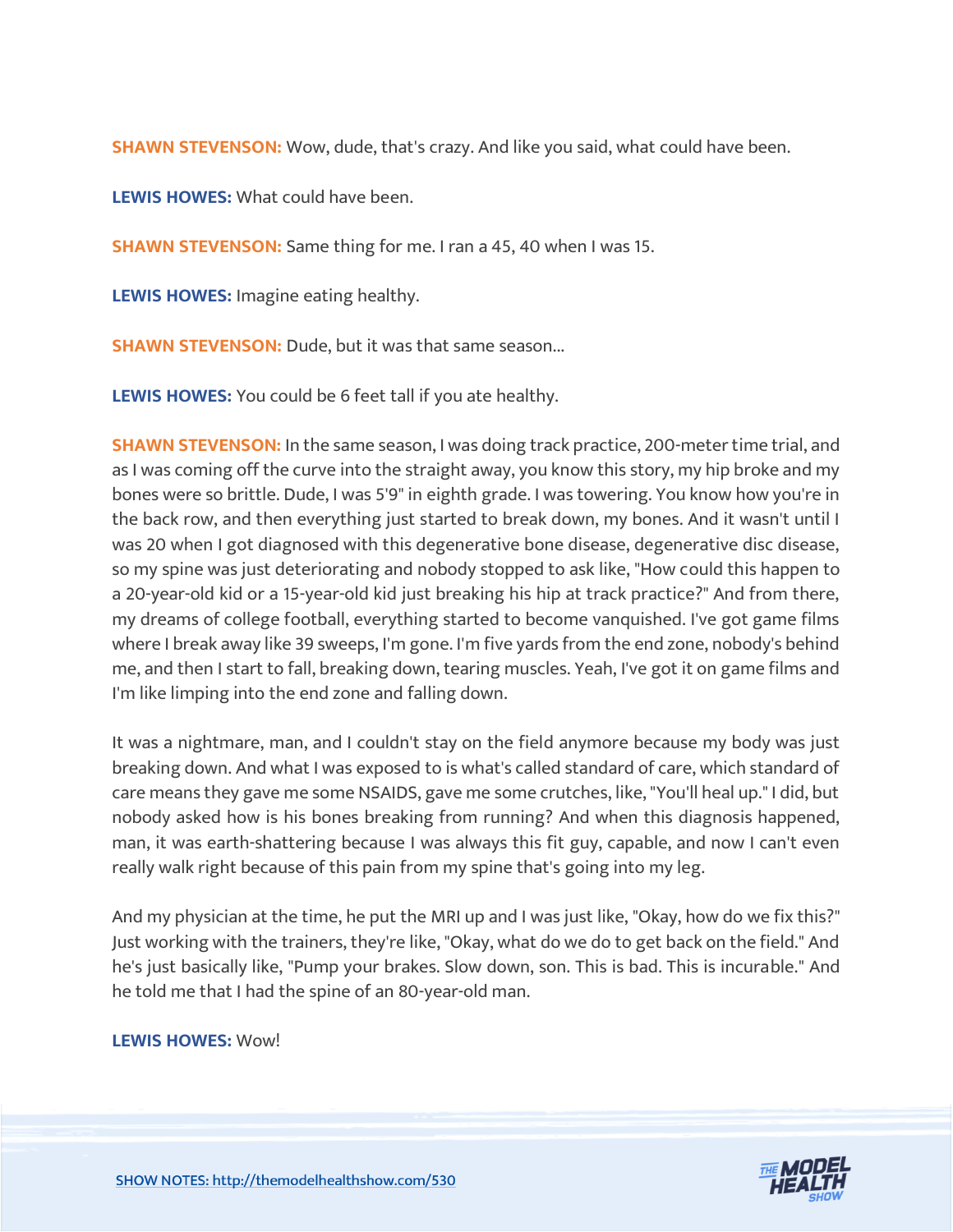**SHAWN STEVENSON:** When I was 20, and not a healthy 80-year-old either. Shout out to Mark Sisson.

**LEWIS HOWES:** Wow. Is he 80?

**SHAWN STEVENSON:** I think he's 70 or 72 now maybe.

**LEWIS HOWES:** No, no, no, he's 60...

**SHAWN STEVENSON:** He's got to be. No, no, I think he's in his 70s.

**LEWIS HOWES:** I think he's late 50s or 60s.

**SHAWN STEVENSON:** But it doesn't matter. He's definitely not in his 50s.

**LEWIS HOWES:** Is he 70?

**SHAWN STEVENSON:** He's definitely at least in his 60s. I think he's 70.

**LEWIS HOWES:** I don't think he's 70. That's amazing if he looks that great at 70.

**SHAWN STEVENSON:** Yeah, but this is what's also possible, even wherever he is, it's possible.

**LEWIS HOWES:** He's a freak. He has a six-pack at 60 something or 70, whatever it is, yeah.

**SHAWN STEVENSON:** Yeah. But I was the opposite. I was what you would think about with the 80-year-old person breaking down and a lot of chronic pain. And he sent me on my way and that was that. He gave me some medication, prescribed bed rest. Now, I want to encourage anybody, if you ever get a diagnosis with something life-altering like this, do your best to get a second and/or third opinion before taking any dramatic action. And I did. Unfortunately, it was the same thing, and it was until two... And by the way, for the next two years, every doctor that I saw told me, bed rest, so I just kept doing nothing.

**LEWIS HOWES:** Sleeping, yeah.

**SHAWN STEVENSON:** Just sitting around playing video games.

**LEWIS HOWES:** Isn't that the worst thing you can do for yourself?

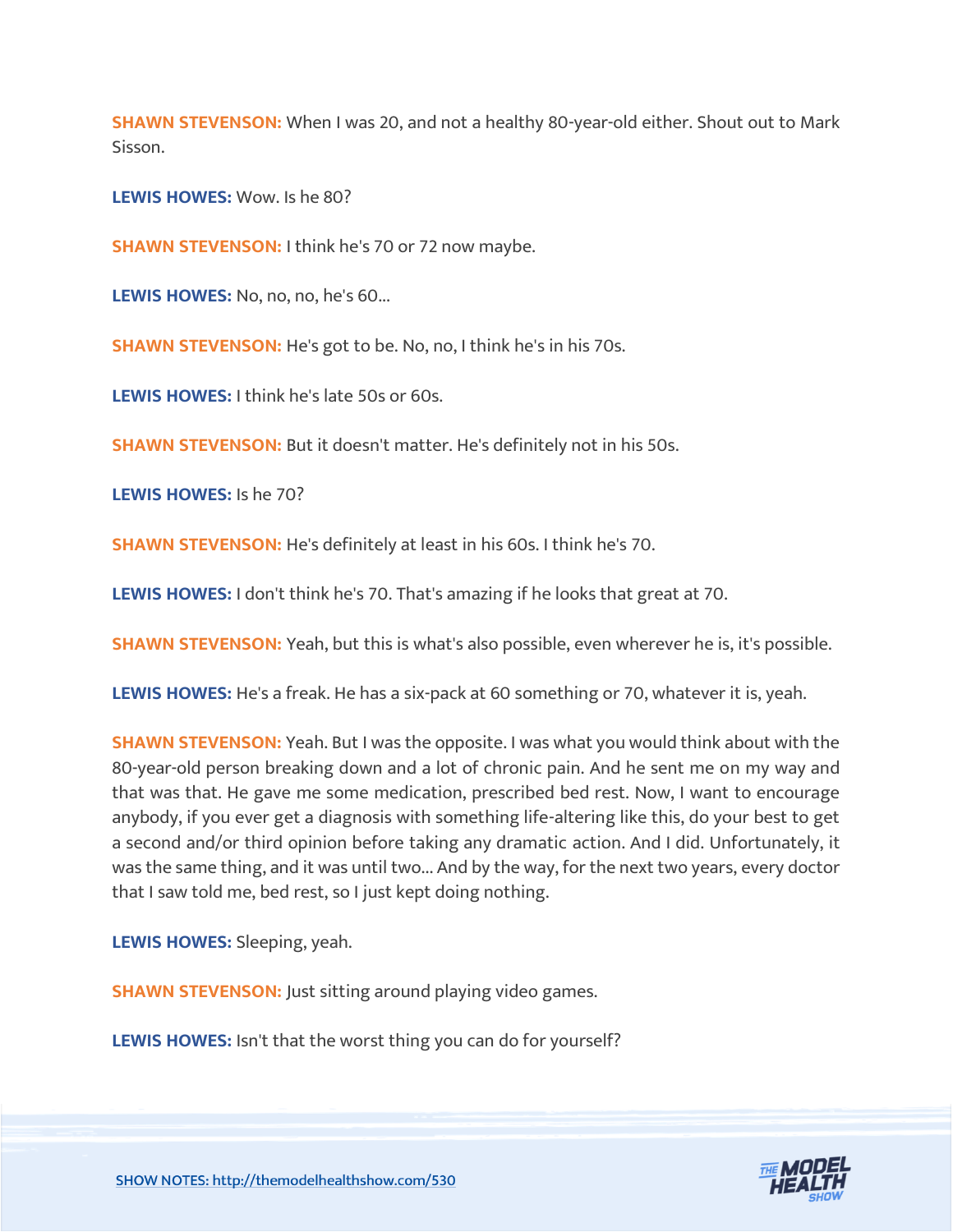**SHAWN STEVENSON:** Not only was my spine beginning to atrophy and my hips and my bones, but now everything else is.

**LEWIS HOWES:** Muscles, everything. Your organs are not producing, they're not... Yeah.

**SHAWN STEVENSON:** Your body works on this use it or loses it basis, so I'm literally just decaying.

**LEWIS HOWES:** You're dying at 22.

**SHAWN STEVENSON:** Yeah, accelerating that process. And two years later, man, it was a little over two years... Man, it's tough to talk about it. Incredibly, I was in fear. I got into a place where I was scared to stand up because the pain... I would have to walk very gingerly because I know the sciatic nerve has to hit, and then I could walk normally like a normal gait. And so, I just decided not to get up because I was scared to.

#### **LEWIS HOWES:** Wow!

**SHAWN STEVENSON:** And being that I'm eating the food that I was eating at the time, what I call the TUF diet, typical university food, I was made out of this... My body was made of this, and I'm not moving now, so I gained so much weight.

**LEWIS HOWES:** Pretzels and cheese dip.

**SHAWN STEVENSON:** Yeah. Dude, I ate fast food every day. Every day, not a day went by because it's cheap and tasty.

**LEWIS HOWES:** It tastes amazing.

**SHAWN STEVENSON:** Yeah, but everything changed, and it was... I don't remember if it was that day or the day after, but I went to see the last physician because I had hope, and I had this chronic question going on in my mind all the time, why me? Why won't somebody help me? But I didn't realize it. And our brains are really run on the questions that we ask. Is this...

It's a reflexive thing, it's called instinctive elaboration because our brains are like a serval mechanism. Even right now, we're exposed to trillions, hundreds, and hundreds of trillions of bits of data and information that our brain has to filter and only present to us, consciously, the thing that we hold most important. Because even now, you'd be focused on your toes and probably you've thought about your toes a little bit, for people that are listening, but were your toes not existing before? They're there, but it's not a top priority. And so that serval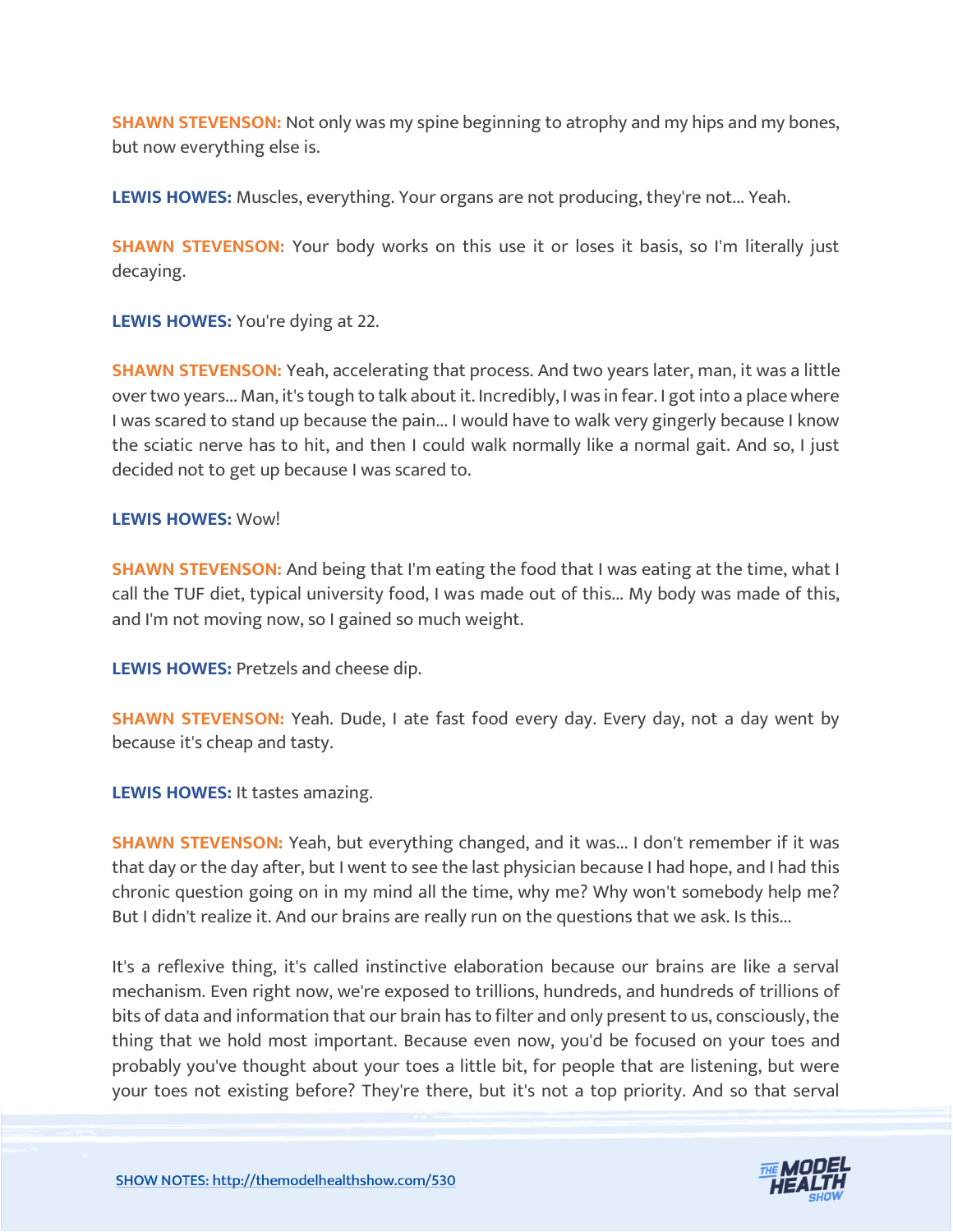mechanism is guided by the questions you ask, and so if I'm asking all the time, "Why me? Why did this happen to me? Why won't anybody help me?" My brain is just looking for a reason to affirm why my life sucks. And after I got that last diagnosis, he gave me a new prescription, told me bed rest, two years later...

#### **LEWIS HOWES:** Wow.

**SHAWN STEVENSON:** And sent me on my way. And he meant well, he meant well, but I realized... It was either that night or the next night that I'm by myself, they're not thinking about me. Even though they mean well, they are not walking in my shoes and dealing with the suffering. And it was the first time that I asked a different question, I asked, "What can I do to feel better? What can I do to get healthy?" It was the first time I ever looked at like, "What can I actually do?" Because I'd been like, "Why won't somebody else help me?" And it changed everything, man. That was the first night I slept through the night in two years without drugs, and I woke up with just a renewed sense of purpose because I went to school, I was in the auditory nutrition class, but I got out of it because I hated it. I hated science, ironically, which...

# **LEWIS HOWES:** Now, you love it.

**SHAWN STEVENSON:** Science is my boo now; you know what I mean? But it's the way that I was taught. It didn't really have an association; it didn't have that connective tissue.

# **LEWIS HOWES:** Wow.

**SHAWN STEVENSON:** And I began to dive back into my training because I always did good in school. I had straight A's, but I would get into trouble. I didn't enjoy the process of learning science because it just didn't stick, and so asking a different question, I did the low-hanging fruit first, which was exercise. I just went and started going on a cycle, just got on a stationary bike at the gym, just started pedaling. It was hard. The next week, I started doing a little walking and just built up from there. The first thing I did, was I did Slim Fast first because that's the commercial. I'm like, "I got to lose weight," a shake for breakfast, a shake for lunch, a sensible dinner, but thank goodness, I quickly transitioned out of that. And because of that question, somebody that I knew for two years... No, three years at that time, she was somebody I had hung out with for a while, just hung out with. Anyway, she was a chiropractor. She was older. She was like 10 years older, and she took me to Wild Oats. I've known her this whole time, we never went to Wild Oats. We went to Wild Oats, I walk into this entirely different dimension, I'm like, "Why is there grass sitting up there on the counter?"

**LEWIS HOWES:** You're like, "People buy this!" and you did.

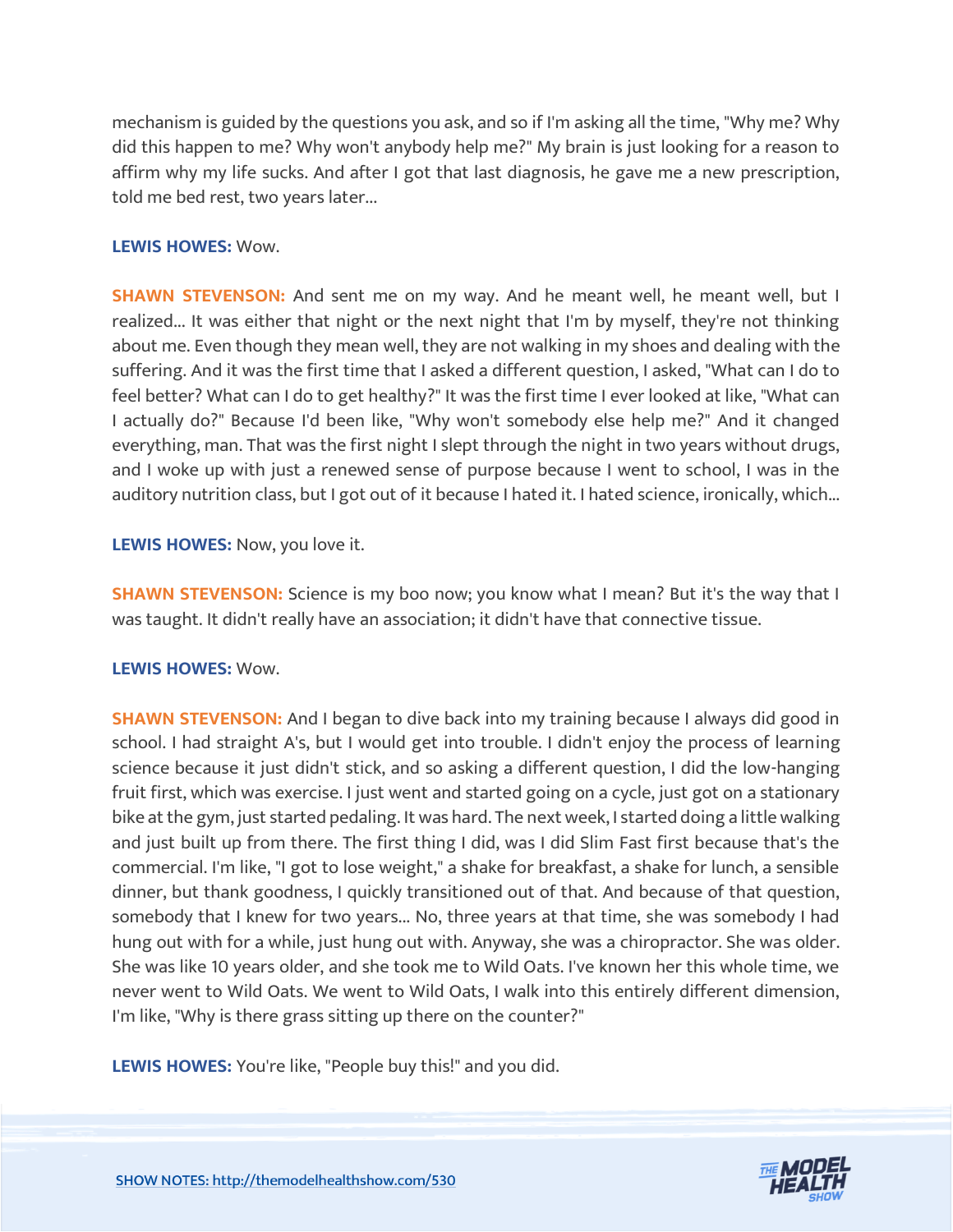**SHAWN STEVENSON:** But there was this nutrition prescription book, it was this massive nutritional Bible there, and I began to look at all this peer-reviewed evidence on this nutrient working for this thing. And I was shocked that this stuff existed, I had no idea, and this goes to the conversation of exposure. So many people, we're born into these conditions. When I was growing up, man, we were on WIC, food stamp, Christmas would come around, the first and 15th, and we even got food from shelters and these food pantries. And we didn't know that there was a difference with food. It's just stuff that you eat. And I just wanted stuff that tastes good and that was the end of the story. I didn't know that it mattered. I thought that if you want to be healthy, you exercise because I looked fit, but my body was made out of straight crap.

**LEWIS HOWES:** Sugar, crap processed food.

**SHAWN STEVENSON:** But going there, I started to this... Then I went from Slim-Fast to becoming a natural pill popper. Because now it's like all these isolated nutrients, but I quickly, thank goodness again, transitioned out of that.

**LEWIS HOWES:** You mean supplements.

**SHAWN STEVENSON:** Yeah. Because... And not to say that supplements aren't helpful especially the right ones, but it's still looking at food through this allopathic lens that I was taught in school, which is a pill for this, a pill for every ill.

**LEWIS HOWES:** Do you take supplements now?

**SHAWN STEVENSON:** Definitely not as many. And there's a reason why, too, that we talk about in Eat Smarter, which it went from about 7% of all liver damage to about 20% in recent years, being associated with supplements.

**LEWIS HOWES:** Shut up.

**SHAWN STEVENSON:** Overconsumption, yeah. Yeah. It's real because your liver has to handle the process of these isolated nutrients oftentimes, it's not a very regulated system either. Not to say supplements aren't good, but some people are taking like 20, 30 different supplements a day.

**LEWIS HOWES:** So, what happens when we take that many supplements a day, consistently over time? It affects our liver.

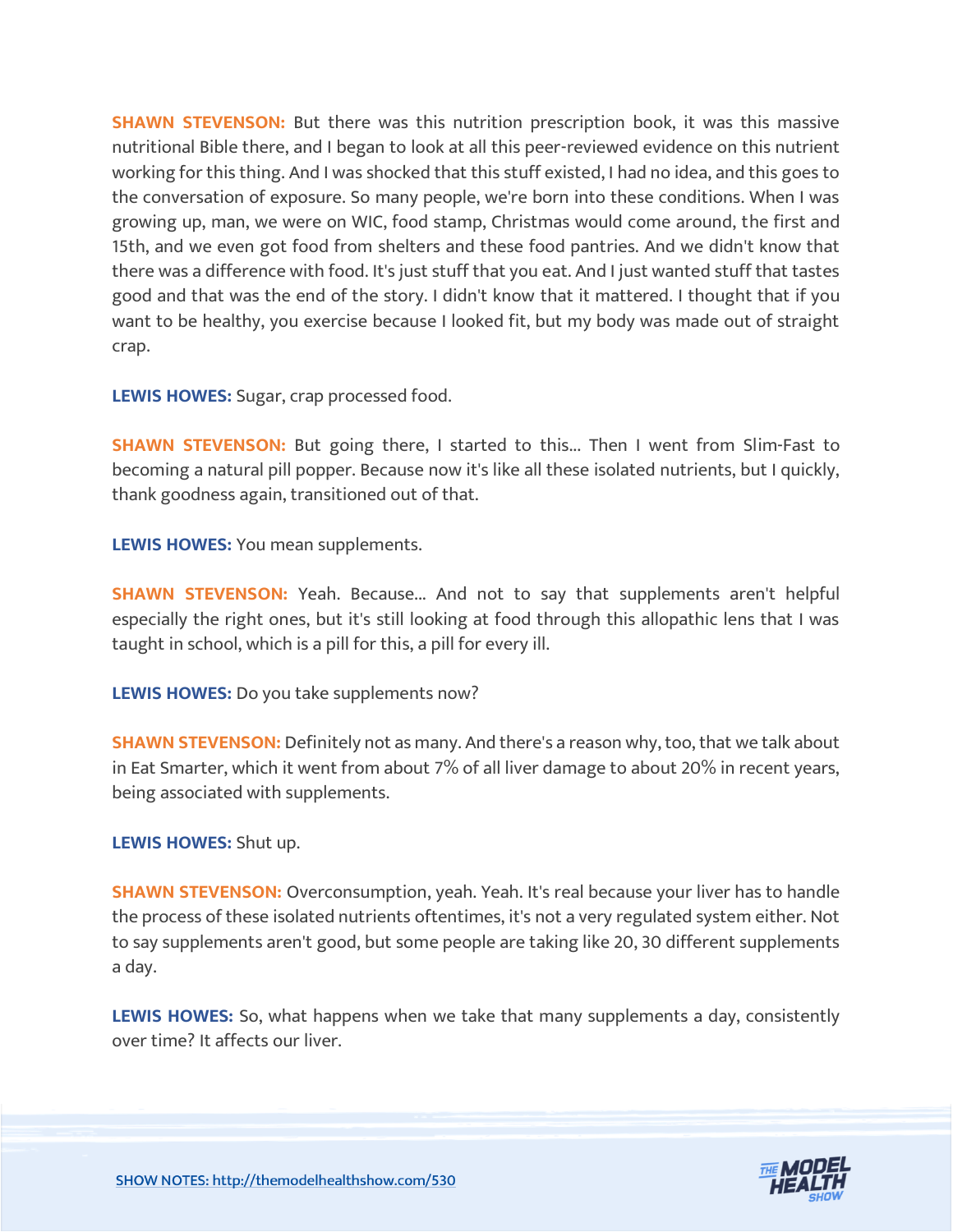**SHAWN STEVENSON:** So, your liver is responsible for number one, like drug metabolism. We have over... Somewhere around 70% of the United States population is on prescription drugs. Your liver is handling that first and foremost, and also, your liver is responsible for food metabolism, that interaction as well. The name live-er, it's responsible for you being alive, like massively. We can't survive without your liver.

**LEWIS HOWES:** There's only one liver, right? There's two kidneys, one liver.

**SHAWN STEVENSON:** Yeah. You got two eyes. There's some pirates out there...

**LEWIS HOWES:** You can have one kidney and survive, but there's only one liver.

**SHAWN STEVENSON:** Even with your liver, you can lose portion of your liver and grow it back.

**LEWIS HOWES:** No way. That's pretty cool.

**SHAWN STEVENSON: It's regenerative, magical... Seemingly magical.** 

**LEWIS HOWES:** How big is the liver?

**SHAWN STEVENSON:** It's pretty big as far as the internal organs. But here's the crazy thing, is that with it... Again, I want to reiterate, it's not that supplements are bad, especially the right food-based supplements, especially, but synthetic, isolated synthetic chemicals... So about 20% of hospitalizations from liver problems is associated with supplement consumption now.

**LEWIS HOWES:** No, come on.

#### **SHAWN STEVENSON:** Yeah.

**LEWIS HOWES:** From supplements, not prescription pills, but actually over-the-counter supplements.

**SHAWN STEVENSON:** Yeah.

**LEWIS HOWES:** 20% of liver challenges in the hospitals are due to this? How do they know it's based on supplements and not...?

**SHAWN STEVENSON:** They just do an intake and look at what the person is consuming. So again, this type of science is still very... There's nuance there. But just for us to be aware that this exists that, "Hey, wait a minute, maybe I want to pump the brakes a little bit on taking all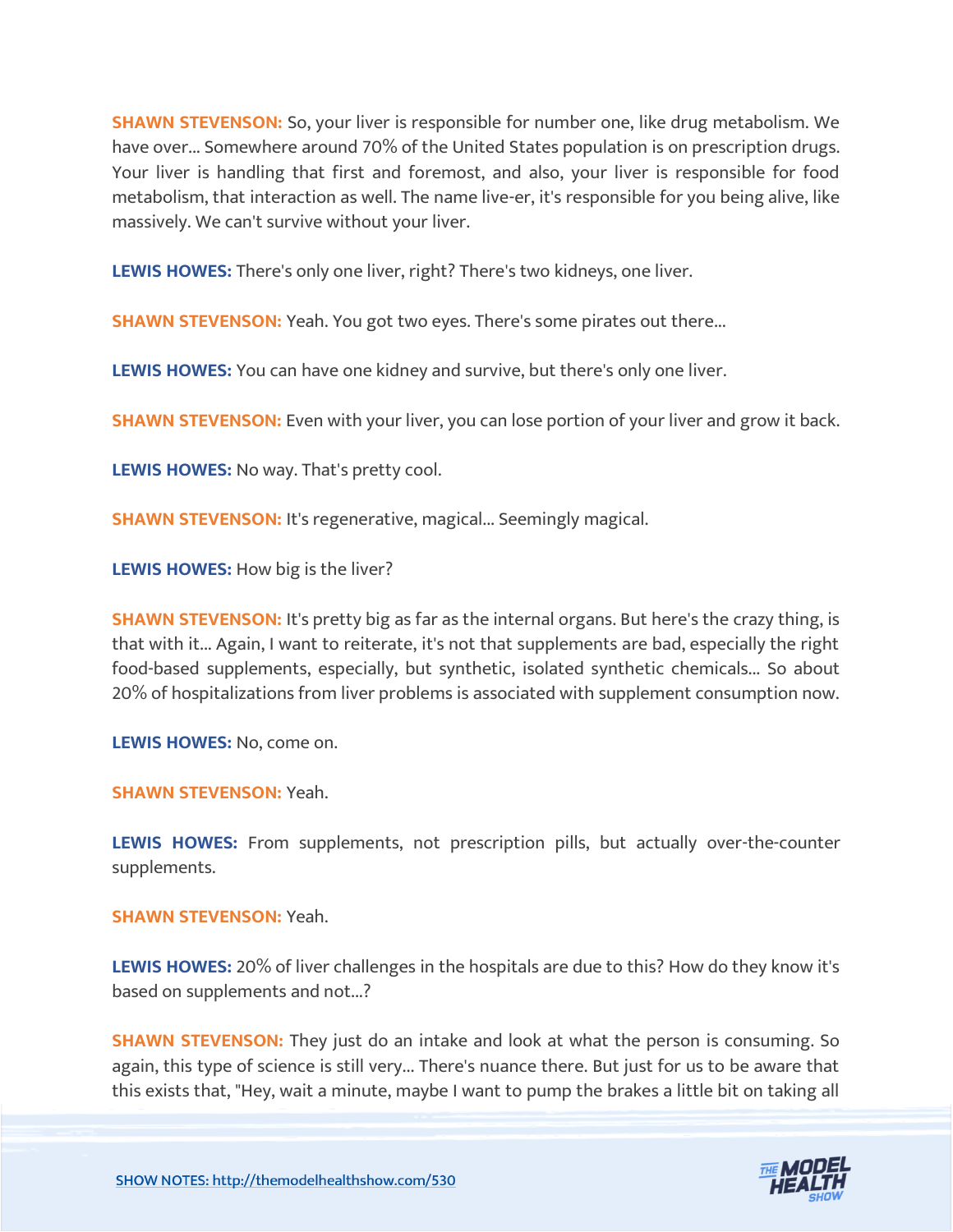these pills." So, this was game-changing for me, man. I asked the question, okay, so I've got a degenerative disc disease, my spinal disc have degenerated, I have two herniated discs that cause me all this pain, what are they made of? I asked the simple question.

**LEWIS HOWES:** What are my discs made of?

**SHAWN STEVENSON:** What are they made of? What is my... What are my bones made of...? My bones…what it's made of, we think of...

**LEWIS HOWES:** Calcium is what we think of.

**SHAWN STEVENSON:** Calcium because of the marketing, but there was 20 other things that were as important, if not more important for the formation of bones in our bone density.

# **LEWIS HOWES:** Really?

**SHAWN STEVENSON:** That I had no idea about... Magnesium, even omega-3s that we think about associating to brain health, omega-3s are needed for bone formation as well. So, I wasn't getting any of that stuff in my diet, so I started taking pills first, but then I was like.

**LEWIS HOWES:** Supplements or...

**SHAWN STEVENSON: Supplements.** 

**LEWIS HOWES:** Supplements.

**SHAWN STEVENSON:** So, I asked what foods are these things found in, and then I understood the seemingly magical aspect of food, which there are all these other things that are there too, these co-factors and bio-potentiators, and the game-changing insight was that what have we been consuming the longest. This supplement is new, this drug is new. Humans, we have millions of years of evolution in relationship with eating foods that have supported our development, what do my genes expect me to eat? Where is it expected to come from?

**LEWIS HOWES:** From a concentrated pill supplement or from food.

**SHAWN STEVENSON:** Yeah, so I started to... My mandate then, 20 years ago, was food first, and that was a game-changer. So, once I did that, man, six weeks after that moment of decision, like revelation, the pain that I've been experiencing every day that had me in fear standing up was gone...

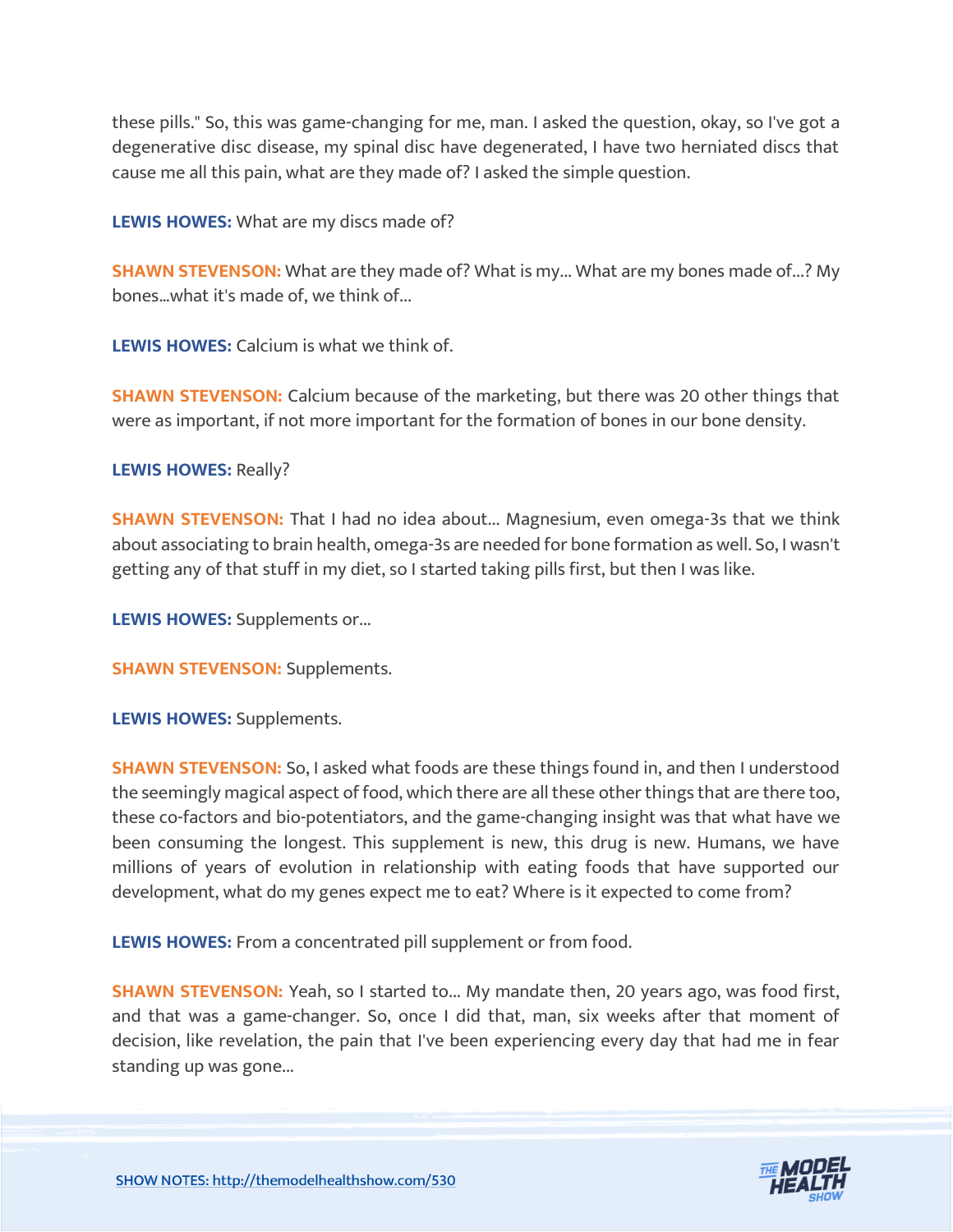#### **LEWIS HOWES:** Wow.

**SHAWN STEVENSON:** And I was scared. I was even more scared then because I felt like I'm going to do something that's going to happen. So, I'm freaking out, but I'm also like, let me just keep going with this. Let me keep going. And I was feeling so good, I lost about 18 pounds at that point, which is not typical, but I was the skinny kid in my family for a while, and now it just... Those co-fat genes, these epigenetic influences turned on, so the weight just came off of me. And the most wonderful part and why I'm sitting here today with my... With my man, Lewis Howes, is my professor, students at the school, they started... They saw me, and it wasn't like I looked like somebody who just lost weight, I looked like somebody who was really...

#### **LEWIS HOWES:** Alive.

**SHAWN STEVENSON:** Healthy and alive. Because when I see my pictures of myself then, I looked like freaking Casper the ghost, I look like a shell of myself... There's something missing, the light is not there. And so, people started coming up to me, and the first person who specifically asked me for help, she was somebody I went to high school with who ended up going to the college I was at. And she saw this transformation. She was like, "Can you help me to do... To do what you did?" And I was like, "Absolutely." And so, I was just going to schedule time to meet up with her, and then she was like, "How much should I pay you?" And time froze.

**LEWIS HOWES:** You're like, "Wait a minute, I can make money helping people?"

**SHAWN STEVENSON:** I had no idea it was a thing... And I was like, "\$7."

**SHAWN STEVENSON:** And that was the beginning, man, so then I went on to certification for personal training, strength conditioning coach, then graduating, shifting all my course work like the biology and those things, and then opening my clinical practice and working as a nutritionist for over a decade, man, and just seeing some amazing transformations. We specifically work with a lot of folks with chronic diseases, diabetes, heart disease. People coming in, they got... Blood sugar is like 300, 400, they're on Metformin, sometimes insulin, oftentimes, somewhere around 80% of the time, we're able to normalize their blood sugar without medication, working alongside with their physicians and just... But we did that by education because that's the thing that's not given to them. Nobody's telling them why. They're just like, sugar's bad, okay? But I would reverse engineer it, I would literally walk them through, here's how your body actually does this thing, here's how diabetes is created, here's how insulin resistance happens, and you could see the light come on in their eyes and...

**LEWIS HOWES:** It's a proper education.

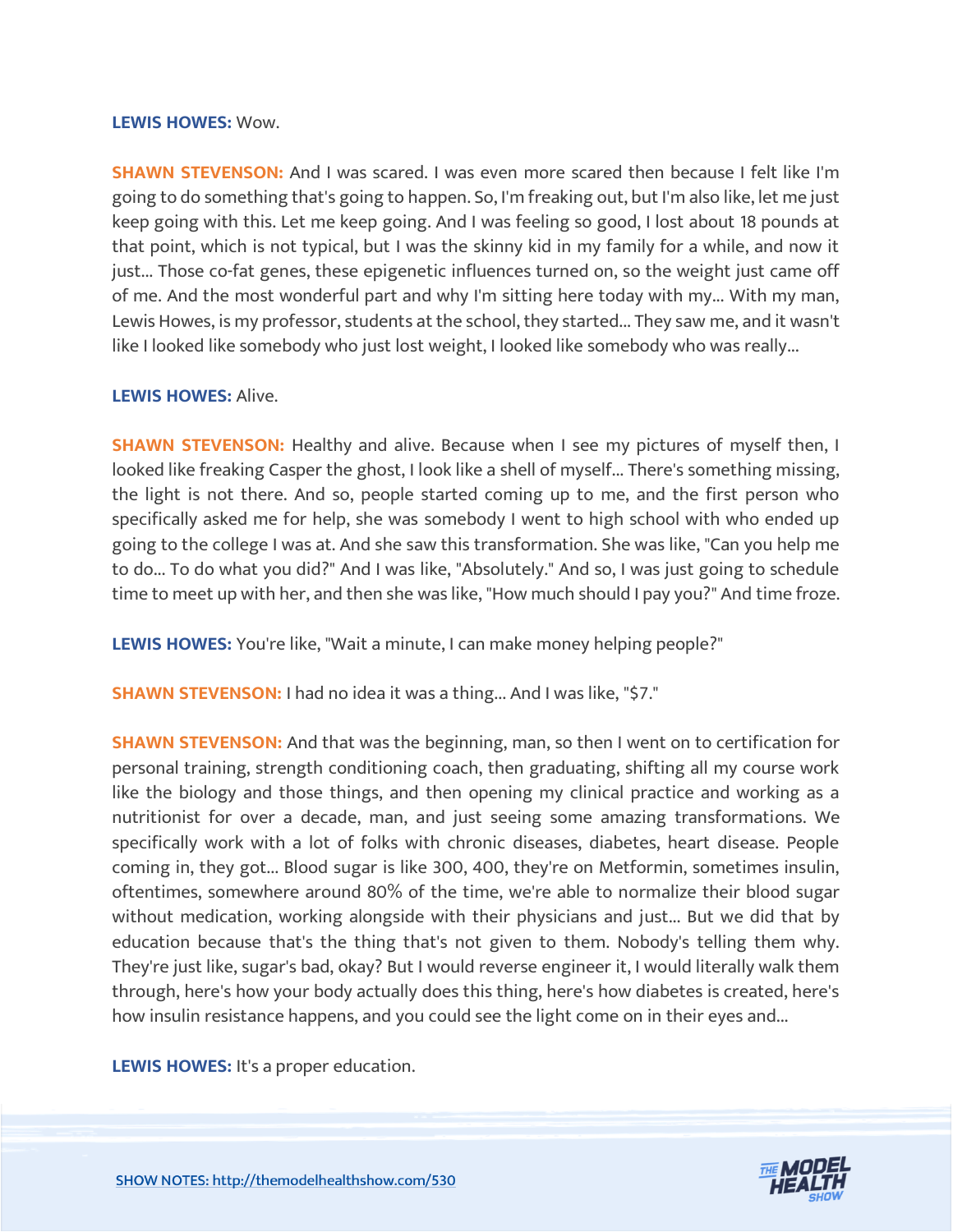**SHAWN STEVENSON:** Got a quick break coming up, we'll be right back. Few people know that regularly drinking coffee has been shown to help prevent cognitive decline and reduce the risk of developing Alzheimer's and Parkinson's disease. This attribute referenced in the journal Practical Neurology is yet another reason why intelligent coffee consumption makes the list of best neuro-nutritious beverages. Another study featured in the journal Psychopharmacology uncovered that drinking coffee has some remarkable benefits on mental performance. The research has found that intelligent coffee intake leads to improvements in alertness, improved reaction times, and enhanced performance on cognitive vigilance tasks and tasks that involve deep concentration. Now, why am I stressing intelligent coffee intake? This means acknowledging the true U-shaped curve of benefits and not going ham on caffeine. The data clearly shows that some coffee, a cup or two a day, and the accompanied caffeine is a great adjunct for improved mental performance but going too far starts to lead to diminishing returns, so we want to make sure that we're getting an optimal intake of coffee, and again, not going over-board, but also coffee is best if it's not coming along with pesticides, herbicides, rodenticides, fungicides.

These chemical elements are clinically proven to destroy our microbiome terrain, so destroying the very microbiome that helps to regulate our metabolism, regulate our immune system, the list goes on and on. Obviously, you want to make sure that those things are not coming along with the high-quality coffee that we're trying to get these benefits from. And also, what if we can up-level the longevity and neurological benefits of the coffee by combining it with another clinically proven nutrient source? Well, that's what I do every day when I have the organic coffee combined with the dual extracted medicinal mushrooms from Foursigmatic. And if we're talking about optimal cognitive performance and the health of our brain, the protection of our brain, there are a few nutrient sources like lion's mane medicinal mushroom that pack these kinds of benefits. Researchers at the University of Malaya found that lion's mane has neuroprotective effects, literally being able to help to defend the brain against even traumatic brain injuries. It just makes the brain more healthy and robust.

So again, this combination of medicinal mushrooms plus organic high-quality coffee is a match made in nutrient heaven. Go to foursigmatic.com/model. That's F-O-U-R-S-I-G-M-A-T-I-C.com/model to get 10% off their incredible mushroom elixirs, mushroom hot cocoas, and mushroom coffees. Again, that's foursigmatic.com/model. And now, back to the show.

**LEWIS HOWES:** What's your thoughts then on fasting in general? Because I don't know if you've seen Dr. Jason Fung's work, "The Obesity Code," "The Cancer Code," where he's talking about fasting a lot to reverse type 2 diabetes in a lot of his patients as part of the process or part of the treatment plan, I guess, is adding fasting into your life. How does that apply to things, to the hormones when we fast, whether it's a one-day fast, three-day fast, how does it apply to

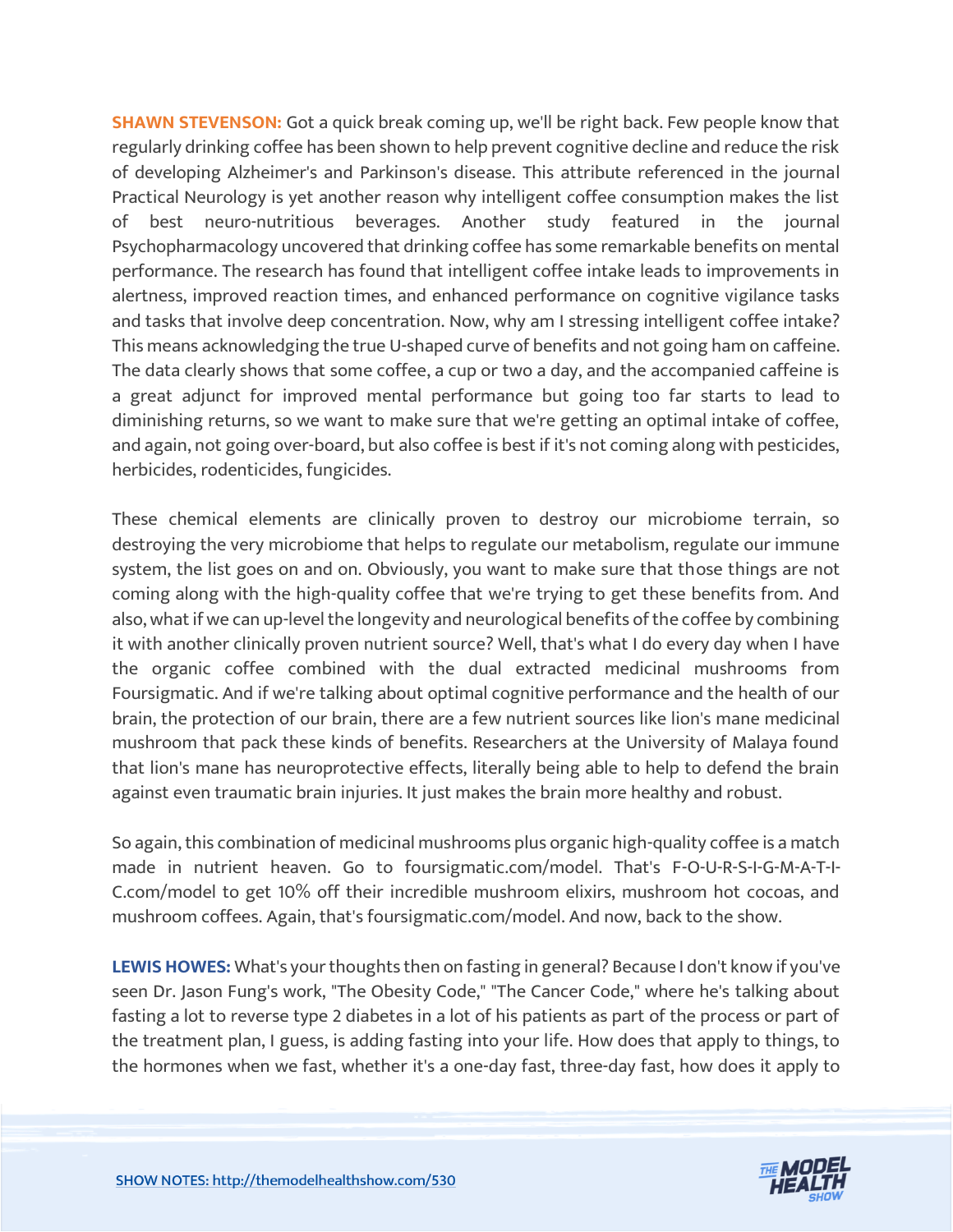our metabolism? Does it slow down our metabolism when we fast again, whether it's intermittent or three days? What does that do to the body?

**SHAWN STEVENSON:** Oh man, this is in... I could not put this in there because the data exists and it's just... And I want to make this clear, I also have a protocol for if you don't want to fast. So, you just want to have your three-square meals a day, but for all of us, if we can put our nutrition even into a 12-hour window, in that 12-hour of fasting of not eating, which is just... That even includes your sleep time. Twelve-hour window of not eating eight-hour window of eating.

Just say you finish your last meal at 8 o'clock and then you sleep, you get a good night's sleep, you wake up the next day, you have your first meal at 8:00 AM, wow. Let me tell you some of the things that can happen. Number one, we see a substantial increase in the production of human growth hormone, which is largely... It's considered the "youth hormone." It's associated with healthy body composition, but also cognitive development and especially in recovery, protection from illnesses and speed of recovery from injury, and things like that. It just goes on and on and on. That's why kids have so much energy too. It's really tied to energy, HGH. But I know we talked about this before, I think of Barry Bonds, Jason Giambi, from St. Louis, Mark McGwire, Big Mac. They named a highway after him, Highway 70. They took it back though.

# **LEWIS HOWES:** They took it back down?

**SHAWN STEVENSON:** But yeah, so by having a little bit of fasting, that process is elicited, and you produce more HGH, but also improvement in insulin sensitivity. We see marked results with that too. And one of the studies that I put into the book was so shocking for me that I could not talk about it. They had folks to consume essentially same amount of calories, but once they partitioned it, all they did, they gave them this one restriction of like, okay, let's take this consumption of caloric availability that we're giving you and put it into this 12-hour window, and they saw increased weight loss. Simply by having the same amount of calories, but in this window, instead... Same amount of calories, they also saw increased production of satiety hormones or normalization of leptin and ghrelin. They saw biomarkers associated with longevity as well. And I can go on and on, just by putting your nutrition into a window... And then there are so many different types of fasting too.

**LEWIS HOWES:** Yeah, yeah.

**SHAWN STEVENSON:** And I can't talk about anything with efficacy or ethically without me doing it. So, man, that's part of what happened to me too, of going too far. I've tried all of them, whatever diet framework you know, I've done it, raw food.

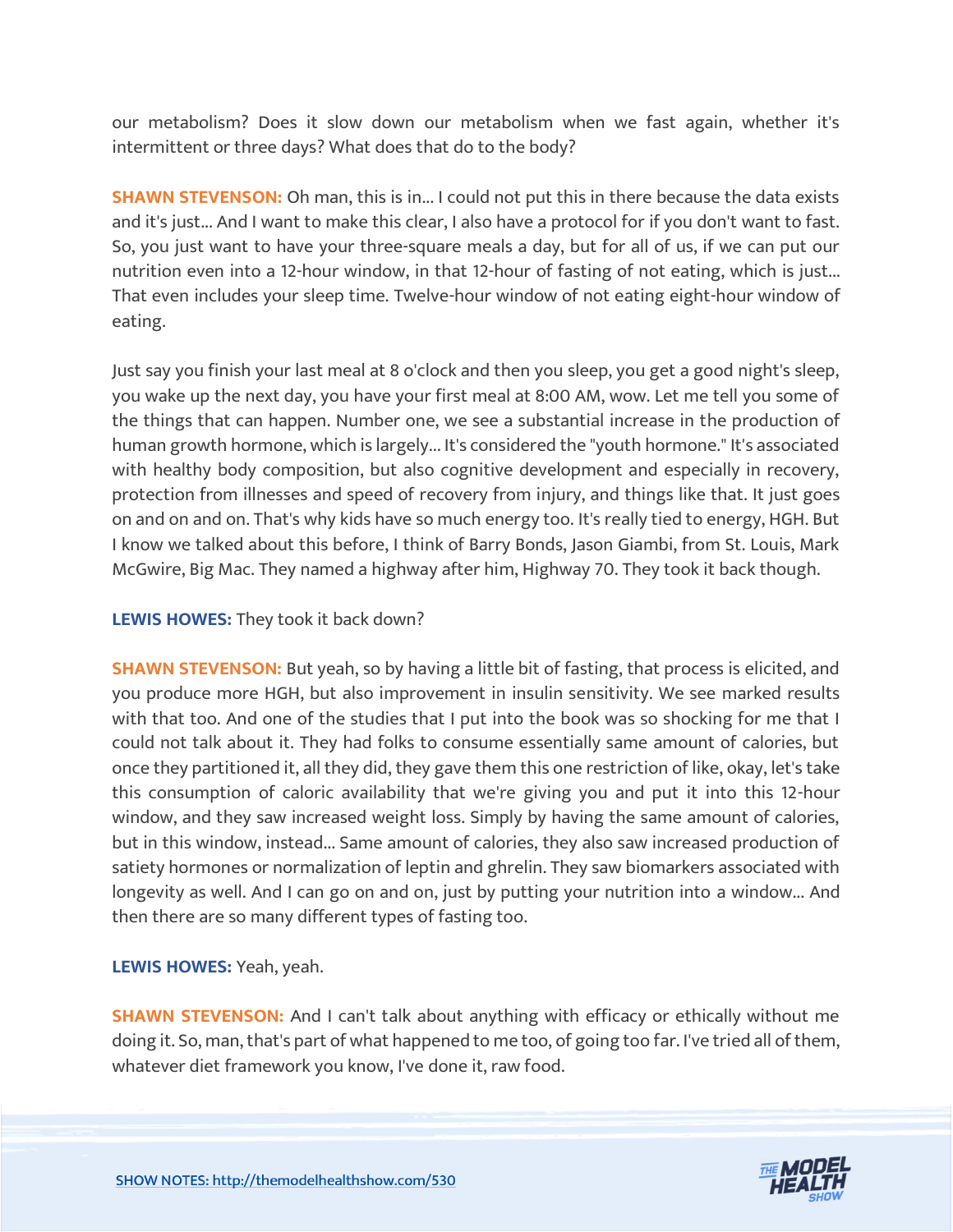#### **LEWIS HOWES:** Yeah, everything. Vegan.

**SHAWN STEVENSON:** But I'll do it for like a year, two years, three years, and that change, and I didn't know at the time of my microbiome in taking away certain foods that really for myself, personally, were associated with good health, by removing those prebiotics sources, that can cause gut dysbiosis. And so, I was dealing with that for a couple of years, and I started to become... Have all these food sensitivities that were rooted in this change in my microbiome. And so even my story of what did I do to fix this, because it's like one of the biggest things growing right now is dysbiosis of gut bacteria, and you might not have stomach problems or digestive problems, but it might show up with migraines, it might show up as issues with your thyroid, it might show up with arthritis.

#### **LEWIS HOWES:** Interesting.

**SHAWN STEVENSON:** This is important because even our methods of testing... Look man, I'm just going to say the thing nobody else is willing to say. Dude, honestly, man, we've gone through a lot of stuff today, but we don't know. We don't know anything, man. Even the top virologists in the world know less than a fraction of a percent about all the viruses there are and how they function. We don't know anything, but we act like we do. And it gives us a sense of certainty. We know so much more than we did, but... And that's the beautiful part too, even our innovations in the last couple of decades have been amazing, but what have we done as a result? We are not getting any healthier. The data exists, and part of this problem is that on average when we have a peer-reviewed... Even if it's a placebo-controlled double-blind, everything, gold standard of study, we get a result finding that says, curcumin, active component in turmeric, has anti-angiogenesis properties, meaning it helps to cut off the blood supply to cancer cells and fat cells selectively that's in...

#### **LEWIS HOWES:** Curcumin?

**SHAWN STEVENSON:** Yeah, alright. We'll circle back to that. But we find that it has... It's been proven, it takes on average from proof to being in clinical practice in medicine for 17 years.

**LEWIS HOWES:** Wow.

**SHAWN STEVENSON:** We don't get that kind of time, Lewis.

#### **LEWIS HOWES:** Yeah.

**SHAWN STEVENSON:** And that's part of the problem, is that these studies are often designed and speaking to in this language of academia to sound smart to other people, instead of how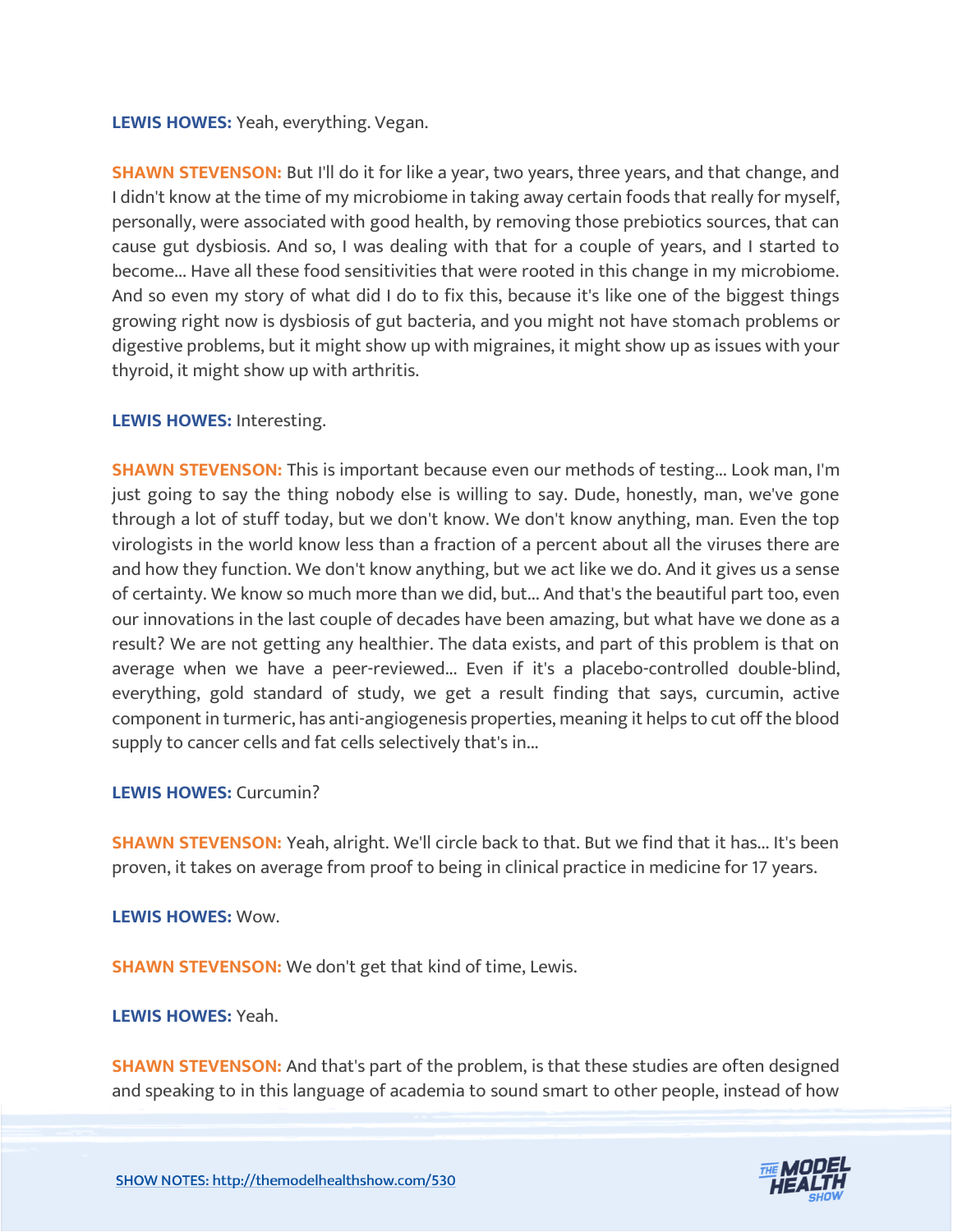can people take this information and use it in their lives, because I don't have to wait 17 years to find out that this thing can help me. So, we don't know anything, but that gatekeeper system and also the level of information getting to people is changing, thanks to the work that you're doing, what I'm doing, taking this information and making it available to everybody, but making it make sense because it doesn't have to be...

Food is complex, but it's also incredibly simple. You just put it in your mouth and chew, your body handles the fine print, but it's very complex in that it affects so much. There's so many different factors. And that's one of the things I move towards in my clinical practice, is that personalization and also looking at where do people come from? What's their lineage? Maybe we can eat what your ancestors ate, a little bit more like that, and I would find great effects with that too. There are so many different things to consider, but the basics are often not addressed for most folks in our society, and we again, we tend to try to treat a symptom, but at the end of the day, we have to cover the basics and make sure that we are getting the nutrition that our body needs right now, which can be different next week.

Let me give you an example here. Right now, as we're recording this, we're at a... Probably the most stressful time in human history... And the number one mineral that's really associated with the modulation of stress, like our body stress systems, is in magnesium, and prior to this experience we're having right now as a culture, 56% of the United States population was chronically deficient in magnesium, and it's responsible for over 350 biochemical processes in the body, so that means like 350 things your body can't do or can't do properly without it, so that one, getting that one nutrient addressed can help to elicit the parasympathetic nervous system response, turn off that fight or flight and start that healing to deal with stress, because what I was going to say is the nutrition side, stress, it seems invisible. That's the thing. You can't see stress, but it is very real, and it can kill you. One of the most interesting reports, and this was in my first book, about over 90% of all physician visits today are for stress-related illnesses, they have a stress component, yeah.

**LEWIS HOWES:** What? I'm stressed, I'm anxious, I'm overwhelmed...

**SHAWN STEVENSON:** Because what does that mean? What is it doing? Is this related your hormones, your neurotransmitters, the things that are determining what your liver is doing, what your heart's doing, what your body fat's doing? You could overeat your way fat, you can under sleep your way fat, you can under exercise your way fat, and you can overstress yourself fat as well. And now, most people have issues with all of these things because 115 million Americans are regularly sleep-deprived. What are we doing? Again, we're looking for another drug to solve our problems right now. We are the sickest nation in the history of the world, self-inflicted. Let me be clear, self-inflicted. That's the root and the system that's governing all of this is sick in and of itself, and unfortunately, again, we have a great medical system,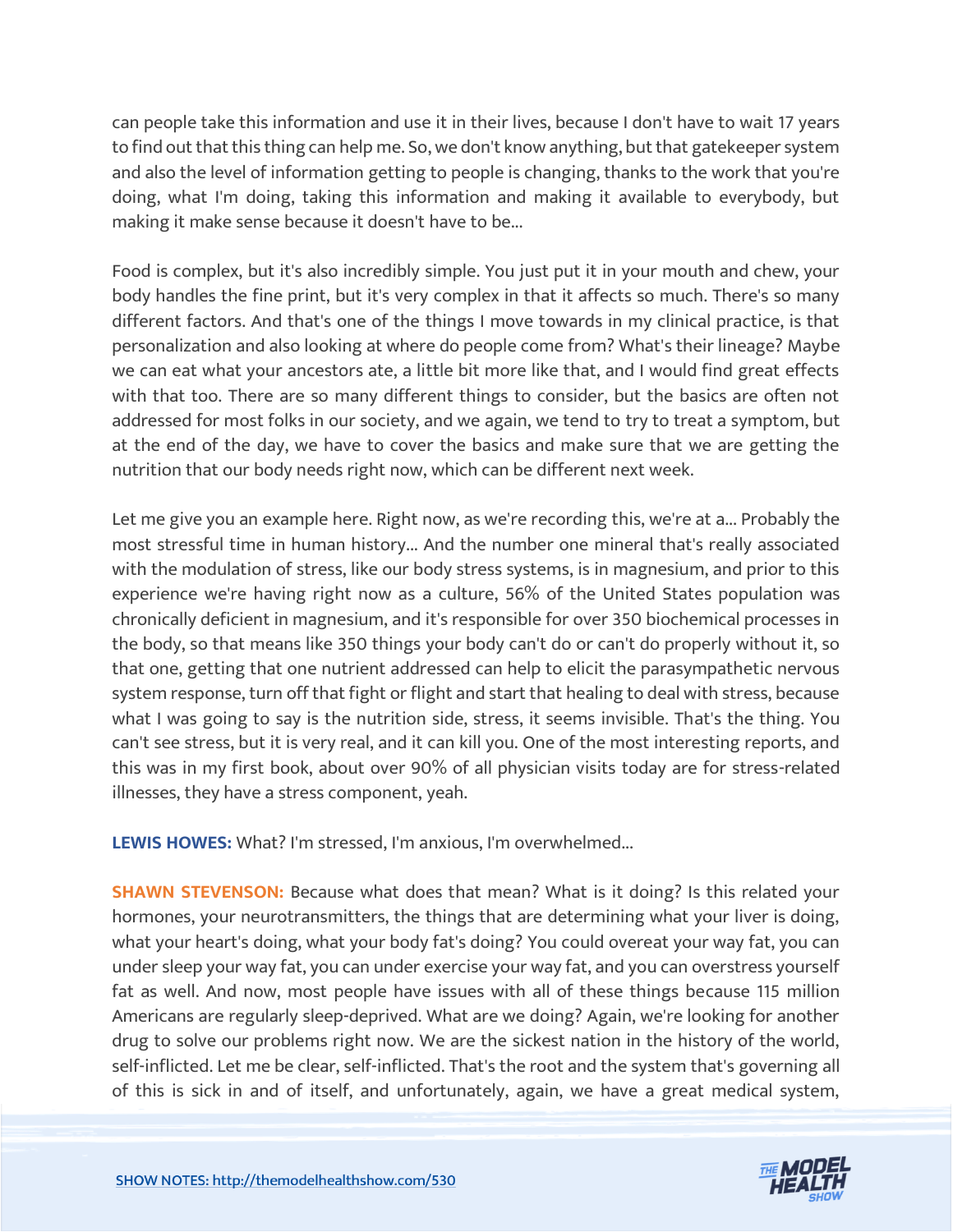especially for emergency care, but as far as the treatment of our biggest killers, sucks. Everything continues to get worse. Heart disease, cancer, diabetes, Alzheimer's, obesity, nothing is getting solved because we continue to treat symptoms.

#### **LEWIS HOWES:** Not the root.

**SHAWN STEVENSON:** With pharmacology and not addressing the issues that cause these things. How many people go in that have Alzheimer's...? Early-onset, how many people go in and get counseling on sleep, because now we know that sleep deprivation is correlated with all Alzheimer's, and this is the stuff that's going to continue... Even Alzheimer's also is... In many aspects, is being called type 3 diabetes, so the relationship with insulin in the brain, you have receptors in your brain too, and your body's ability because your brain runs largely on glucose and it needs to be able to do that process right, but what happens when insulin resistance happens in your brain? Man, so how often are we getting this kind of education? We're not, we're not, but we can change it. That's the beautiful part about it right now, is that so much is fluxed up. So much is in flux and it's so malleable now that it can be changed. It's getting shaken. Before, the systems were very sturdy. And I'm just like out there... Promote, like don't go to McDonald's no.

I'm not going to get very far doing that, but right now when things are so shaken up, I'm so grateful to be alive right now, I really feel that Eat Smarter coming out right now is not an accident. And I even share with you, we have a national campaign, we're going to be in essentially every Target store in the United States. I used to work at Target. I was a floater, I'm out there pushing the carts, now my book is going to be in Target, and not just in the book section, special 2021 wellness initiative.

**LEWIS HOWES:** That's pretty sweet.

**SHAWN STEVENSON:** I'm not playing man.

**LEWIS HOWES:** That's pretty sweet.

**SHAWN STEVENSON:** We were born for this moment. This is the time right now. All the stuff that we've done to prepare ourselves, this is the time to do it, and we really have to work to get our communities healthier. At the end of the day, that's our greatest defense, that's our greatest defense because unfortunately, this isn't being talked about enough. A CDC report came out, which I've been talking about this stuff since April, and also in March, looking at the numbers coming out of Italy and finding that about 88% of the folks who passed away with this virus had pre-existing chronic diseases and comorbidities, somewhere around two to three on average comorbidities.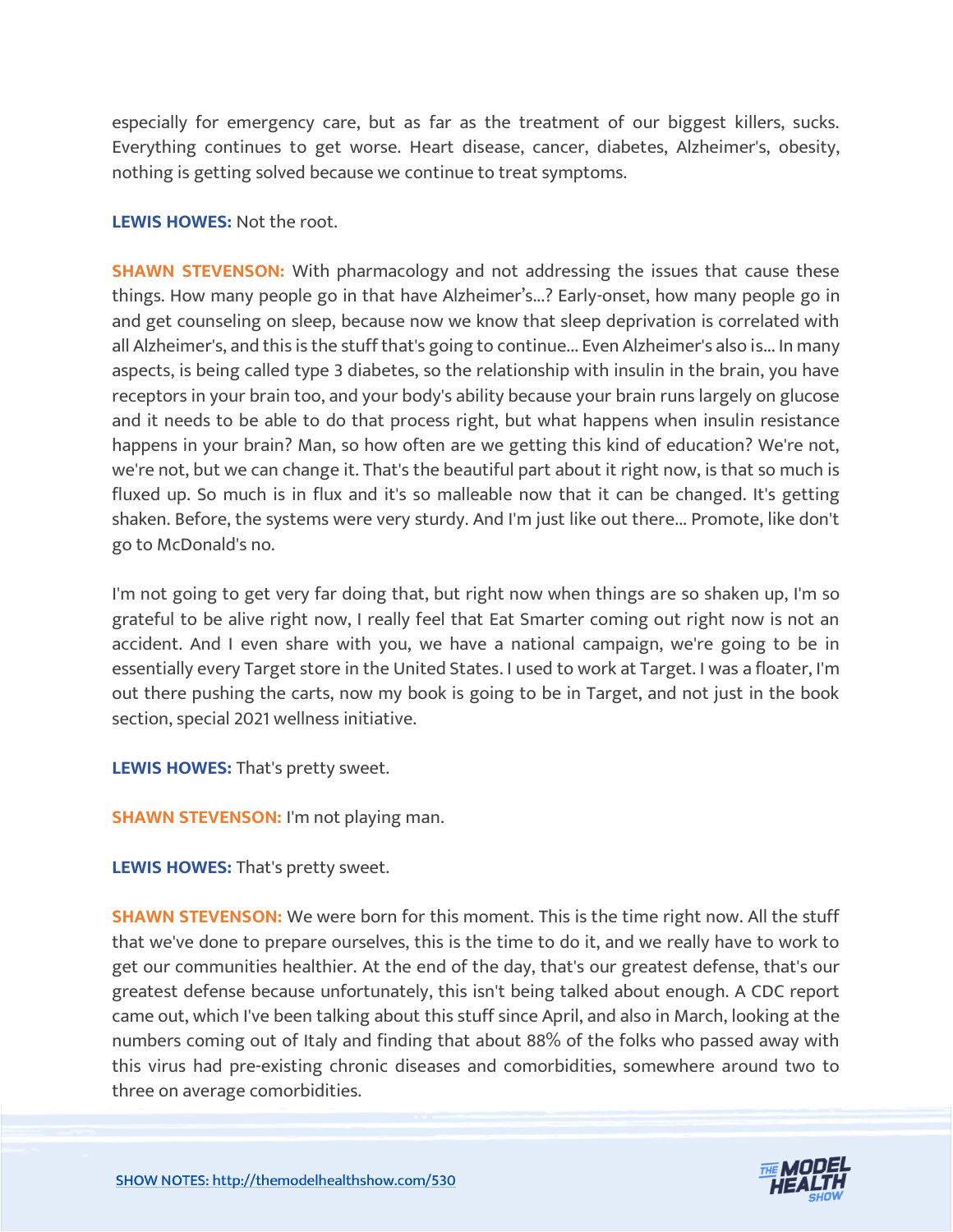#### **LEWIS HOWES:** What's that?

**SHAWN STEVENSON:** So, these are additional causes of death.

**LEWIS HOWES:** Additional causes of death.

**SHAWN STEVENSON:** Right. And/or pre-existing chronic diseases, so heart disease... The main three were heart disease, diabetes, and obesity, and I was like, "Oh, we're in trouble."

**LEWIS HOWES:** So, they were a co-cause of death with COVID. They got COVID, but because they had these other elements, it's what also caused the death.

**SHAWN STEVENSON:** So, this and... What tends to happen right now is people get skewed because everything is so polarizing right now.

**LEWIS HOWES:** So, the thing about recently, there was 250,000 deaths in USA related to COVID, is that...

**SHAWN STEVENSON:** So, let's be clear because we get so skewed on what this means. This does not mean that COVID-19 was not a factor, and some folks can lean so heavy into this just like, well, these people would have been alive, or these people died because they were going to die anyway because they had a heart disease, I'm not saying that. Let's be clear. What I am saying and what the data now shows, even here in the United States, because when I saw the numbers, I was like, we're in trouble here, we're the sickest nation in history. And so, the CDC report found that 94% of the folks who lost their lives with this virus had an average of 2.6 preexisting chronic diseases. Only 6% of people didn't "have a health problem," which... Even that...

**LEWIS HOWES:** They might have had some health problem, but not...

**SHAWN STEVENSON:** Even that, because these are opportunistic viruses that I talked about earlier. You can be compromised being sleep-deprived and being over-stressed. But 94% of these folks and nobody is scratching their head, and nobody is saying a thing on major media and our health leaders... We have to get our people healthier. We see the number one risk factor is being sick, having pre-existing lifestyle-related chronic diseases, and I'm not saying this because it sounds good. "The Journal of the American Medical Association," one of the most prestigious journals, 2018, published a report, massive meta-analysis. They concluded diet, poor diet, is the number one cause of our chronic diseases in America.

#### **LEWIS HOWES:** Wow.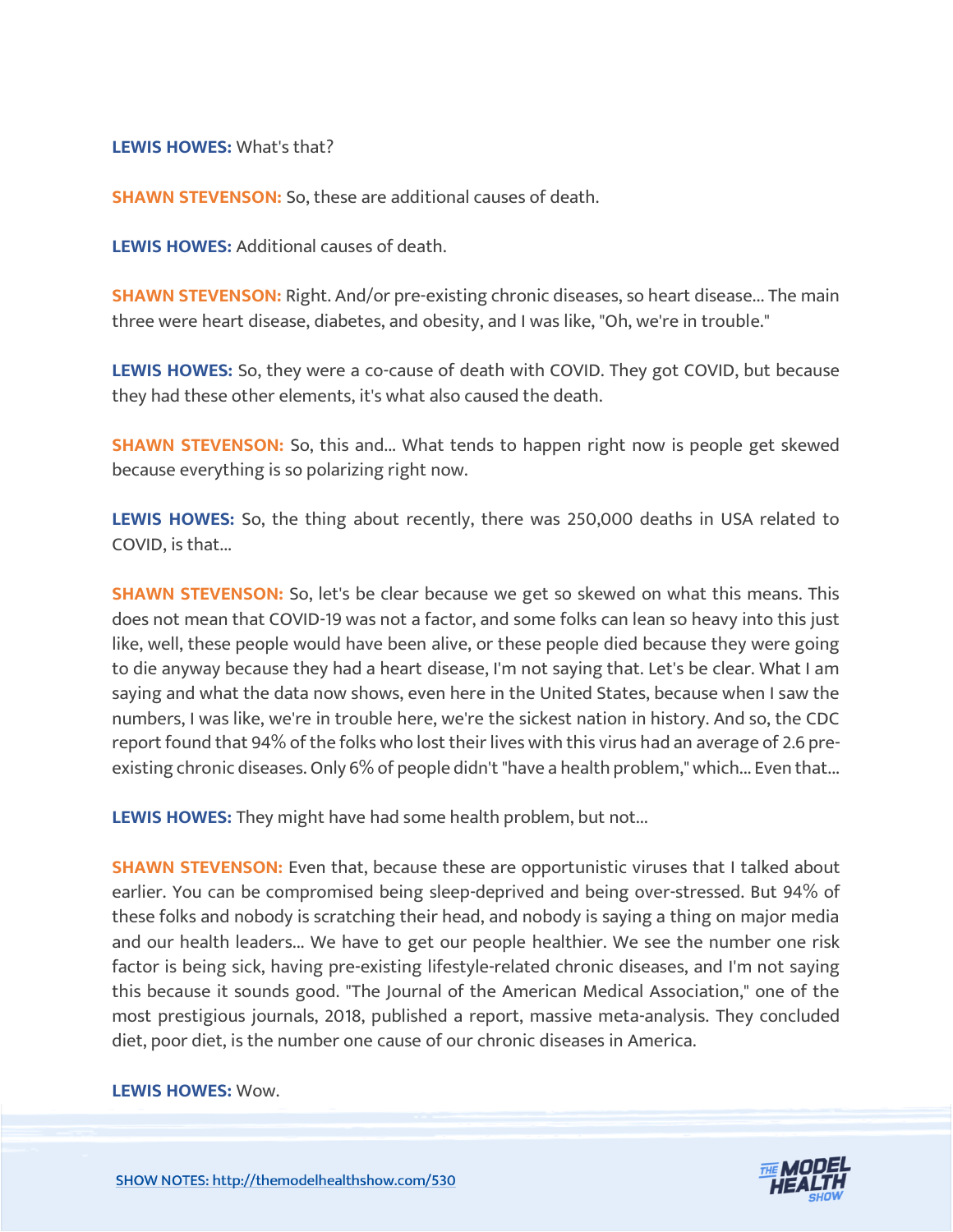**SHAWN STEVENSON:** Number one. It's right there.

**LEWIS HOWES:** It's the root that causes so many things: Obesity, heart, diabetes, all these other things. Alzheimer's.

**SHAWN STEVENSON:** But we're not talking about that. We're not talking about it.

**LEWIS HOWES:** It's the root.

**SHAWN STEVENSON:** We're talking about, "Let's get another drug to treat a symptom," when we really need to be talking about how do we get our citizens healthier? And so, in truth, our chronic diseases loaded the gun and COVID pulled the trigger. That's really a good way to look at it. It was setting us up for trouble, and this isn't the last time. This isn't the last time.

**LEWIS HOWES:** There's going to be more.

**SHAWN STEVENSON:** Yes, absolutely. This is just... Especially if you look at the trend. We've got SARS, we've got MERS. All this stuff is just happening in the last couple of decades. People keep talking about the flu from back in...

**LEWIS HOWES:** 19, whatever, yeah, yeah.

**SHAWN STEVENSON:** But it's been pretty quiet. Now, all of a sudden, why? We are more susceptible than we've ever been before, and humans are tinkering with stuff that we've never tinkered with before, messing with our food system, all these genetically modified crops, and we're of course in the lab tinkering with viruses and not really understanding like... We keep carrying this level of arrogance like we can outsmart a virus. What? How's that working out for us? Just look at the numbers and we keep blaming... We keep blaming people, and not the systems that are governing all of this stuff. There is absolutely a degree of personal responsibility, but I grew up in a situation... I didn't know that there was a choice, I didn't know there was a difference, and I want to make sure we have access. That's one of the things that changed my life, is just getting access, getting exposure, and we can provide that for everyone, truly.

**LEWIS HOWES:** Yeah. There's so many things I could go down there, but what I'm hearing you say is going back to the basics with nutrition, and if we could go back to the basics, if we give people one prescription today around types of foods and/or types of supplements they should be adding to give themself the best chance to have a strong immune system, burn the unnecessary fats they don't need, optimize the metabolism, what would you say we should be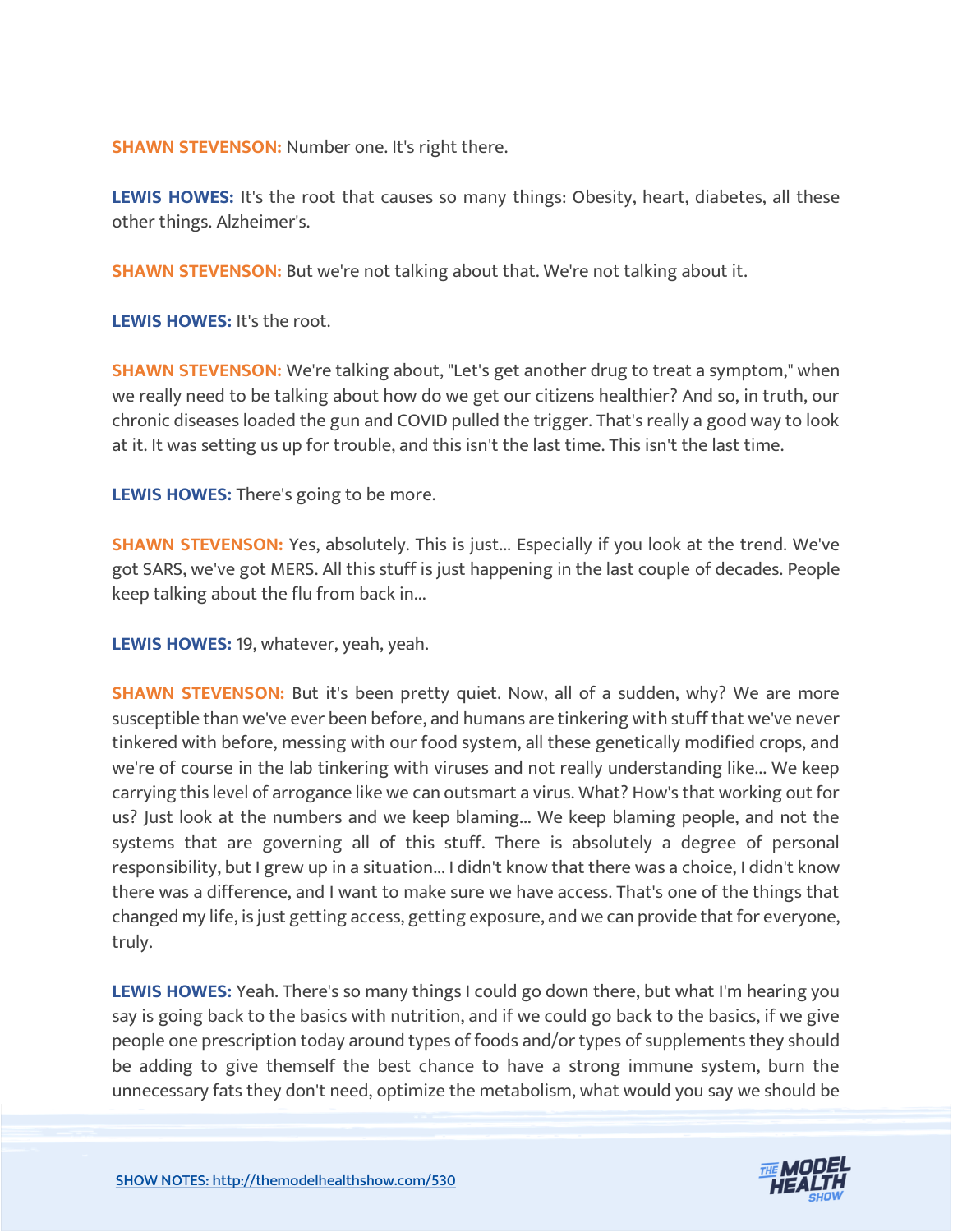eating and taking in general? Obviously, each person's unique in different stages of life, but I'm hearing leafy greens, a mixture of diversity. Is this a mixture of diversity of meats, fruits, nuts, oils as well?

**SHAWN STEVENSON: Okay.** 

**LEWIS HOWES:** Or is it more on the leafy green category?

**SHAWN STEVENSON:** So that's one facet, for sure. Another thing, it's so funny. I've been talking about this stuff for years, but now we've got really cutting-edge data on this stuff. Another major thing I want everybody to focus on from today forward is their omega-3 fatty acids. A lot of folks have heard of this, now we have a wonderful study that was just released, and it's highlighted in Eat Smarter where they're looking at the ratio of omega-3 fatty acids to omega-6 fatty acids in humans tissue. The ratio as we evolve was about 3:1, omega-6 to omega-3s, and omega-6 are known to be the kind of more pro-inflammatory of the omega family. Omega-3s are more of anti-inflammatory, but omega-6 are important.

They're important for many processes in the body, but when that ratio gets skewed, we see increased inflammation, which inflammation is tied with every hormonal problem you can name, and I talk about that as well, and also inflammation in the brain. And so now that ratio is 20:1, 30:1 for some people, omega-6s to omega-3s, and what they found in this particular study was that as folks improved their omega-6 to omega-3 ratio, is directly correlated with decreased body fat. This is a major regulator of what your fat is doing. Your fat communicates with each other, the fats you consume... Part of the problem is, I know I was indoctrinated with the idea that eating fat makes you fat. I thought we were past this, but we're not, 'cause it keeps coming up in the media every now and then, like saturated fat, saturated fat is going to kill you... And I've got studies that show the opposite. Not to say... But they're not taking into account where does it come from?

**LEWIS HOWES:** The types of fat, yeah.

**SHAWN STEVENSON:** Yes.

**LEWIS HOWES:** The quality of the fat.

**SHAWN STEVENSON:** The quality, yes. And so, one thing you can do immediately is improve your omega-3 ratio. So, avoid consuming things that are extremely high in this inflammatory omega-6s, which for most of us, we primarily get that through these highly processed seed oils, so corn oil, so-called vegetable oil, which is not a damn broccoli oil. These are highly processed seed oils and dude, what happens, like canola oil. Canola, even at Whole Foods, if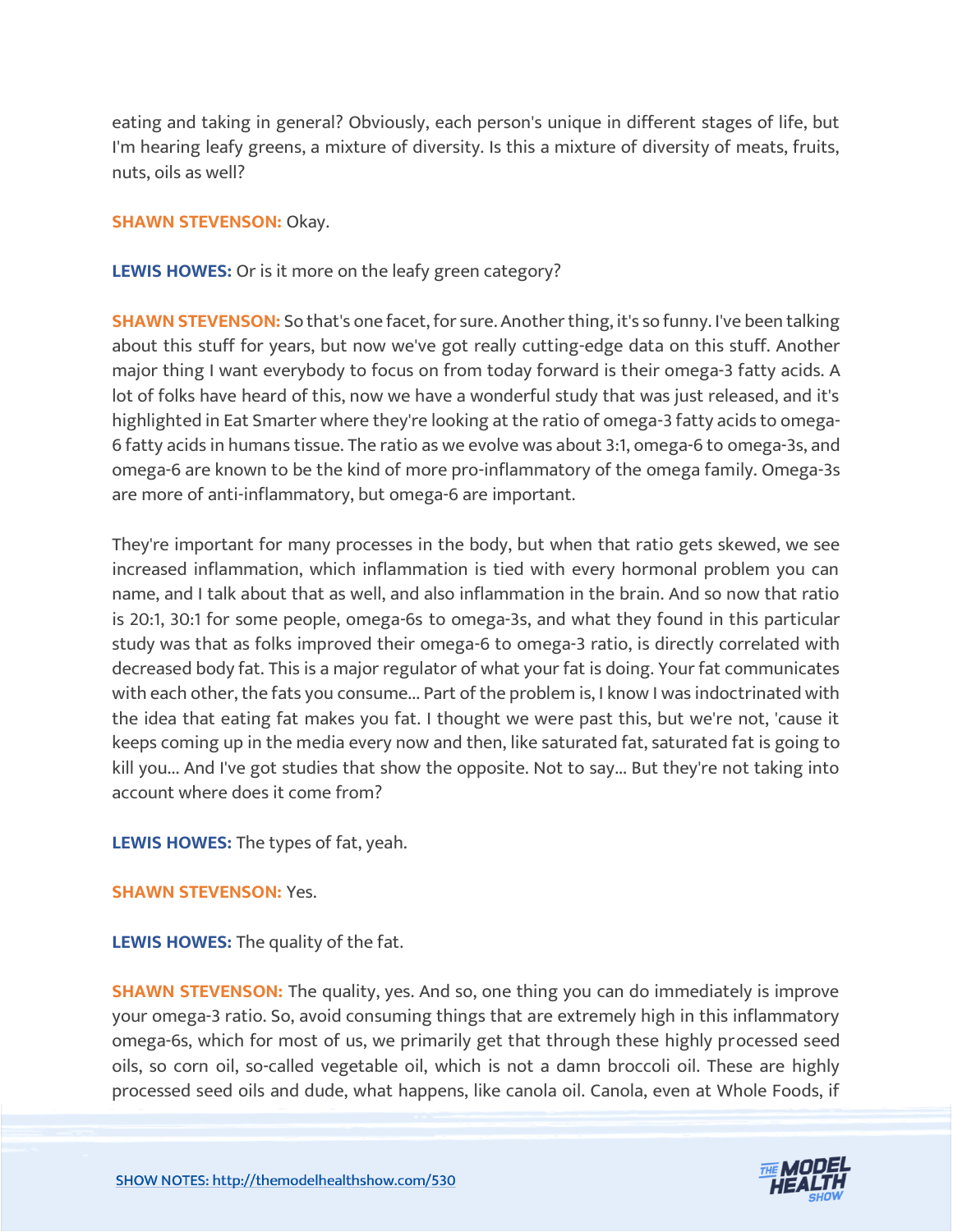you go to a health food bar if it was open, a lot of its cooked in canola oil, like it's organic canola oil healthy? No, canola oil is... What it takes to make these oils, they smell and taste disgusting, they would, but they have to be deodorized, highly processed, and refined. And then, can you... Just even that in and of itself should tell you because these oils are very delicate, they're very delicate. It makes them rancid and increases their... The capacity of oxidative stress for your body.

**LEWIS HOWES:** What are the top oils we should be eating then? Olive oil is the number one, right?

**SHAWN STEVENSON: I** wouldn't say number one. Very important.

**LEWIS HOWES:** Important one?

**SHAWN STEVENSON: Very important.** 

**LEWIS HOWES:** So, it's a lot of calories, right?

**SHAWN STEVENSON:** Yeah, but there's some really cool studies that I put into the book showing this direct correlation with increased olive oil consumption and weight loss.

**LEWIS HOWES:** Wow...

**SHAWN STEVENSON:** So, yeah, something special there, but here's the thing, olive oil is not highly processed.

**LEWIS HOWES:** Right.

**SHAWN STEVENSON:** Right. It's often... It can be cold-pressed and is bottled in dark glass bottles because it's sensitive to light so don't get your olive oil in clear plastic bottles.

**LEWIS HOWES:** You can see it, don't buy it.

**SHAWN STEVENSON:** Yeah. It's already is denaturing.

**LEWIS HOWES:** Extra virgin olive oil. Is that better?

**SHAWN STEVENSON:** Yeah. Extra virgin, organic or if you know the farm, they're not using like pesticides.

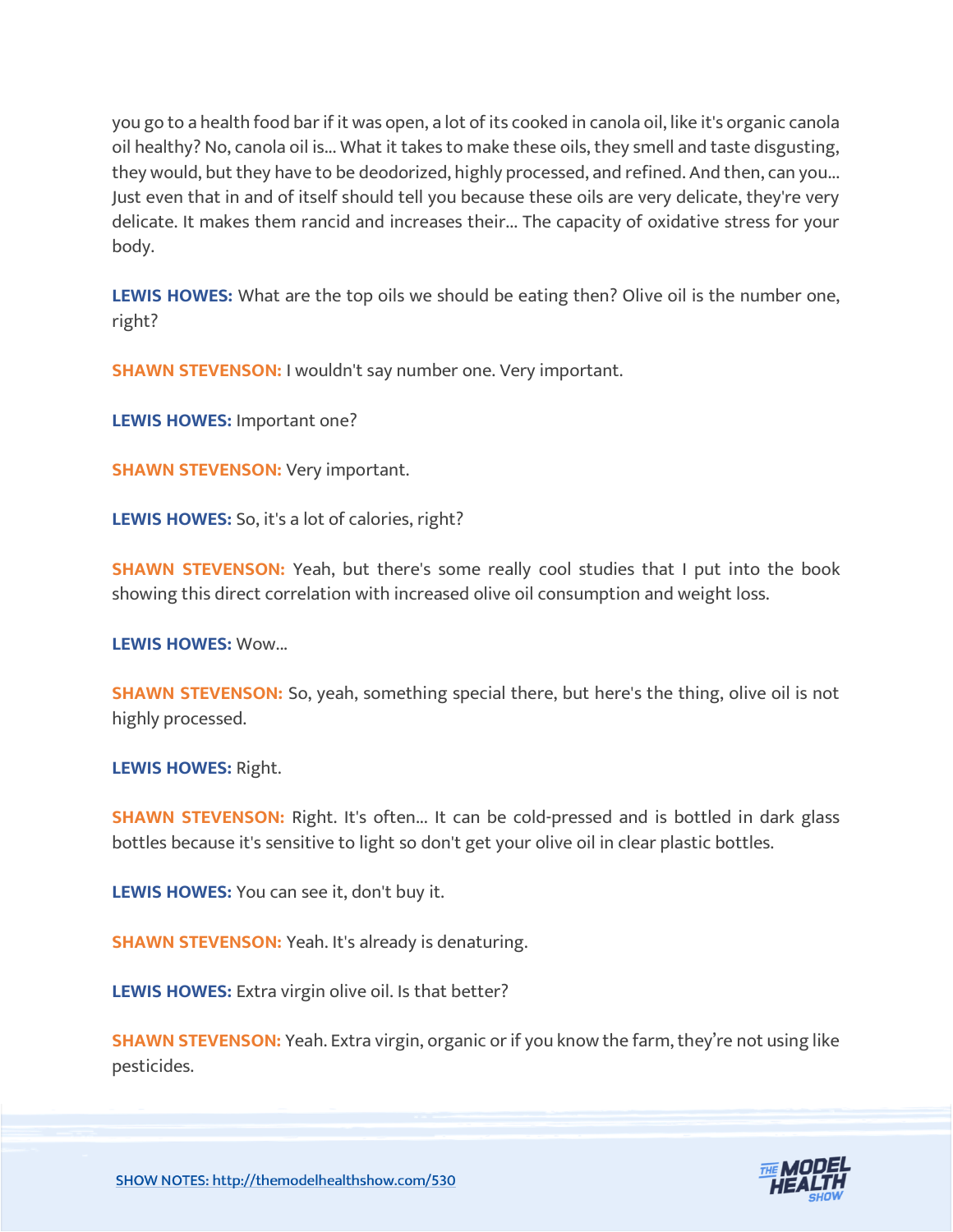**LEWIS HOWES:** So, olive oil is good?

**SHAWN STEVENSON:** Yeah, but with the omega-3s, the number one source is through fish.

**LEWIS HOWES:** Fish.

**SHAWN STEVENSON:** Coldwater fish. Now, some people is like, "Oh, I can't do it. I don't want to mess with the fish," and some people, I've heard this so many times in my years of clinical work, that they're vegetarian. I'm sorry, they say they're vegetarian, but I only eat fish.

**LEWIS HOWES:** They're a pescatarian.

**SHAWN STEVENSON:** But they wouldn't say it like the term. It's more like, I don't eat meat. I don't eat meat, but I'm pretty sure...

**LEWIS HOWES:** Fish is meat.

**SHAWN STEVENSON:** Yeah. Just say I don't eat land meat.

**LEWIS HOWES:** Yeah, exactly.

**SHAWN STEVENSON:** But if you don't eat fish or... That's okay, we have... There's other ways, however, this is the most dense source that humans have been eating the longest. If we're talking about real whole food sources, which we want food first. And so specifically, I'm saying this because of the DHA and EPA. These are the omega-3s that are clinically proven to have all the benefits I've been talking about where there's cognitive performance and/or stuff with the metabolism. There are omega-3s in plants, but they're in the form of ALA. ALA is very different. Your body can convert some of your ALA into EPA and DHA, but you lose about 95% of it in the process, conversion process, so you got to eat, clinically speaking, a butt load of chia seeds.

**LEWIS HOWES:** Wow.

**SHAWN STEVENSON:** Daily, you got to be shoveling it.

**LEWIS HOWES:** Whereas wild-caught Alaskan salmon might be just like a higher source.

**SHAWN STEVENSON:** Over the top. So again... But what do we do? Algae oil. Look for a highquality algae oil.

**LEWIS HOWES:** Algae oil?

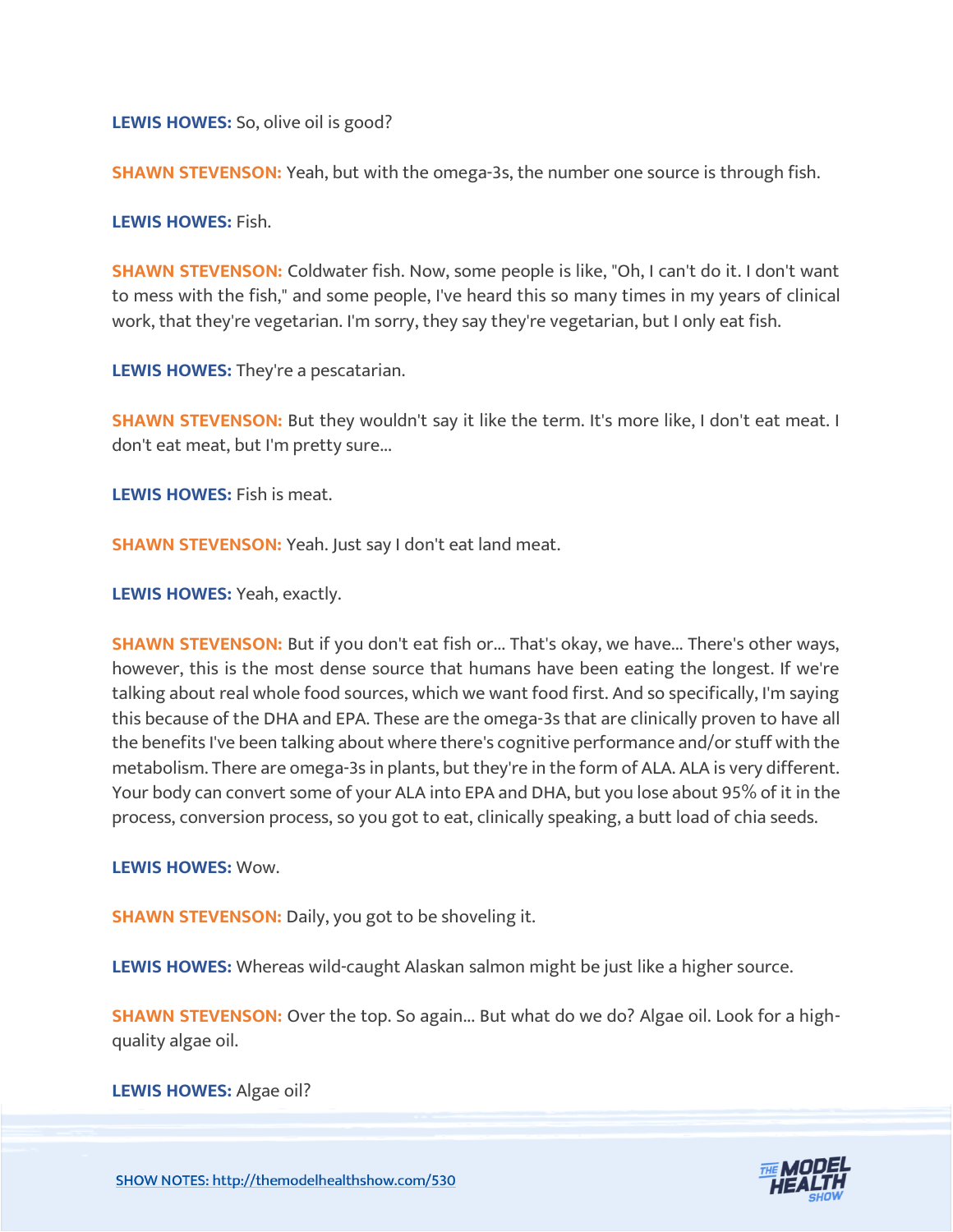**SHAWN STEVENSON:** Yeah.

**LEWIS HOWES:** It's good for you?

**SHAWN STEVENSON:** Yeah.

**LEWIS HOWES:** Cook it or you just drink it?

**SHAWN STEVENSON:** So, algae oil comes in capsules, very concentrated sources of algae or krill oil. So, krill is like a microscopic shrimp, so maybe that on your ethics, maybe that is like a more viable source, a super high astaxanthin which is correlated with longevity and reductions of heart disease and all this stuff. So that's really cool. So, krill oil or algae oil. Now, to be clear, 99.9 of the studies on the effectiveness of omega-3s, they're done on fish and fish oil, not these other things. The compounds are there, but we just don't know if they have the same effect. So just be aware of all that stuff. Green leafy vegetables, we covered omega-3s. One of the things I want to make sure everybody walks away with today, because we talked a little bit about the macronutrients, but there's not just three. So, in school, again, we're taught fats, proteins, carbohydrates. There's actually six. The other ones, alcohol, is a macronutrient, and we talk about that all the ins and outs of that as well, which we can't even get it to that, but you got to read it. The data is bananas.

**LEWIS HOWES:** Yeah.

**SHAWN STEVENSON:** Not to say good or bad, but you need to know.

**LEWIS HOWES:** Yeah.

**SHAWN STEVENSON:** Also, the sixth man coming off the bench for the macronutrients is fiber, but that fifth player that doesn't get a lot of attention is water. Water is probably the most profound of all these macronutrients.

**LEWIS HOWES:** So, here's a question. How much water a day should we be drinking?

**SHAWN STEVENSON:** Alright. So, this is... I'm going to give you the answer.

#### **LEWIS HOWES:** Okay.

**SHAWN STEVENSON:** But it doesn't matter if I tell you what to do unless you really have a connection why to do it. Water, everything about you is based on water. We hear this stuff,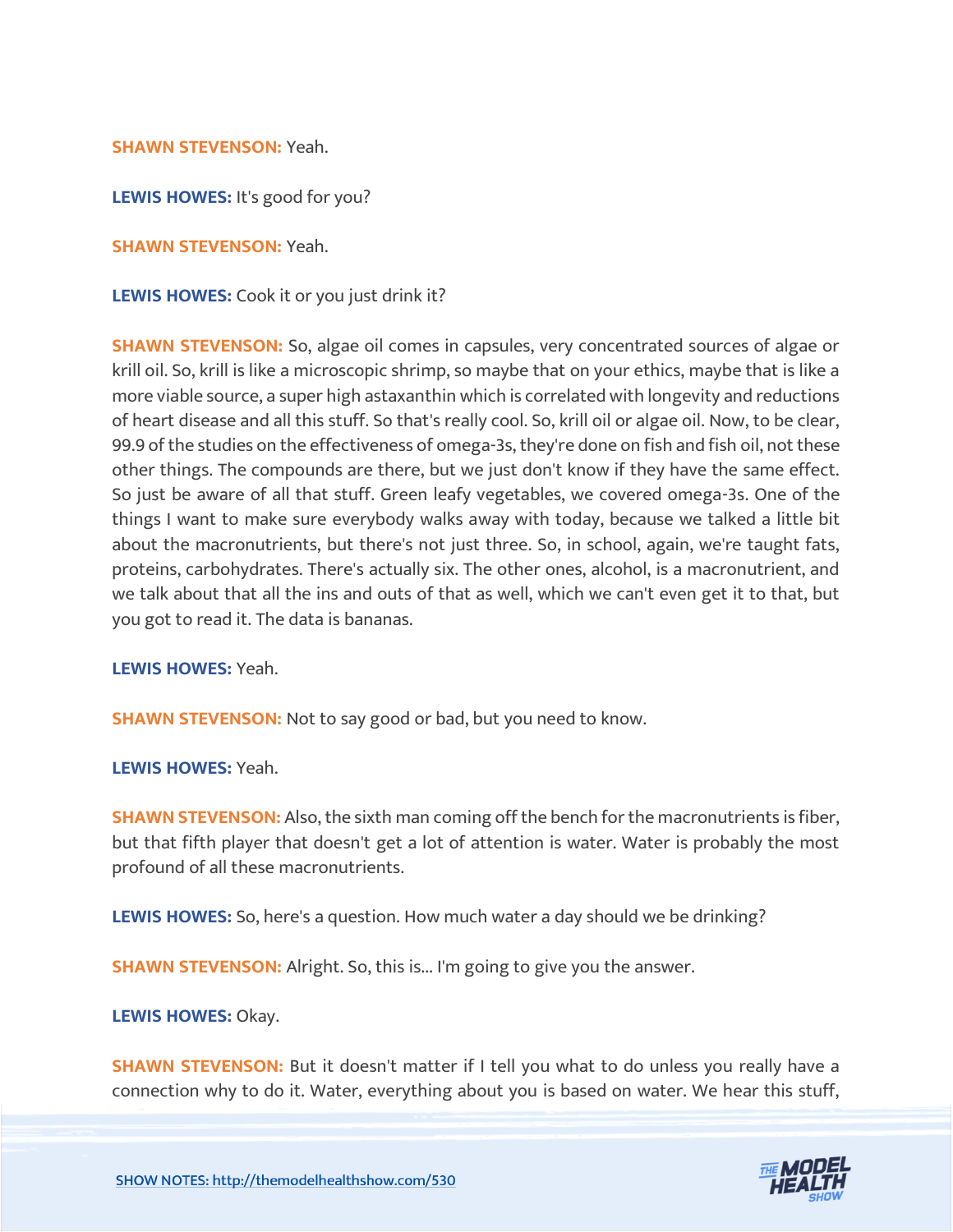you're mostly made of water, what the hell does that mean? In the book, I cite a study that had folks who drink 17 ounces of water.

**LEWIS HOWES:** A day?

**SHAWN STEVENSON:** Just within a couple of minutes. And what happened is something called water-induced thermogenesis. They ended up burning about 25 calories from drinking water.

**LEWIS HOWES:** Now, is the quality of water a matter?

**SHAWN STEVENSON:** Yes.

**LEWIS HOWES:** Is the temperature a matter? Hot or cold?

**SHAWN STEVENSON: Not as much.** 

**LEWIS HOWES:** Okay.

**SHAWN STEVENSON:** That's a personal preference. There are the Ayurveda principle. I know about all this stuff here. Okay so here's the cool thing.

**LEWIS HOWES:** So, wait, they burned... Say that again.

**SHAWN STEVENSON:** They burned 25 calories from drinking water, Lewis, just one little serving.

**LEWIS HOWES:** In 10-15 minutes or something?

**SHAWN STEVENSON:** No, if you do that four, five times a day, you're burning 100, 200 calories just from drinking water.

**LEWIS HOWES:** 17 ounces of water.

**SHAWN STEVENSON:** That's what was used in the study, okay.

**LEWIS HOWES:** That's like a tall cup, right?

**SHAWN STEVENSON:** But the question is why?

**LEWIS HOWES:** Why?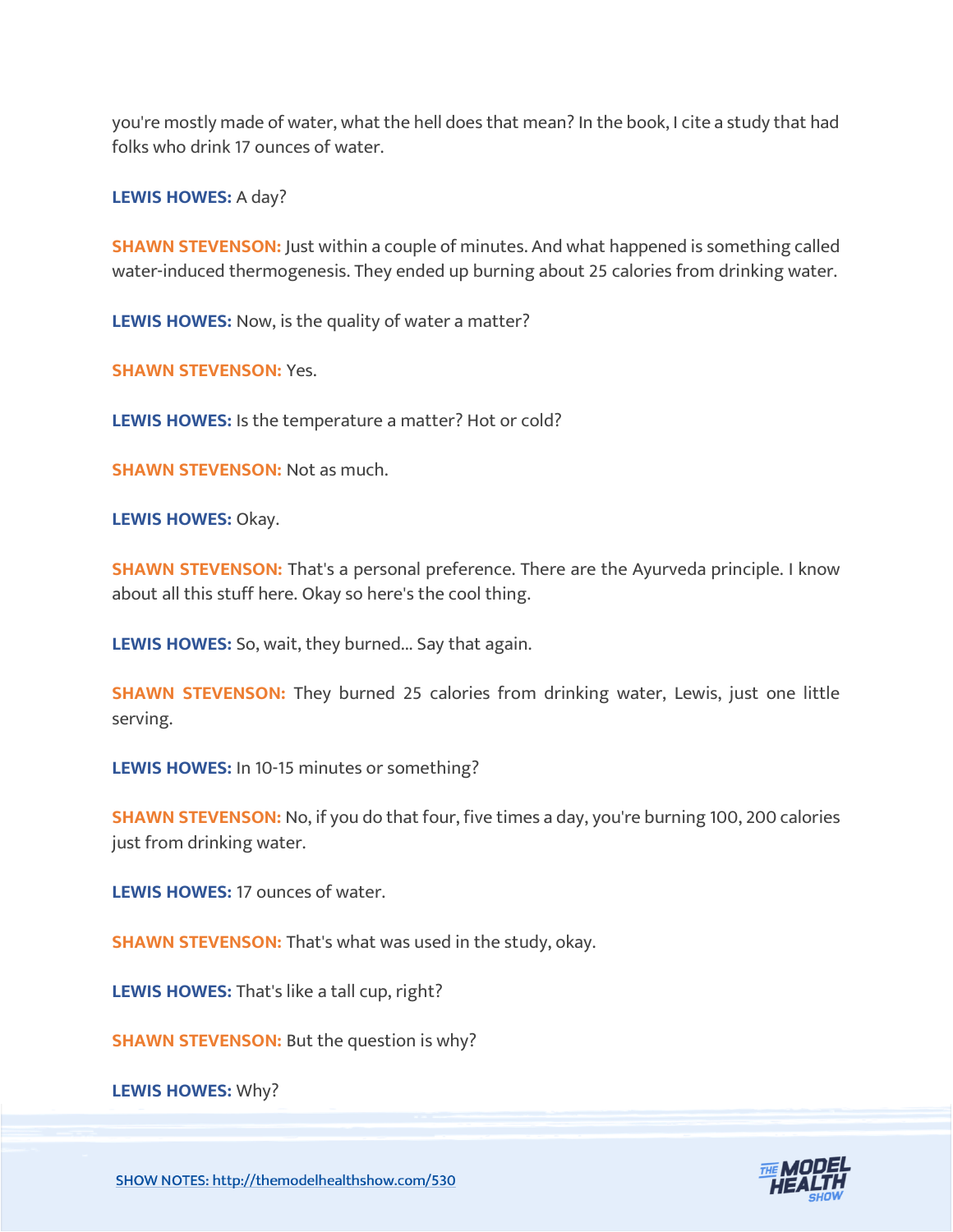**SHAWN STEVENSON:** How can you burn calories like that? I thought you had to go exercise your face off, not just drink water. It's because water makes everything work better. Every single hormone we talked about is operating in a water medium. Your mitochondria is based on water, all your neurotransmitters are based on water and move throughout your body in this water superhighway, and when you become deficient, which most people are just habitually through the day, all these systems start to basically... These wide superhighways start to become these dark back alleys where like Batman's parents got killed, you know what I mean?

**LEWIS HOWES:** Yeah, yeah, yeah.

**SHAWN STEVENSON:** And so how do we fix this? Drink the water, but like you said, the type of water matters, and we go through all of that too, but just to give some simple principles... There was one study, this was done from testing houses from southern California all the way to New Jersey, and they found that tap water contained dozens of pharmaceutical chemicals, metabolic waste from people taking chemotherapy medications.

#### **LEWIS HOWES:** Oh, no.

**SHAWN STEVENSON:** Antidepressants, lisinopril, stuff for heart disease. This was showing up in our water supply. It's like, what the hell, why? How is that possible? We're really, we're in this earth bubble, and this stuff is getting recycled, there is toilet to tap water, there's new projects that are taking... Yeah, and taking water from our bathrooms and putting it back to the faucet, but it's one of the things trying to solve our problem with water here on the planet, but oftentimes, it's not due to that. It's just the hydrological cycle and stuff that we're as humans put into the environment now that never existed before, and we don't have filtering processes that can get... And these are microscopic amounts, let me be clear, but they're there, nonetheless. Just understand, if you don't get a water filter, you are the filter. You become the filter. I highly recommend getting a water filter, but ideally, this would be something like reverse osmosis, but that makes it blank water.

**LEWIS HOWES:** There's no vitamins and minerals in the water. It's dead water.

**SHAWN STEVENSON: Exactly, dude.** 

**LEWIS HOWES:** We need rich vitamins and minerals in our water, correct?

**SHAWN STEVENSON:** This goes back to nature. When I was in school, we were taught water's H2O.

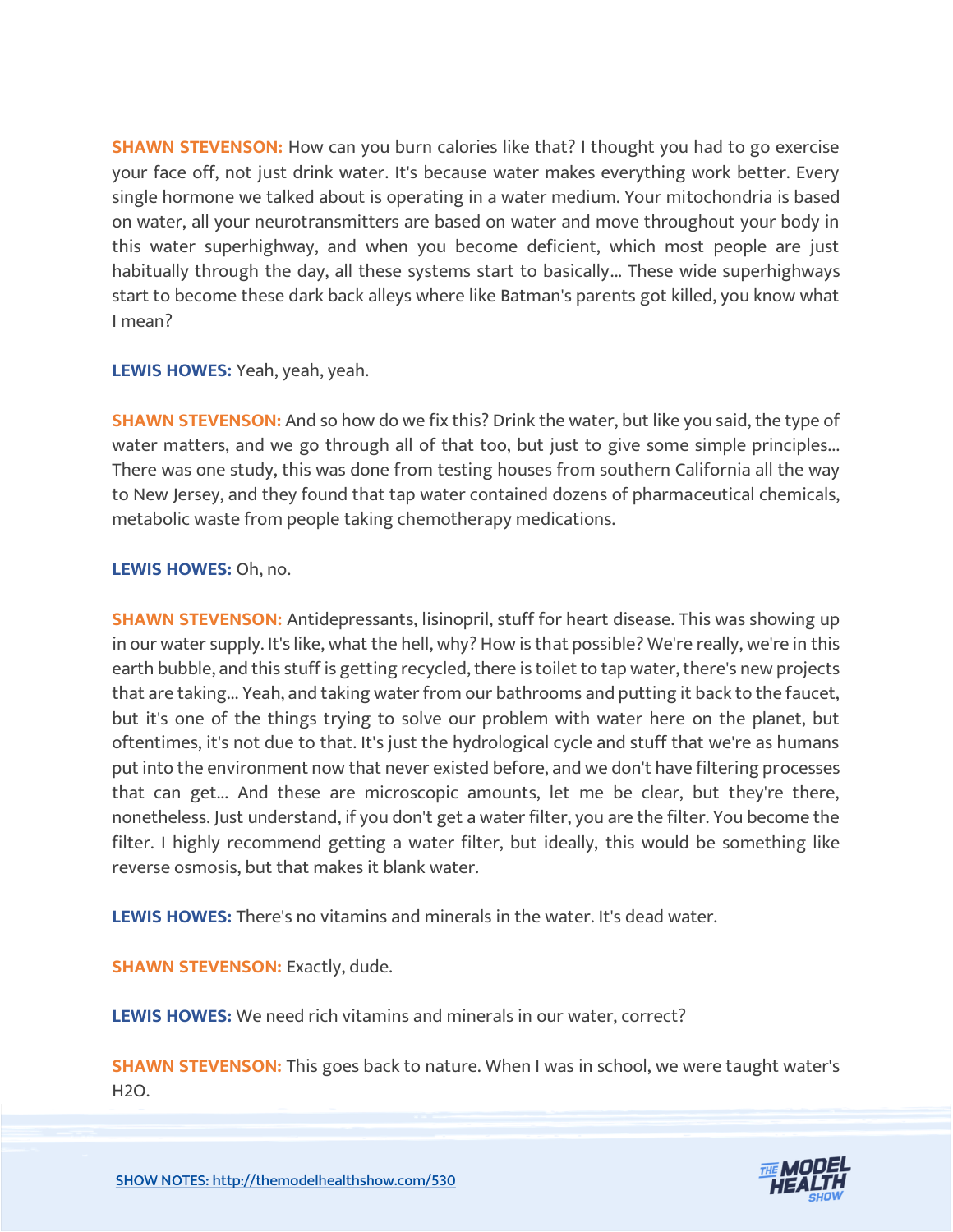**LEWIS HOWES:** Yeah.

**SHAWN STEVENSON:** But there is no H2O anywhere in nature by itself. There is no plain H2O anywhere in nature. It's called the universal solvent. Water's always combining with other things and that's what gives water this character and structure, is the minerals that's in that water.

**LEWIS HOWES:** When you take all the minerals out, what is that doing to our body, when we're just drinking dead water?

**SHAWN STEVENSON:** One of the things that I was even battling with the publisher on, was putting this full story of water and how our cells actually get hydrated. To put it simply, it affects the hydration levels of your cells and your extracellular fluid. And it can cause some serious problems, but what if water has too many minerals, like ocean water? It'll kill you, right?

**LEWIS HOWES:** Right, right.

**SHAWN STEVENSON: It's a basic...** 

**LEWIS HOWES:** Where do you get your water from? I want to drink your water.

**SHAWN STEVENSON:** What we evolved drinking in recent history...

**LEWIS HOWES:** Is bottled water.

**SHAWN STEVENSON:** No.

**LEWIS HOWES:** Is what we've been drinking...

**SHAWN STEVENSON:** Right, but throughout the recent centuries, is people...

**LEWIS HOWES:** Is tap water.

**SHAWN STEVENSON:** No, no. People go to where the springs are at and the wells.

**LEWIS HOWES:** Gotcha. I'm talking about recently.

**SHAWN STEVENSON:** Super recent? Yes, but...

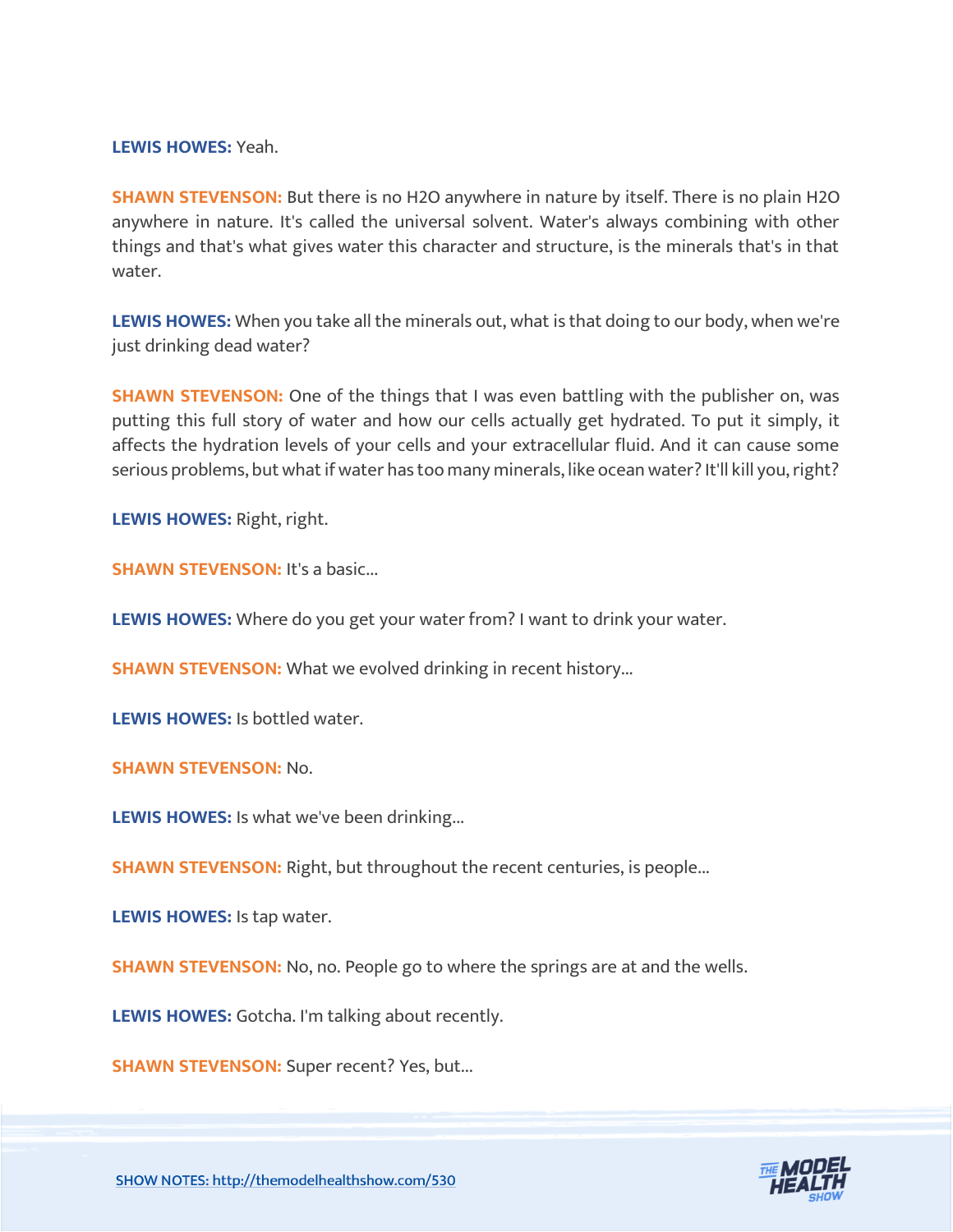**LEWIS HOWES:** We used to go to wells.

**SHAWN STEVENSON:** We would... Humans would set up shop and civilization where the water was at.

**LEWIS HOWES:** And dig a well.

**SHAWN STEVENSON:** Yeah, if they could. If they had the technology for that. That's what would determine what we're doing. That's ideal human water, is spring water...

**LEWIS HOWES:** From the Earth.

**SHAWN STEVENSON:** Yes.

**LEWIS HOWES:** But now, we're getting it from bottled sources or bottling it, and...

**SHAWN STEVENSON:** Yeah. There are great sources that may be bottling glass. We get into a conversation about BPA and all that kind of stuff.

**LEWIS HOWES:** Where do you drink your water from?

**SHAWN STEVENSON:** When you came to my house in St. Louis, we lived on a well, we had well water.

**LEWIS HOWES:** That's crazy.

**SHAWN STEVENSON: Right?** 

**LEWIS HOWES:** That's exciting.

**SHAWN STEVENSON:** When we moved here, very different. We get spring water delivered, bottled in glass, got a water dispenser.

**LEWIS HOWES:** What's it called?

**SHAWN STEVENSON:** Mountain Valley. Everybody knows about Mountain Valley now.

**LEWIS HOWES:** Mountain Valley?

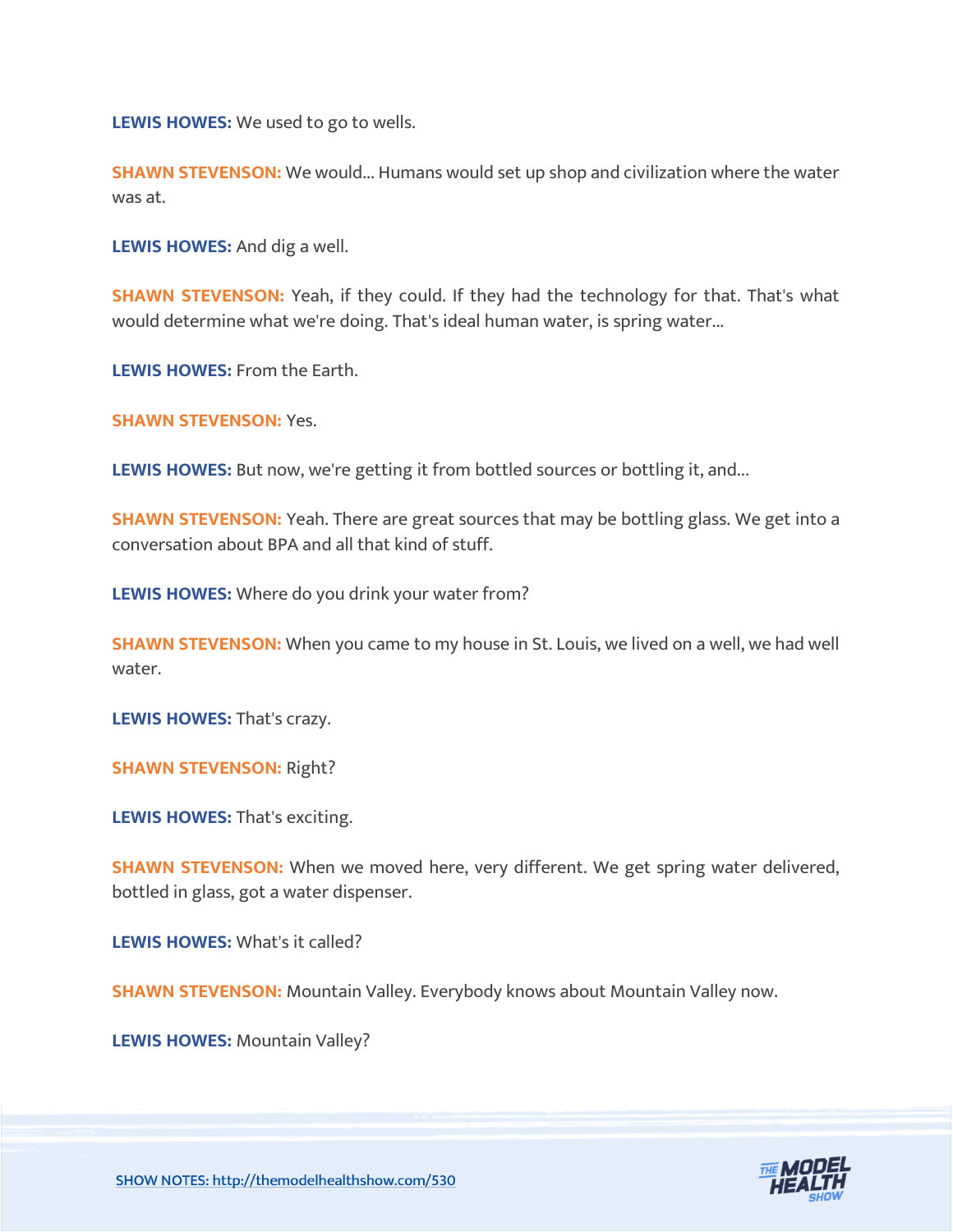**SHAWN STEVENSON:** But again, I've been on this for 20 years, waking up every day, I'll drink about 20-30 ounces of water to start the day.

**LEWIS HOWES:** How much do we drink throughout the whole day?

**SHAWN STEVENSON:** To give people the simple barometer...

**LEWIS HOWES:** Yes.

**SHAWN STEVENSON:** The number one marker for you to know how much water to drink is listening to your body. Unfortunately, we're largely disconnected from what our bodies are telling us. To give people a barometer as just a starting point, take your weight and divide that number in half, and just say if you're 150 pounds, you divide it in a half, that's 75. That's the number of ounces that I want you to drink as a baseline.

**LEWIS HOWES:** So, half your weight?

**SHAWN STEVENSON:** Yeah. Now once you to get the 200 pounds and up, just 100 ounces, that's solid.

**LEWIS HOWES:** 'Cause I'm at 230 right now. So, a 100 ounces a day.

**SHAWN STEVENSON:** Yeah, that would be the ideal target.

**LEWIS HOWES:** Is that a...

**SHAWN STEVENSON:** It's not that much. It's really not that much.

**LEWIS HOWES:** Is that a gallon? How much is in a gallon?

**SHAWN STEVENSON:** How much is in a gallon? Are that 64 ounces?

**SHAWN STEVENSON:** See, you remember man. You went to school.

**LEWIS HOWES:** I'm not trying to remember stuff.

**SHAWN STEVENSON: Yeah, so it's...** 

**LEWIS HOWES:** Okay, so 100 ounces a day for me?

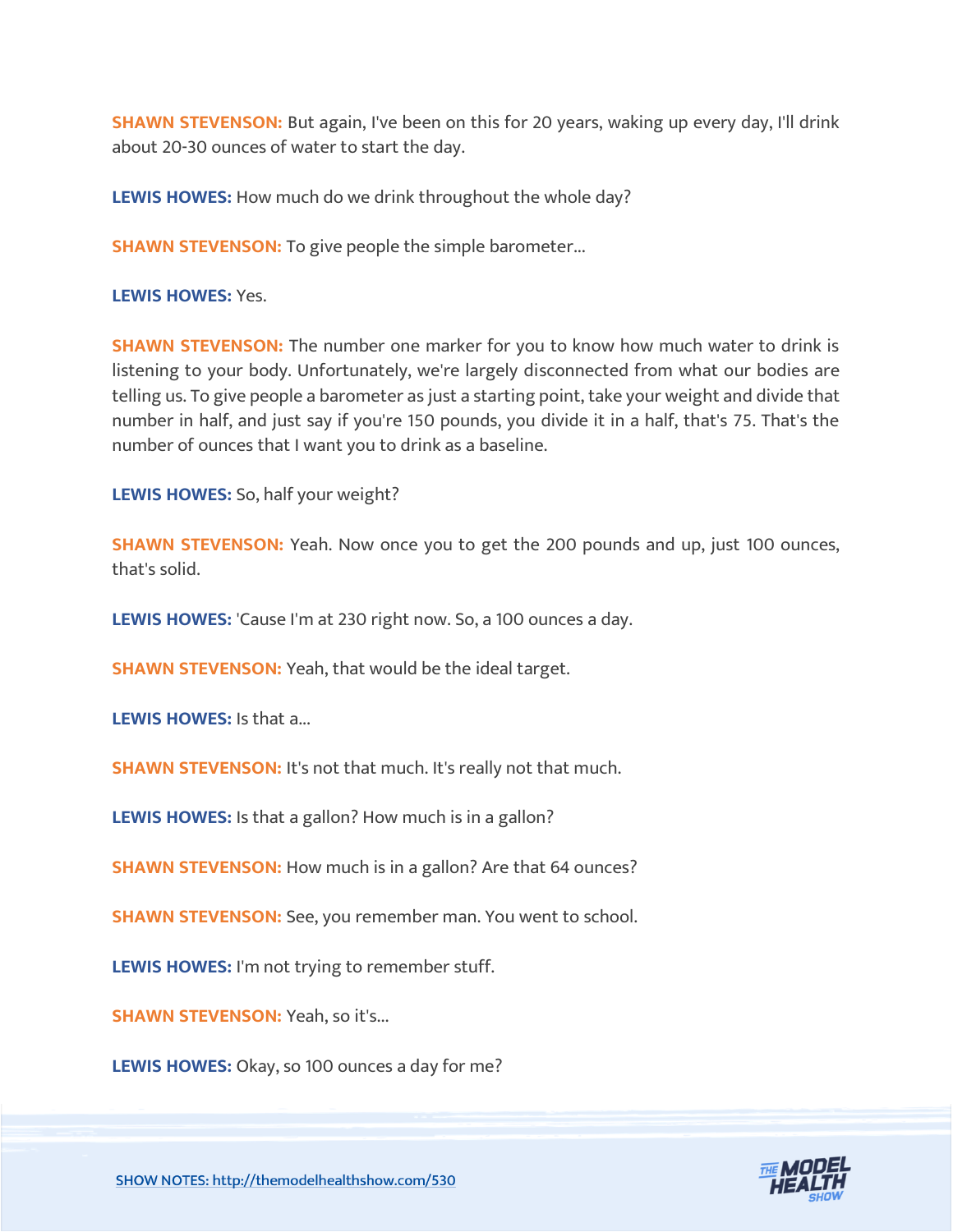**SHAWN STEVENSON:** Yeah.

**LEWIS HOWES:** Wow, that's a lot of water.

**SHAWN STEVENSON: I know, but this is... If you're active...** 

LEWIS HOWES: If you're running, you're working out...

**SHAWN STEVENSON:** Yeah. Even giving that barometer, it's going to depend on your lifestyle.

**LEWIS HOWES:** Yeah of course.

**SHAWN STEVENSON:** That's why I don't even like giving these numbers.

**LEWIS HOWES:** Right. It all depends. It all depends.

**SHAWN STEVENSON: Because it's all so individual.** 

**LEWIS HOWES:** Okay, let me ask you a few things on better relationships. What are the foods we should be eating to have better moods and a higher chance of quality intimate relationships?

**SHAWN STEVENSON:** This is the most important part for me personally of this work, because...

**LEWIS HOWES:** 'Cause relationships are a big factor of stress for people, which causes a lot of bad habits and obesity and all these things.

**SHAWN STEVENSON:** Yeah.

**LEWIS HOWES:** It's the level of stress.

**SHAWN STEVENSON: Yeah, absolutely.** 

**LEWIS HOWES:** If we can have better relationships with everyone, our lives would be better. What are those foods that can support that?

**SHAWN STEVENSON:** Have you ever seen as many people fighting, arguing, and... It's so much polarization and people being separate, that's the major epidemic because we can't solve our greatest problems with everybody fighting and nobody's willing to listen. And what the data shows, clearly and that I really brought forward for the first time in book form and just getting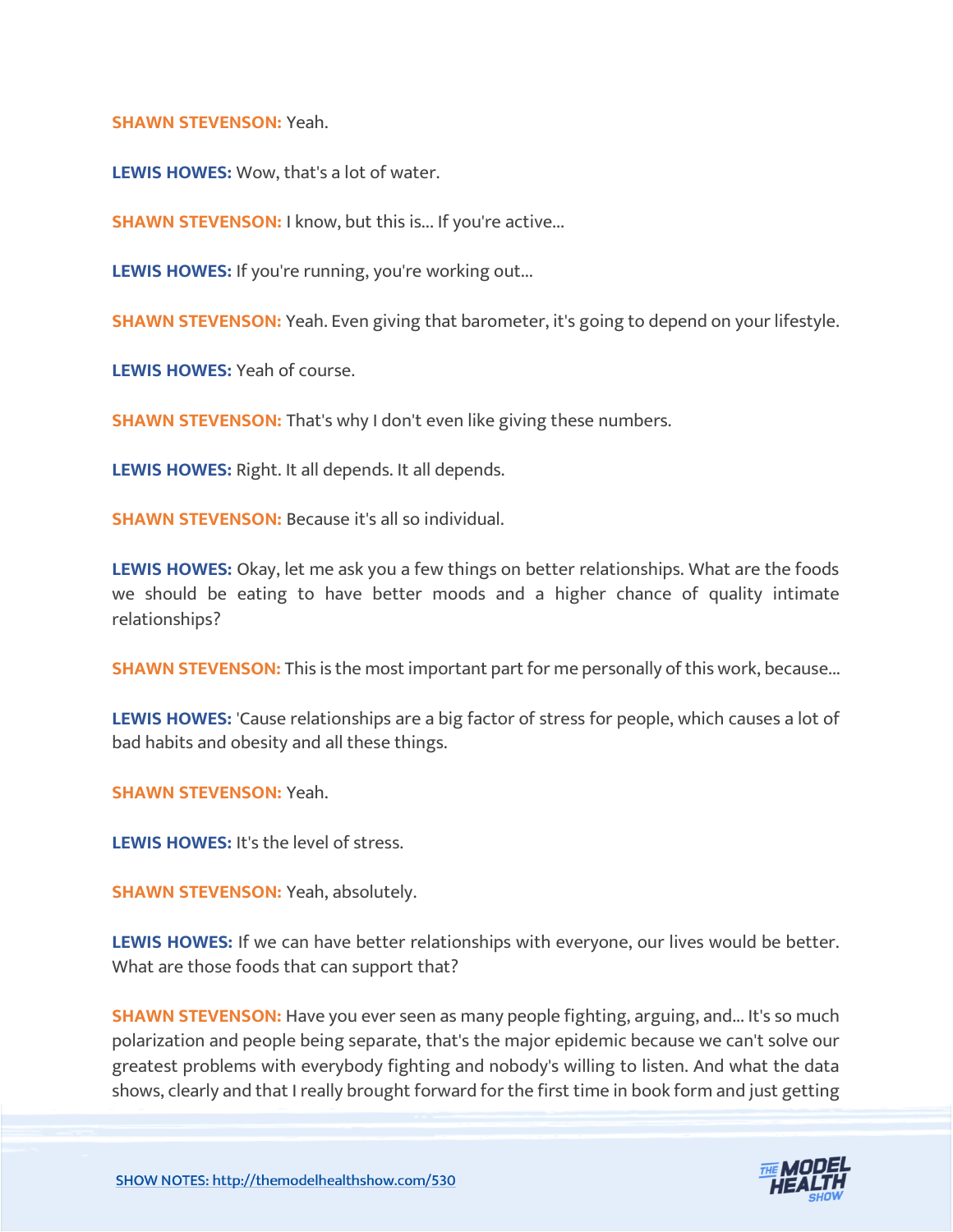this out to everyday folks, is how much our food affects our ability to perspective take and have patience and to have empathy. And this is highlighted... One of them is a study... This is from the Ohio State University.

**LEWIS HOWES:** Yeah, the Ohio State.

**SHAWN STEVENSON:** And what they did was they had couples. They just looked at their blood sugar, which largely what they found was that these blood sugar spikes and crashes we consider hypoglycemia in your blood sugar going low, which is largely related to what you eat, when the study participants, these couples, when their blood sugar would go low, they found that they were more aggressive and irritable towards their partners and less likely to perspective take and to resolve their conflicts because of their blood sugar being disturbed.

**LEWIS HOWES:** Too low. Do we want the blood sugar to be high or just...?

**SHAWN STEVENSON:** Not high, just normal.

**LEWIS HOWES:** Medium level.

**SHAWN STEVENSON:** Normal. And the reason that it could go so low... But here's the thing, when your blood sugar goes low, it will normalize, but it usually does that because it's like a survival response. It increases your production of stress hormones to get it back up. So, cortisol, your body can literally... It's a process called gluconeogenesis. It can break your muscle tissue down and use it for fuel to get your blood sugar back up. There's so many different ways your body does to figure out the problem, but it makes you more irritable and aggressive, and so many times in relationships, people are not fighting the other person, they're fighting their biology.

# **LEWIS HOWES:** Dang!

**SHAWN STEVENSON:** People are not fighting a real actual issue, they're creating... Often create issues. How many times do you get into it when you're tired? How many times you get into it when you're actually just hungry? You're hangry. This term is used now, it's cute, but it's real, we've got science on this. And how many times do you get into it when you're just stressed out about stuff. And you get into an argument about some damn like I don't know house shoes or something like, "Why did you put my house shoes here?" It's like some of the stupidest things, and it's just because you're not showing up as your best self because our biological needs or our biological thermostats are off. So, we have to address these things, so that's number one. One of the most shocking things, and this is more so than ever right now, we're seeing these... We're seeing violence displayed. Social unrest due to violent incidents, and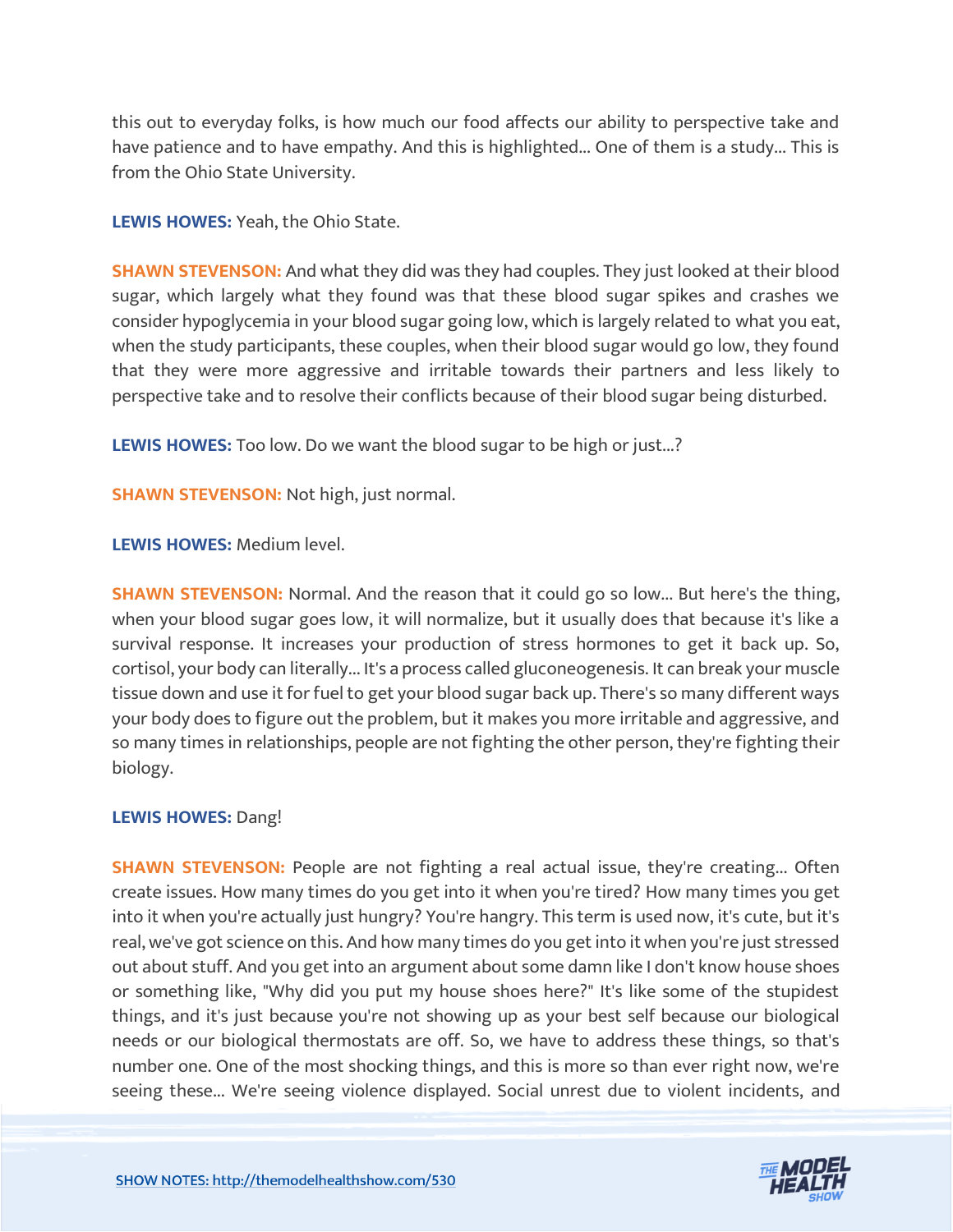there was... This is kind of messed up, what I'm about to say, but it's a great community to study because it is a controlled environment, but they took prison inmates and they wanted to see how nutrition would affect their behavior.

**LEWIS HOWES:** Interesting.

**SHAWN STEVENSON:** And so, this was Oxford University researchers, and because it's a ward study, it's a controlled environment, they wanted to see if they gave these inmates increased nutrition, so vitamins, minerals, omega-3 fatty acids...

**LEWIS HOWES:** Not the crap they're getting every day.

**SHAWN STEVENSON:** They didn't change their food. That's another study, where they changed their food and the results were even bigger than what I'm about to share with you, but I want to give you the baseline stuff.

#### **LEWIS HOWES:** Sure.

**SHAWN STEVENSON:** So, they had a controlled group who didn't get these additional nutrients and they had the study group. After they compiled all the data, they found that the prisoners who were getting increased nutrition had a 30% reduction in overall behavioral offenses, and they had almost a 40% reduction in violent offenses.

**LEWIS HOWES:** Wow. Now, was that because they were just happier, they were getting good food?

**SHAWN STEVENSON:** No, this was not the food.

**LEWIS HOWES:** Affecting the mood.

**SHAWN STEVENSON:** They had a placebo group, everybody's taking pills, they don't even know what they're taking.

**LEWIS HOWES:** It's just supplements.

**SHAWN STEVENSON:** That's it. That's why I wanted to share this study first.

**LEWIS HOWES:** Not food. Supplements only.

**SHAWN STEVENSON:** Right. And just getting the nutrition.

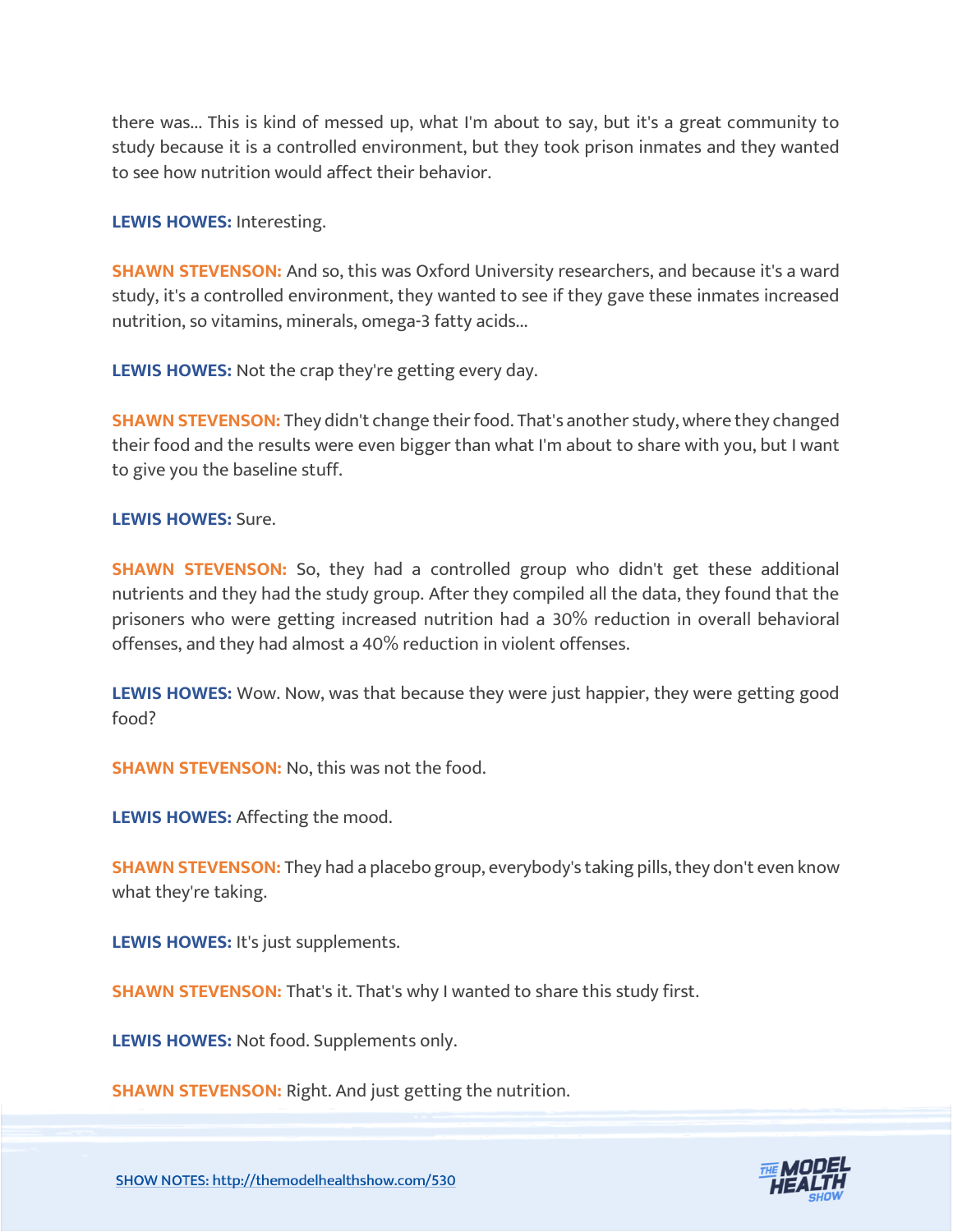**LEWIS HOWES:** Everyone's taking the same supplement, but one are told... Wow.

**SHAWN STEVENSON:** Yeah. 40%, almost a 40% reduction in violent offenses.

**LEWIS HOWES:** Wow.

**SHAWN STEVENSON:** By improving the nutrition available in their body.

**LEWIS HOWES:** Wow, so food... The nutritional value really affects our mood, and it can affect our relationships.

**SHAWN STEVENSON:** This study was so profound, another set of researchers saw this, and it was like, "This can't be possible. 40% reduction in violence? No way." So, they repeated the study with another set of prisoners, and this was published in the journal "Aggressive Behavior," which there's journals for everything, but they found almost the exact same thing happened. We can increase our propensity towards violence by improving our nutrition, and then so, studies that were done actually implementing more whole foods saw even better results because food...

#### **LEWIS HOWES:** Wow.

**SHAWN STEVENSON:** Does something else. It does something really special. So, with that said, right now, in communities that are in conflict were oftentimes, your likelihood, you... Let's be clear, you can have empathy and compassion and patience for someone else when you're not well. It's just harder.

LEWIS HOWES: It's so much harder, and when you're stacking all the stresses and sleep deprivation and not working out and you're lacking community and you're doing all these things and stacking it, you're going to explode.

**SHAWN STEVENSON:** Yeah.

**LEWIS HOWES:** At some point.

**SHAWN STEVENSON:** Yeah, it's just a matter of time. And just your ability to have patience, your ability to see the other person's point of view, your ability to have compassion and understanding, it's harder to elicit those things, but it's not impossible. What we're experiencing right now because we know that we are the sickest nation in human history, selfinflicted... A nation of sick people are arguing against other sick people and wondering why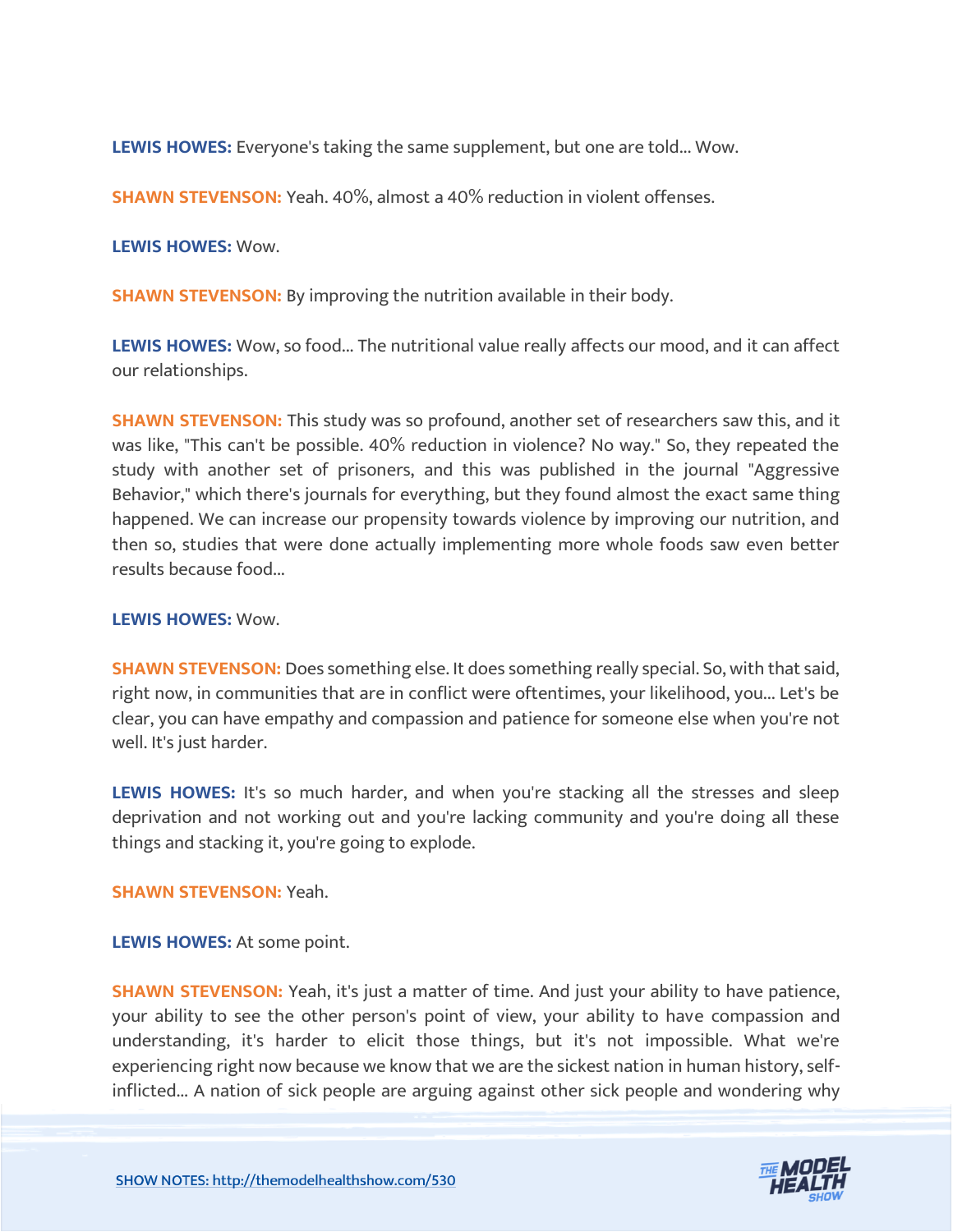nobody's listening. If we can get folks healthier, we can start to have healthier conversations It's not that it's impossible if you're not well, it's just harder. And I know some folks who are listening, they think, you know, "I might not be that healthy, but I know that I'm compassionate and I have empathy... " Absolutely, but please understand, it's not just about your perception of who you are. When you're not well, your biology starts to act very different, and we start to see shifts in your brain activity, and your pre-frontal cortex that's responsible for decisionmaking and social control, and distinguishing between right and wrong starts to go cold, and your amygdala... These more primitive parts of our brains start to take over and we're just not our best selves. So, this is my big mission that I might not say that often, but this is imbued into the pages of a book is, "Let's get our citizens healthier. Let's make this a mission because just imagine what we can do once we start to feel better."

**LEWIS HOWES:** Absolutely, man. Man, this is powerful. Make sure you guys get this book Eat Smarter: Use The Power of Food To Reboot Your Metabolism, Upgrade Your Brain And Transform Your Life. This is going to be extremely helpful for you guys. Definitely check it out, some amazing research, lots of studies in here, and a 30-day smart plan of action at the end, which you're going to really want to take on, which breaks down everything on what foods to eat, how much, when to eat... So, if you need some sauces, dips, dressings, everything that is the best stuff for you, make sure you check this out. It can be very powerful. Check out Shawn, eatsmarterbook.com. Also, gets "Sleep Smarter," while you're at it, because sleep is such important to our overall health and wellness, and when I started to alter my sleep from your teachings, it really helped my overall well-being. So, just getting quality sleep, and it's not just the amount of time, it's also the environment, everything, so get Sleep Smarter. Make sure you follow Shawn on The Model Health Show podcast, one of the top fitness nutrition podcasts in the country. Check him out on Instagram, shawnmodel, Twitter, Facebook, YouTube, which we're going to get you up on YouTube more. I want you to get more videos out there, so... Man, this is powerful. Eat Smarter.

**SHAWN STEVENSON: Thank you, man.** 

**LEWIS HOWES:** Thank you so much for being here, brother, appreciate you.

**SHAWN STEVENSON:** It's my pleasure, man. Love you, bro.

**LEWIS HOWES:** Love you too, man.

**SHAWN STEVENSON:** I hope that you enjoyed this special episode of The Model Health Show, and definitely check out my really good friend, Lewis Howes, and the School of Greatness, one the best podcasts on the planet, and just one of the best humans. Again, really good friend. And listen, we are just getting warmed up, we're just scratching the surface. Right now, the